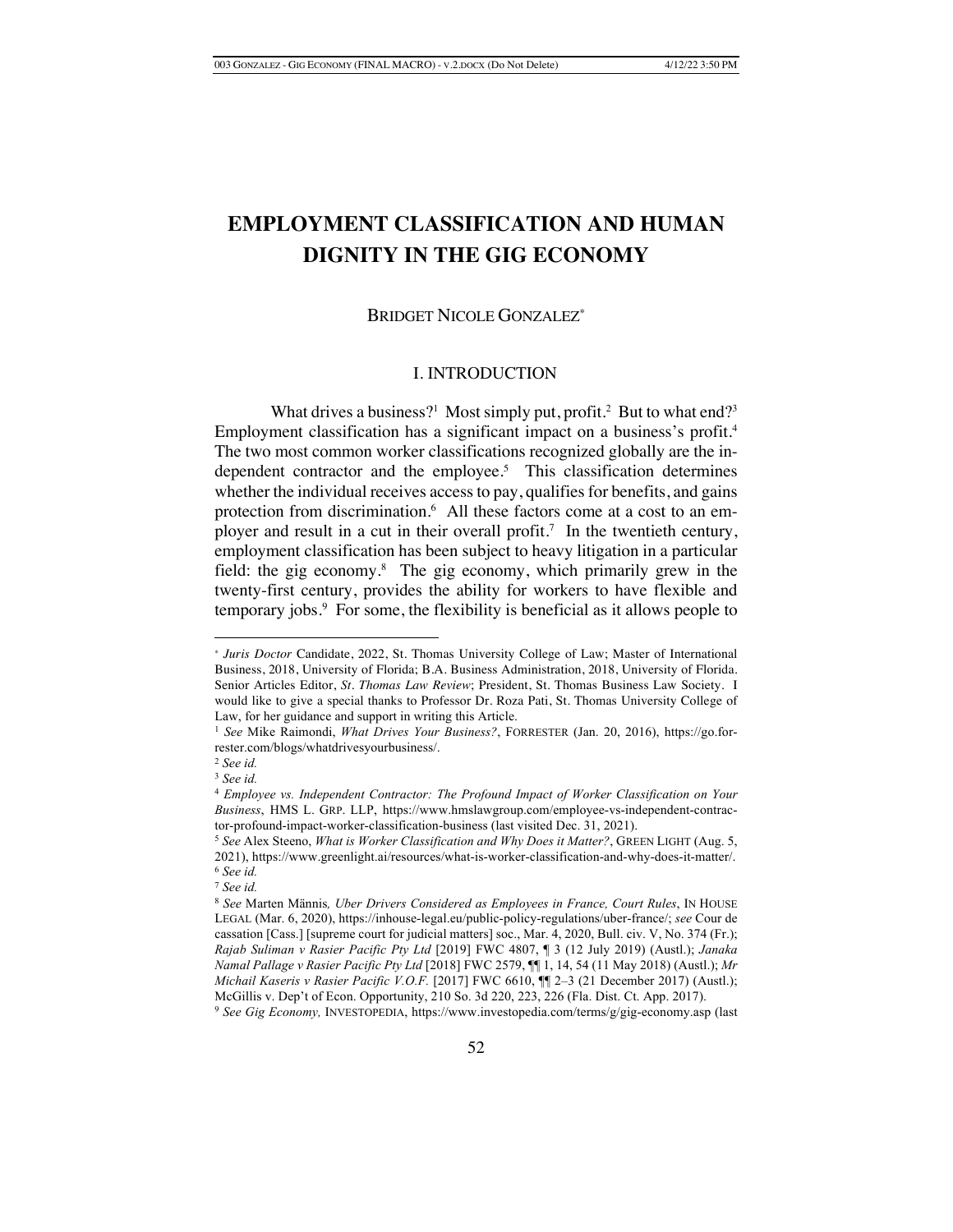work whenever and wherever they please.<sup>10</sup> However, others rely on their gig economy job to make a living, and this has led workers to demand employee rights.11 The leading player in the rideshare gig economy is Uber, and much litigation has centered around their employees demanding more workplace rights.12 Under the current system, to gain more rights, workers need to be classified as employees rather than independent contractors.13 Consequently, Uber drivers have sued seeking reclassification as employees rather than independent contractors.14

Several countries around the world have already addressed this issue.<sup>15</sup> Countries such as France and the United Kingdom have chosen to classify Uber drivers as employees and workers, respectively—affording them employment benefits such as vacation days, paid time off, and health benefits while Australia and the United States are still classifying Uber drivers as independent contractors.16 Court decisions from around the world regarding Uber serve as a precedent to litigation concerning other gig economy work $ers'$  rights.<sup>17</sup> This Article will analyze the employment standards of four countries: France, the United Kingdom, the United States, and Australia, and

#### *Id.*

visited Dec. 31, 2021); 20th International Conference of Labour Statisticians Geneva, *Statistical Definition and Measurement of Dependent "Self-Employed" Workers: Rationale for the Proposal for a Statistical Category of Dependent Contractors*, ¶ 33, I.L.O. Doc. 6 (Oct. 18, 2019).

In the new 'gig economy' taxi drivers and other ride providers generally own or lease the vehicle and decide on their own working time. The work is dispatched and mediated through an Internet application controlled by a company which determines the price of the service. Payment is made by the clients directly to the company which passes this on to the driver on a periodic basis minus a fee. The companies do not consider that the drivers are their employees and do not take responsibility for taxation and social contributions.

<sup>10</sup> *See* J. Edward Moreno, *Uber Poll: Drivers 'Overwhelmingly Support' Independent Contractor Status*, THE HILL (Aug. 25, 2020, 8:44 AM), https://thehill.com/policy/technology/513506-uberpoll-drivers-overwhelmingly-support-independent-contractor-status.

<sup>11</sup> *See, e.g.*, Männis, *supra* note 8; *see also* Cass. soc., Bull. civ. V, No. 374 (Fr.).

<sup>12</sup> *See, e.g.,* Männis, *supra* note 8; *see also* Cass. soc., Bull. civ. V, No. 374 (Fr.).

<sup>13</sup> *See, e.g.*, Männis, *supra* note 8; *see also* Cass. soc., Bull. civ. V, No. 374 (Fr.).

<sup>14</sup> *See, e.g.*, Männis, *supra* note 8; *see also* Cass. soc., Bull. civ. V, No. 374 (Fr.).

<sup>15</sup> *See* Männis, *supra* note 8; *see also* Kirsten Korosec & Natasha Lomas, *Uber Says it Will Treat UK Drivers as Workers in Wake of Supreme Court Ruling*, TECHCRUNCH (Mar. 16, 2021, 7:41 PM), https://techcrunch.com/2021/03/16/uber-says-it-will-treat-uk-drivers-as-workers-in-wake-of-supreme-court-ruling/.

<sup>16</sup> *See* Cass. soc., Bull. civ. V, No. 374 (Fr.); *see also* Uber B.V. v. Aslam [2021] UKSC 5, [130] (appeal taken from Eng.); *see also* Korosec & Lomas, *supra* note 15; *see also* Männis, *supra* note 8.

<sup>17</sup> *See* Männis, *supra* note 8; Korosec & Lomas, *supra* note 15; Daniel Wiessner, *Uber Drivers Are Contractors, Not Employees, U.S. Labor Agency Says*, REUTERS, https://www.reuters.com/article/us-uber-contractors/uber-drivers-are-contractors-not-employees-u-s-labor-agency-says-

idUSKCN1SK2FY (May 14, 2019, 4:04 PM); *Uber Australia Investigation Finalised*, FAIR WORK OMBUDSMAN (June 7, 2019), https://www.fairwork.gov.au/about-us/news-and-media-releases/2019-media-releases/june-2019/20190607-uber-media-release; Cass. Soc., Bull. civ. V, No. 374 (Fr.); Uber B.V. UKSC 5 (Eng.).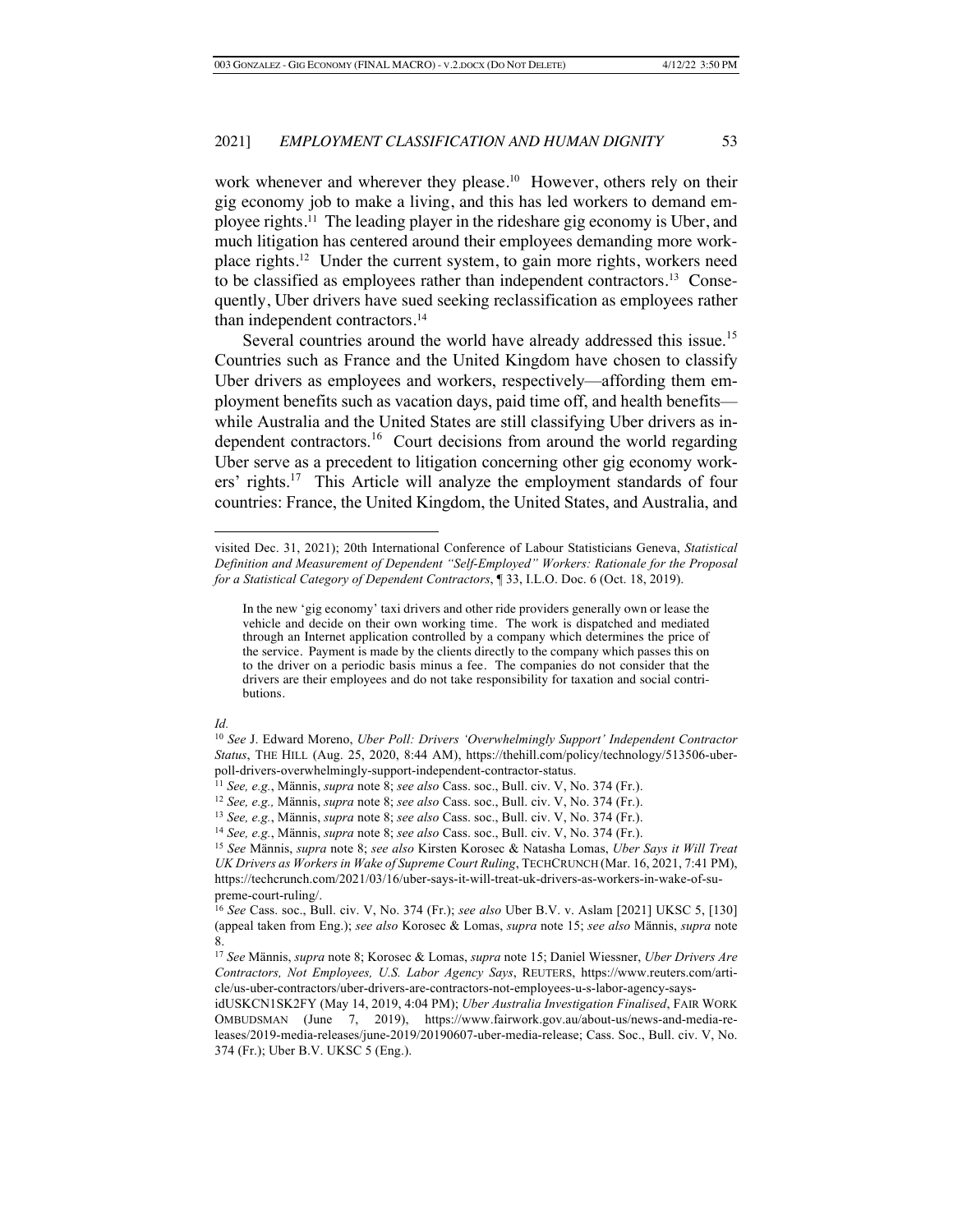discuss each country's judicial decisions regarding the treatment of Uber drivers as independent contractors, employees, or workers.<sup>18</sup> The underlying goal of this inquiry is to assess whether human dignity is taken into account in legislative and judicial decision-making regarding worker classification since human dignity should be at the core of all work environments.<sup>19</sup> Such a stance is of mutual benefit: if employers show their employees that they are valued, employees will return the gratification.<sup>20</sup> Thus, for the reasons discussed below, all workers deserve to be treated according to decent standards of employment, which *inter alia*, would provide workers with employment benefits while retaining the employment status that encourages their flexibility. $^{21}$ 

## A. WHAT IS THE GIG ECONOMY?

The gig economy is defined as "flexible, temporary, or freelance jobs, often involving connecting with clients or customers through an online platform."<sup>22</sup> This term was coined in the 1900s by jazz musicians who regularly performed in jazz clubs.<sup>23</sup> "The gig economy was turned up another notch in 2009, when Uber arrived, recruiting contract drivers."24 The popularity of this type of work stems from the independence that comes with the job, allowing workers to earn supplemental income.<sup>25</sup> As unemployment grew in 2007, the Great Recession increased the pool of potential workers who might tend towards self-employment.<sup>26</sup>

Uber was founded in 2009 and since then has faced ongoing litigation globally regarding employee rights.<sup>27</sup> When Uber launched, it classified its workers as independent contractors.<sup>28</sup> Individuals had the flexibility to work several jobs, make their own schedule, or not work for months at a time.<sup>29</sup> Some employees consider this flexibility a benefit, while others who rely on

<sup>18</sup> *See* Männis, *supra* note 8; Korosec & Lomas, *supra* note 15; Wiessner, *supra* note 17; *Uber Australia Investigation Finalised*, *supra* note 17.

<sup>19</sup> *See* Kristen Lucas, *Workplace Dignity: Communicating Inherent, Earned, and Remediated Dignity*, 52(5) J. MGMT. STUD. 621, 622 (2015). 20 *See id.* at 632.

<sup>21</sup> *See* discussion *infra* Part III; *see also id.*

<sup>&</sup>lt;sup>23</sup> Gabrielle Pickard-Whitehead, *The History and Future of the Gig Economy*, SMALL BUS. TRENDS (Nov. 12, 2019), https://smallbiztrends.com/2019/11/the-history-and-future-of-the-gig-economy.html.<br><sup>24</sup> *Id*.

<sup>24</sup> *Id.* 25 *See id.*

<sup>26</sup> *See id.;* Nicholas Kacher & Stephan Weiler*, Inside the Rise of the Gig Economy*, REGIONAL ECON. DEV. INST. (Apr. 2017), https://redi.colostate.edu/wp-content/uploads/sites/50/2017/06/REDI-report-April-gig-economy.pdf.

<sup>27</sup> *See* Brian O'Connell, *History of Uber: Timeline and Facts*, THESTREET (July 23, 2019, 3:00 PM), https://www.thestreet.com/technology/history-of-uber-15028611. 28 *See id.*

<sup>29</sup> *See* Moreno, *supra* note 10.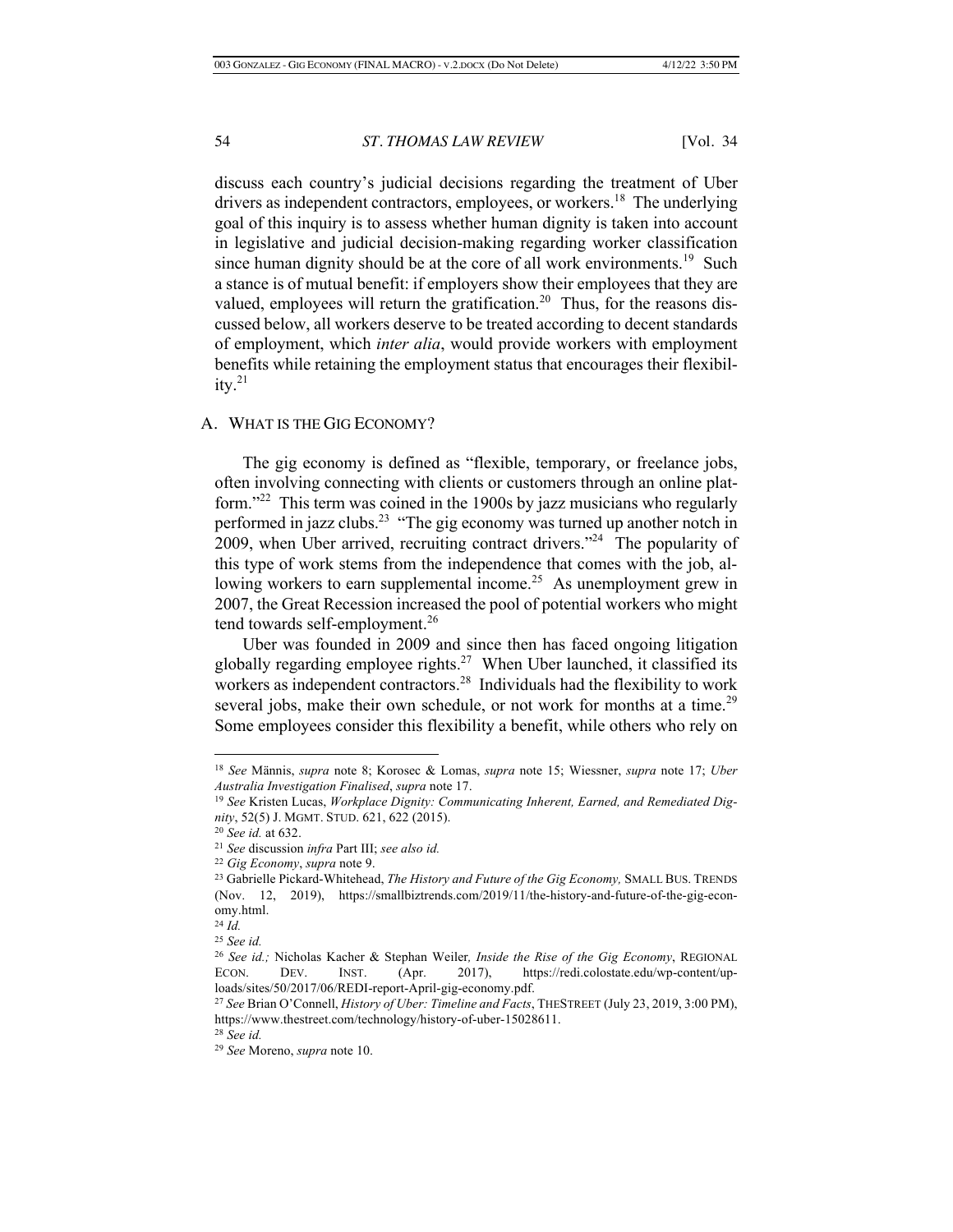their Uber job as a primary source of income feel that the lack of employee benefits is detrimental to their well-being.<sup>30</sup>

#### B. THE IMPORTANCE OF WORKER CLASSIFICATION

The International Labour Organization ("ILO") has recognized that the gig economy has led to transformations in the workforce.<sup>31</sup> In the United States "part-time employment is favoured by many employers, . . . mainly to aid flexibility over hours, but also because of the lower hourly wage and reduced benefits that are often provided to part-time workers."32 As recognized by the ILO, the gig economy can be categorized as non-standard employment  $("NSE")$ .<sup>33</sup> NSE has grown and is more popular in "economic sectors that are subject to seasonal fluctuations, such as agriculture, construction[,] and transport[ion]."34 Employers prefer workers in these sectors because they are often cheaper as they are paid lower wages, or employers save on social security and other benefits.<sup>35</sup> Generally, if an employee is on a fixed-term contract and the employer terminates the employment relationship, the employee is not entitled to compensation; but if an employee is classified as a permanent employee and the employer terminates the employment relationship, the employee is entitled to compensation.<sup>36</sup> Specifically, in permanent employment, when an employer terminates an employment relationship, the employer usually incurs certain costs such as severance pay, compensatory payments, and costs associated with notification procedures.<sup>37</sup> According to the ILO, an individual's worker classification has several implications.<sup>38</sup>

<sup>30</sup> *See* Jeremy B. White, *Many Uber and Lyft Drivers Now Rely on the Work As Their Primary Income Source, Report Finds*, INDEP. (May 30, 2018, 7:56 PM), https://www.independent.co.uk/news/business/news/uber-lyft-jobs-drivers-income-employees-independent-contractorsgig-economy-a8376271.html; *see also* David Chau, *Uber Drivers Are Not Employees, Fair Work Ombudsman Finds*, ABC NEWS, https://www.abc.net.au/news/2019-06-07/uber-fair-work-ombudsman-investigation-contractor-employee/11189828 (June 7, 2019, 3:17 AM). 31 *Digital Labour Platforms*, INT'L LAB. ORG., https://www.ilo.org/global/topics/non-standard-em-

ployment/crowd-work/lang--en/index.htm (last visited Dec. 31, 2021).

<sup>32</sup> Int'l Labour Org. [ILO], *Non-Standard Employment Around the World: Understanding Challenges, Shaping Prospects*, at 163, (Nov. 16, 2016), https://www.ilo.org/wcmsp5/groups/public/-- dgreports/---dcomm/---publ/documents/publication/wcms\_534326.pdf [hereinafter *Non-Standard Employment Around the World*].

<sup>33</sup> *See id.* at 2, 7–8.

<sup>&</sup>lt;sup>35</sup> *Id.* at 162 ("Other regulatory differences, such as thresholds on social security and other entitlements for part-time work as well as other forms of NSE, make these arrangements cheaper, unwittingly creating incentives for their use.").

<sup>36</sup> *See id.* at 187. 37 *See id.* at 162.

<sup>38</sup> *See Non-Standard Employment Around the World, supra* note 32, at 101.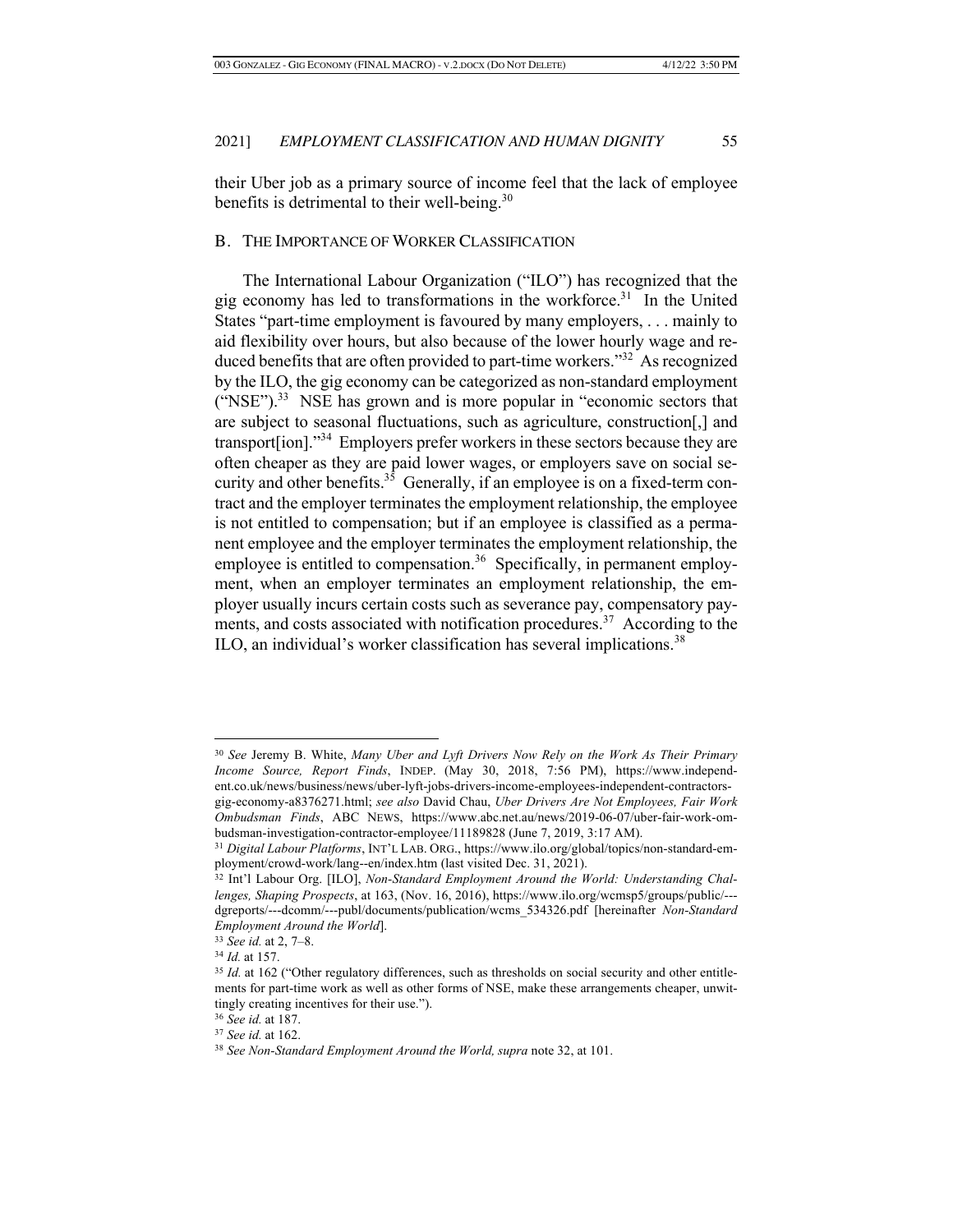## II. IMPLICATIONS OF CLASSIFICATION: EMPLOYEES VS. INDEPENDENT CONTRACTORS

When individuals are classified as employees, they are afforded employment benefits such as unemployment insurance, minimum wage, and workers' compensation.39 In countries such as the United States and Australia, "Uber and Lyft have[] [not] been required to abide by certain labor regulations, such as minimum wage, or pay[ing] payroll taxes for those workers, which feed into programs like unemployment insurance."<sup>40</sup> The benefit to Uber classifying their drivers as independent contractors is less paperwork and costs, leaving drivers responsible for reporting their income to the tax authorities as self-employed individuals.<sup>41</sup> Unlike full-time employees, independent contractors do not receive benefits such as healthcare and paid time off. $42$ 

## III. ESTABLISHING THE INTERNATIONAL MINIMUM STANDARD OF DECENT WORK

#### A. CONSIDERATIONS OF HUMAN DIGNITY

The concept of human dignity is the commitment to human value or status and finds itself in the ethics, legal, and political spectrum.<sup>43</sup> Human dignity is not connected to gender, religion, race, nor class; it is the value in one's humanity.<sup>44</sup> The meaning of human dignity has transformed over time.<sup>45</sup> From its Latin, French, and English roots, the word is derived from one's merit.<sup>46</sup> Dignity was something you earned by your status (e.g.,

<sup>39</sup> *See* Paul Jones & Richard C. Auxier, *Taxes And The Gig Economy*, FORBES (Aug. 24, 2020, 1:03 PM), https://www.forbes.com/sites/taxnotes/2020/08/24/taxes-and-the-gig-economy/?sh=14512a0628f0 (providing a transcript of the podcast in which tax issues that arise in the gig economy).

<sup>40</sup> Tyler Sonnemaker, *Uber and Lyft Drivers Are Now Employees Under California Law, According to a New Ruling from Regulators,* BUS. INSIDER (June 10, 2020, 6:00 PM), https://www.businessinsider.com/uber-lyft-drivers-declared-employees-by-california-regulators-2020-6; *see*  Moreno, *supra* note 10 ("Ride-hailing apps like Uber contract drivers who use their own vehicles

and work on their own terms. Though some may work as many hours as a full-time employee, they are not entitled to a health insurance or other benefits.").

<sup>41</sup> *See* Ariene Reis & Vikram Chand, *Uber Drivers: Employees or Independent Contractors?*, KLUWER INT'L TAX BLOG (Apr. 3, 2020), http://kluwertaxblog.com/2020/04/03/uber-drivers-employees-or-independent-contractors/.

<sup>42</sup> *See* Sonnemaker, *supra* note 40*.*

<sup>43</sup> *See* Stephen Riley & Gerhard Bos, *Human Dignity,* INTERNET ENCYC. OF PHIL., https://iep.utm.edu/hum-dign/#SH3a (last visited Dec. 31, 2021)*.*

<sup>44</sup> *See* Emmaline Soken-Huberty, *What is Human Dignity? Common Definitions.*, HUM. RTS. CAREERS, https://www.humanrightscareers.com/issues/definitions-what-is-human-dignity/ (last visited Dec. 31, 2021)*.* 

<sup>45</sup> *See id.* 

<sup>46</sup> *See id.*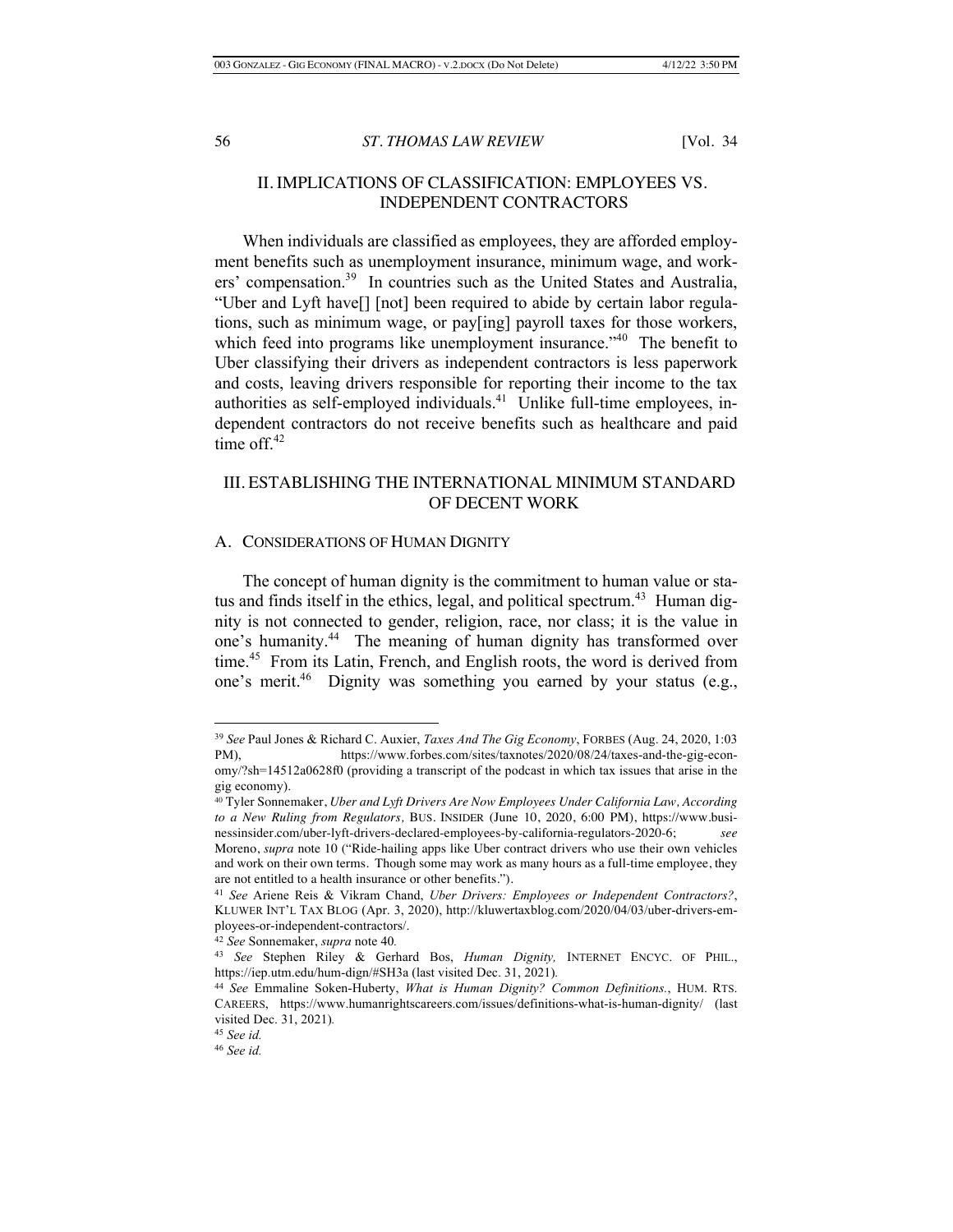belonging to royalty or the church).<sup>47</sup> The rise of human rights began with the American and French Revolution, and after World War II, human dignity became the focal point in human rights.<sup>48</sup> Today, the phrase means the belief that all people hold a special value that is tied solely to their humanity.49 Thus, dignity is no longer earned; it is something people are born with.<sup>50</sup> These values are further addressed and demanded in positive law by, to name a few, the International Labour Organization  $(ILO)^{51}$  and the International Covenant on Economic Social and Cultural Rights (ICESCR).<sup>52</sup> Additionally, these values are embodied on the regional level in each state's bill of rights and in human rights conventions.<sup>53</sup> At the core, the true definition of human rights is that all humans are born free and equal, and this is the underlying principle at the center of these bodies: recognizing that we have transformed the definition of human dignity from its roots.<sup>54</sup>

The concept of human dignity in the New Haven School of Thought is summarized by the following eight values: power, enlightenment, wealth, well-being, skill, affection, respect, and rectitude.<sup>55</sup> Specifically, *power*, *well-being*, and *skill* are at the heart of the employment relationship.<sup>56</sup> *Power* because the individual has the flexibility to set their own hours as the majority of Uber drivers globally are classified as independent contractors.<sup>57</sup> Well-

<sup>47</sup> *See id.* 48 *See* Hanna-Mari Kivisto, *The Concept of 'Human Dignity' in the Post-War Human Rights Debates*, 27 RES PUBLICA: REV. FILOSOFIA POLITICA 99, 100 (2012); *see also* Roza Pati, *Global Regulation of Corporate Conduct: Effective Pursuit of a Slave-Free Supply Chain,* 68 AM. U. L. REV. 1821, 1826 (2019) (acknowledging that significant historical events such as the American Revolution, the French Revolution, and World War II gave rise to an emphasis on the demands for human rights).

<sup>49</sup> *See* Soken-Huberty, *supra* note 44*.* 

<sup>50</sup> *See* Lucas, *supra* note 19, at 621; *see also* Soken-Huberty, *supra* note 44 ("Article 1 states: 'All human beings are born free and equal in dignity and rights.'").

<sup>51</sup> *See The Benefits of International Labour Standards*, INT'L LAB. ORG., https://www.ilo.org/global/standards/introduction-to-international-labour-standards/the-benefitsof-international-labour-standards/lang--en/index.htm (last visited Dec. 31, 2021)*.*

<sup>52</sup> *See* Comm. on Econ., Soc. and Cultural Rights, *General comment No. 23 (2016) on the right to just and favourable conditions of work (article 7 of the International Covenant on Economic, Social and Cultural Rights*), ¶ 1, U.N. Doc. E/C.12/GC/23 (Apr. 27, 2016) [hereinafter *General comment No. 23*]*.*

<sup>53</sup> *See id.*

<sup>54</sup> *See* Soken-Huberty, *supra* note 44*.*

<sup>55</sup> *See* W. Michael Reisman & Andrew R. Willard, *In Personal Performance Codes, One Size Doesn't Fit All: Clarifying the Professional Ethical Responsibility of Decision Makers*, 19 ASIA PAC. L. REV. 1, 11 (2011); *see also* W. Michael Reisman, *The View from the New Haven School of International Law,* 86 AM. SOC'Y INT'L L. 118, 119–20, 122 (1992) (describing the theories behind the New Haven School of Thought).

<sup>56</sup> *See* Pati Roza, Professor of Law, Lecture in International Law in the 21st Century Seminar Class at St. Thomas University College of Law: The New Haven School of Jurisprudence (POJ) (Apr. 15, 2021)*; see also* Jeffrey Pfeffer, *The Overlooked Essentials of Employee Well-being,* MCKINSEY Q. (Sept. 11, 2018), https://www.mckinsey.com/business-functions/organization/our-insights/theoverlooked-essentials-of-employee-well-being.

<sup>57</sup> *Power* "refers to the making of decisions important to the social context as a whole and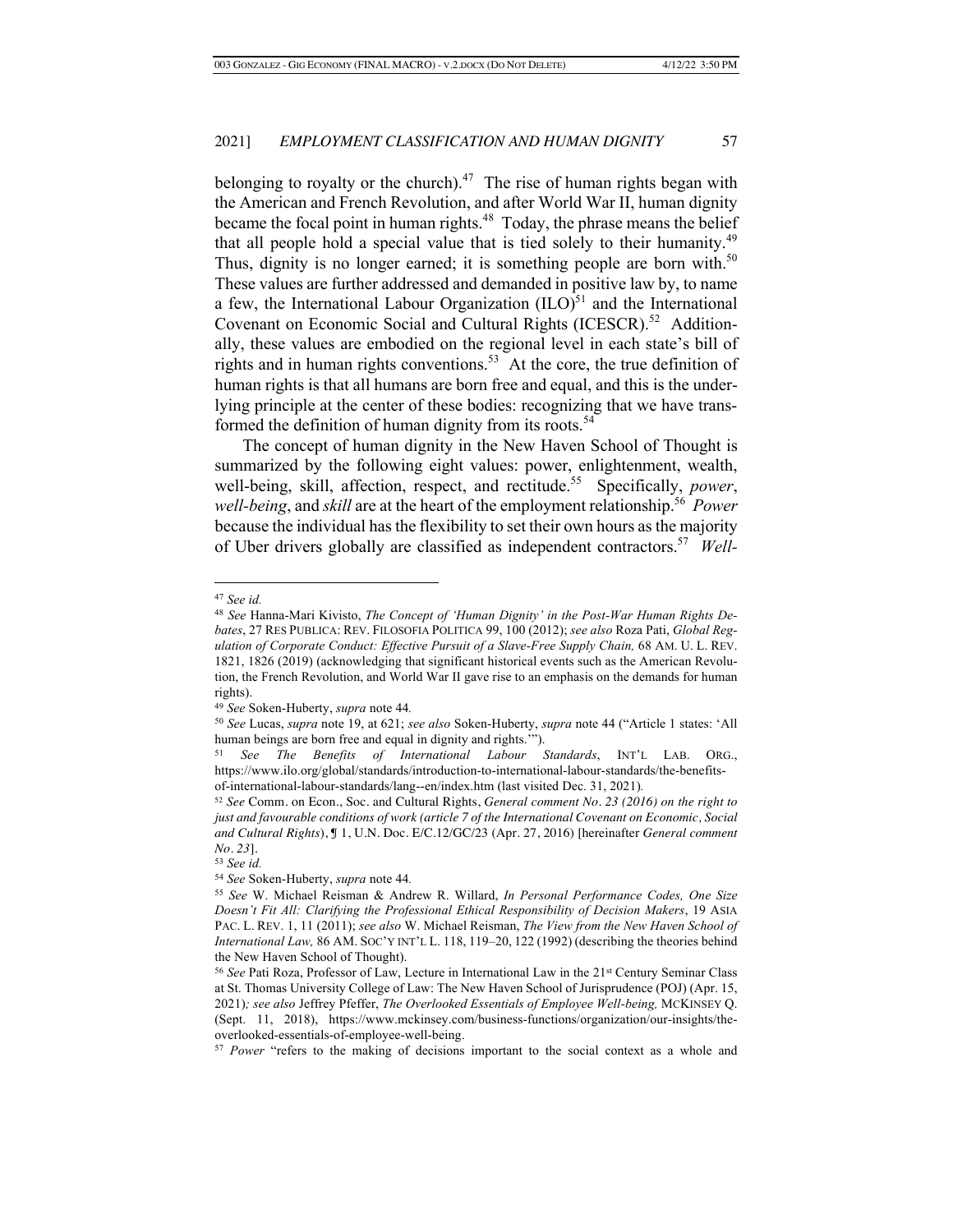*being* because although most Uber drivers retain their independent contractor status, they deserve more—employment benefits would contribute to their well-being.<sup>58</sup> *Skill* because they are practicing in a trade.<sup>59</sup> These values embody what the individual *wants* out of their lives.<sup>60</sup> It does not matter what *power*, *well-being*, or *skill* mean to an isolated individual.<sup>61</sup> The idea is that these values are inherent. 62

Human dignity expands through multiple facets. $63$  One being workplace dignity.64 Workplace dignity is commonly defined as "a personal sense of worth, value, respect, or esteem that is derived from one's humanity and individual social position; as well as being treated respectfully by others."<sup>65</sup> Employees spend more time at work than they do at home, so there is a certain expectation that they will be treated with respect at work. $66$  Some factors that have been recognized to improve workplace dignity include feedback, recognition, and positive co-worker experience.<sup>67</sup> It can be argued that employment benefits also contribute to workplace dignity.<sup>68</sup> Whether an

<sup>61</sup> *Id.*

<sup>62</sup> *Id.*

<sup>67</sup> *See id.*

enforceable against challengers when necessary by the use of severe sanctions. In order to have important decisions that could better serve human development, then good and effective governance is fundamental." WILLIAM T. BAGATELAS ET AL., STUDIES IN ECONOMICS AND POLICY MAKING: CENTRAL/EAST EUROPEAN PERSPECTIVES, AND BEYOND 136 (Bruno S. Sergi et al. eds., 2010);*see also* Dara Khosrowshahi, *I Am the C.E.O. of Uber. Gig Workers Deserve Better.,* N.Y. TIMES (Aug. 10, 2020), https://www.nytimes.com/2020/08/10/opinion/uber-ceo-dara-khosrowshahi-gig-workers-deserve-better.html (stating that Uber drivers value the flexibility and power they have, including being able to choose "when and how they drive."). 58

*Well-being* is opportunity for safety, health and comfort; relevant institutions include facilities for medical care and disease prevention. Because an unhealthy population cannot be a productive labor force, because a basic standard of health should be viewed as a fundamental human right, because it is unconscionable that diseases that could be eradicated or at least controlled continue to afflict millions in the less developed world, often robbing them of any human dignity.

BAGATELAS ET AL., *supra* note 57, at 137; *see also* Khosrowshahi, *supra* note 57 (demanding for change and stating that gig economy companies must "strengthen the rights and voices of workers.").

<sup>&</sup>lt;sup>59</sup> *Skill* "is opportunity to acquire and exercise excellence in a particular operation, including schools, artistic, vocational and professional organizations concerned with maintaining and improving standards of performance and taste." BAGATELAS ET AL., *supra* note 57, at 137.

<sup>60</sup> Pati Roza, Professor of Law, Lecture in International Law in the 21st Century Seminar Class at St. Thomas University College of Law: The New Haven School of Jurisprudence (POJ) (Apr. 15, 2021).

<sup>63</sup> *See* Reisman & Willard, *supra* note 55*.*

<sup>64</sup> *See* Tim Baker, *Why Dignity in the Workplace Is So Important*, HRM (Aug. 10, 2017), https://www.hrmonline.com.au/performance/dignity-workplace-important/. <sup>65</sup> *Id.*

<sup>66</sup> *See* Anjali Tiwari & Radha R. Sharma, *Dignity at the Workplace: Evolution of the Construct and Development of Workplace Dignity Scale*, 10 FRONTIERS IN PSYCHOL. 1, 1 (2019), https://www.frontiersin.org/articles/10.3389/fpsyg.2019.02581/full.

<sup>68</sup> *See* John M. Bremen, *Reducing Talent Risk Through Workplace Dignity*, FORBES (Aug. 30, 2021,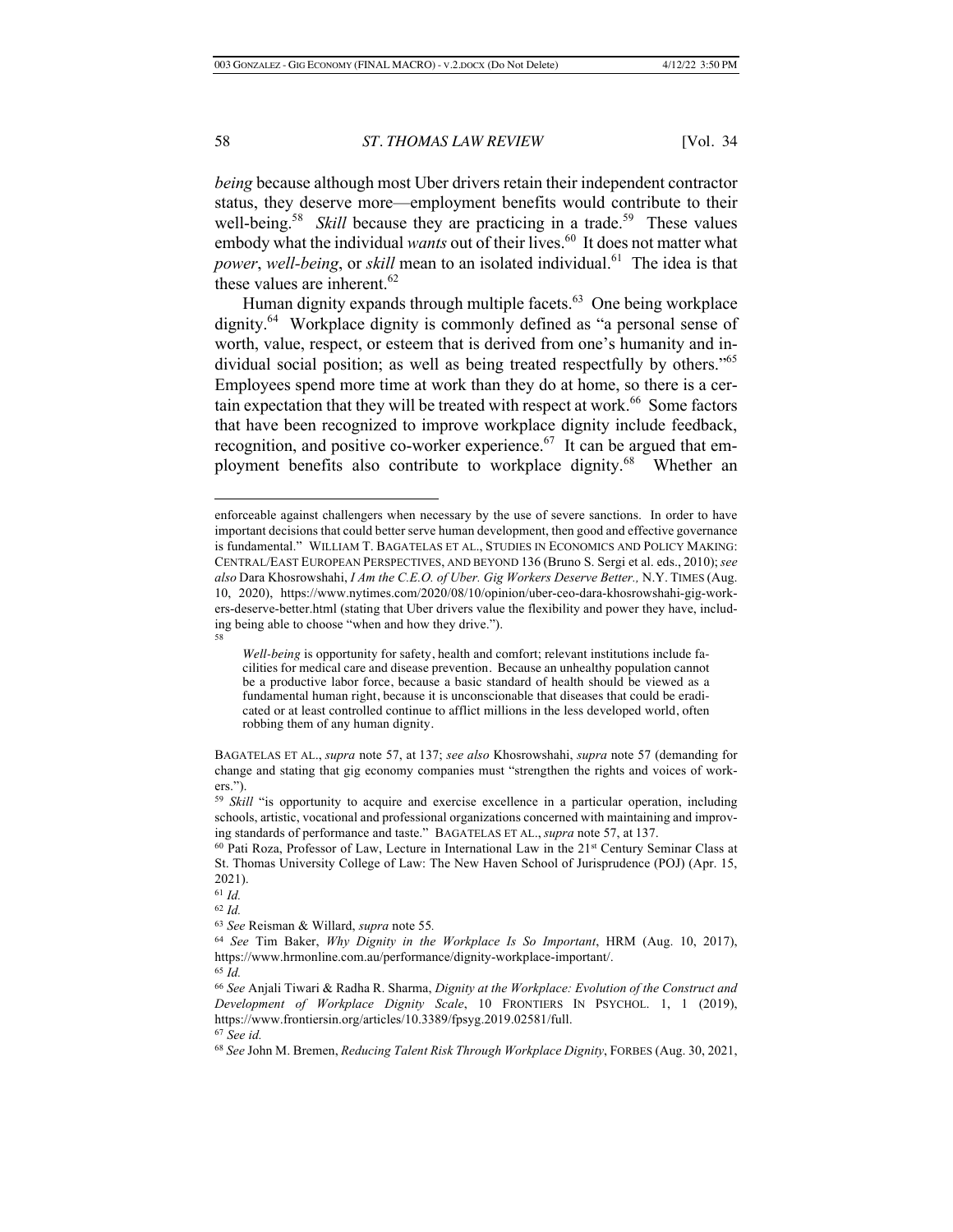employee works as an independent contractor or an employee should not determine whether they receive employment benefits as employees rely on their employers to provide them with these benefits.<sup>69</sup>

Additionally, in July of 2003, U.S. Representative Luis Gutierrez recognized this issue.<sup>70</sup> He proposed legislation, the Day Laborer Fairness and Protection Act ("DLFPA"), "to ensure that individuals working as day laborers, or temporary workers, are afforded the full protection of and access to employment and labor laws that ensure workplace dignity and to reduce unfair competitive advantage for firms that abuse day laborers."<sup>71</sup> The goal of the DLFPA is to protect workers that do not fall under the employee status by requiring employers of these workers to pay for their health insurance or worker's compensation.<sup>72</sup> Workplace dignity should be practiced in all employment relationships regardless of an individual's worker classification.<sup>73</sup>

## B. INTERNATIONAL LAW REGULATIONS

## i. International Covenant on Economic Social and Cultural Rights (ICESCR)

The International Covenant on Economic Social and Cultural Rights ("ICESCR") is the "most widely–applicable" human rights international treaty.<sup>74</sup> The ICESCR monitors the implementation of the International Covenant on Economic, Social, and Cultural Rights by its State's parties.<sup>75</sup> The ICESCR was adopted by the United Nations General Assembly in 1966.<sup>76</sup>

<sup>6:55</sup> AM), https://www.forbes.com/sites/johnbremen/2021/08/30/reducing-talent-risk-throughworkplace-dignity/.

<sup>69</sup> *See* Andrea H. Brustein, *Casual Workers and Employee Benefits: Staying Ahead of the Curve*, 7 U. PA. J. LAB. & EMP. L. 695, 696 (2005) (describing a variety of benefits such as "paid vacation days, sick leave, pension plans, and employer-sponsored health insurance to their full-time, permanent employees.").

<sup>70</sup> *See* Juno Turner, *All in A Day's Work? Statutory and Other Failures of the Workers' Compensation Scheme as Applied to Street Corner Day Laborers*, 74 FORDHAM L. REV. 1521, 1545 (2005) ("The legislation broadly defines day labor to include all work that is 'occasional or irregular,' and includes those situations where a day laborer is employed only for the amount of time necessary to complete the discrete assignment for which he was hired.").

<sup>71</sup> Brustein, *supra* note 69, at 708 (citing Day Laborer Fairness and Protection Act, H.R. 2870, 108th Cong. § 3 (2003)).

<sup>72</sup> *See* Turner, *supra* note 70, at 1546.

<sup>73</sup> *See* Brustein, *supra* note 69, at 708.

<sup>74</sup> *ECONOMIC, SOCIAL AND CULTURAL RIGHTS*, INT'L JUST. RESOURCE CTR., https://ijrcenter.org/thematic-research-guides/economic-social-and-cultural-rights-2/ (last visited Dec. 31, 2021).

<sup>75</sup> *See COMMITTEE ON ECONOMIC, SOCIAL AND CULTURAL RIGHTS*, UNITED NATIONS HUM. RTS. OFF. HIGH COMM'R, https://www.ohchr.org/en/hrbodies/cescr/pages/cescrindex.aspx (last visited Dec. 31, 2021).

<sup>76</sup> Mónica Pinto, *International Covenant on Economic, Social and Cultural Rights*, UNITED NATIONS AUDIOVISUAL LIBR. OF INT'L L., https://legal.un.org/avl/ha/icescr/icescr.html (last visited Dec. 31, 2021).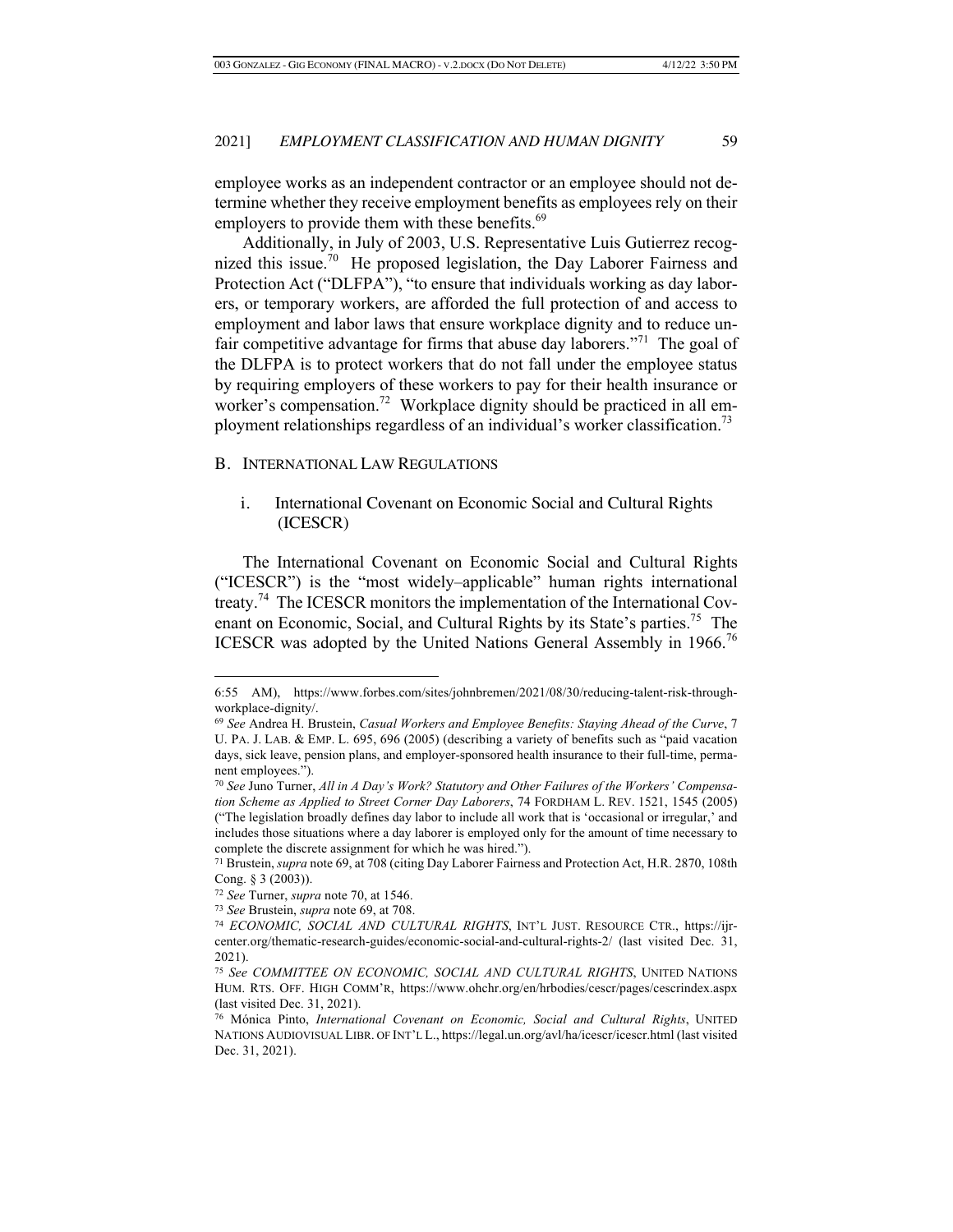Since May of 2018, 168 United Nations Member States have adopted the ICESCR.<sup>77</sup> Under Article 7 of the ICESCR, The Right to a Fair Wage and Safe Working Conditions, the ICESCR protects worker's rights to "favorable work conditions," "'fair wages[,]'" and "equal remuneration" pay.<sup>78</sup> The ICESCR recognizes that "[t]he work itself must be 'decent,' meaning that it respects workers' physical and mental integrity, and respects their human rights in terms of work safety and remuneration."79 The ICESCR recognizes that access to trade unions, freedom of association, and "social security [that] compensates for the lack of work-related income" are crucial to favorable work conditions.<sup>80</sup> In turn, these conditions allow individuals to obtain the highest standard of physical and mental health. $81$  The ICESCR emphasizes the importance of workers being classified as employees. When workers are classified as independent contractors, they are not afforded these rights and thus, they are not experiencing the highest standard of physical and mental health. $82$ 

ii. The International Labour Organization (ILO)

The International Labour Organization ("ILO") was created in 1919 and is the only tripartite United Nations ("UN") Agency.<sup>83</sup> The ILO has 187 member states and sets labor standards, develops policies, and creates programs to promote decent work for everyone. $84 \text{ T}$  The agency's mission is to "promot[e] social justice and internationally recognized human and labor rights, pursuing its founding mission that social justice is essential to universal and lasting peace."<sup>85</sup> The ILO International Labour Standards are legal documents created by ILO employers to set the basic standards at work.<sup>86</sup>

The ILO recognizes that work is a part of one's everyday life, and workers deserve to be treated with dignity. $87$  The ILO has classified gig economy workers as *dependent contractors*, defined as:

"[W]orkers who have contractual arrangements of a commercial

<sup>77</sup> *See ECONOMIC, SOCIAL AND CULTURAL RIGHTS*, *supra* note 74. 78 *Id.*

<sup>79</sup> *Id.* ("The remuneration should be enough so that individuals are able to earn 'a decent living for themselves and their families.'").

<sup>80</sup> *General comment No. 23*, *supra* note 52, at 1.

<sup>81</sup> *See id.* at 2.

<sup>82</sup> *See id.*

<sup>83</sup> *See About the ILO*,INT'L LAB. ORG., https://www.ilo.org/global/about-the-ilo/lang--en/index.htm (last visited Dec. 31, 2021).

<sup>84</sup> *See id.*

<sup>85</sup> *Mission and Impact of the ILO*, INT'L LAB. ORG., https://www.ilo.org/global/about-the-ilo/mission-and-objectives/lang--en/index.htm (last visited Dec. 31, 2021).

<sup>86</sup> *See What are ILO International Labour Standards?*, INT'L LAB. STANDARDS, https://www.ioeemp.org/policy-priorities/international-labour-standards (last visited Dec. 31, 2021).

<sup>87</sup> *See The Benefits of International Labour Standards*, *supra* note 51.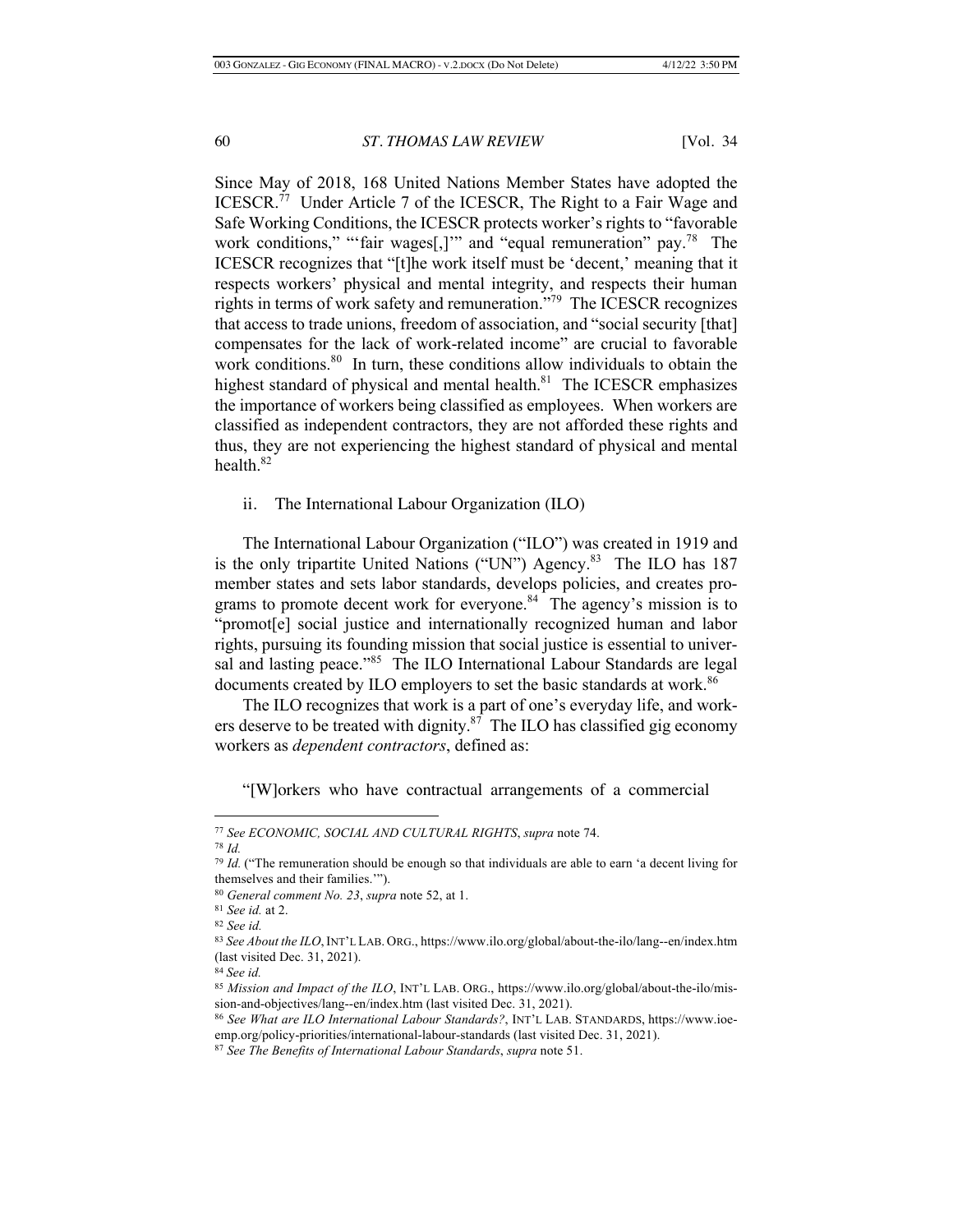nature to provide goods or services for or on behalf of another economic unit . . . [they] are not employees of that economic unit, but are dependent on that unit for organization and execution of the work or for access to the market.<sup>88</sup>

Even the ILO has recognized that since gig economy workers do not fit well under the definition of traditional employment, there has been an "overestimation of one or the other of these groups (or of both)" and "it is difficult to monitor structural change."<sup>89</sup>

## IV. REGULATION OF WORK IN DOMESTIC JURISDICTIONS

#### A. CASE STUDY 1: FRANCE

On March 4, 2020, the *Cour de Cassation* ruled that Uber drivers should be classified as employees.90 The *Cour de Cassation* is the "highest court of criminal and civil appeals in France," and is thus considered the French Supreme Court.91 In this case, the *Cour de Cassation* upheld the Paris Court of Appeals decision from March 2019, which found that an employment contract existed between Uber and its 28,000 drivers.<sup>92</sup> The case before the *Cour de Cassation* arose out of a self-employed Uber driver "claiming re-characterization of his relationship with Uber into an employment contract."<sup>93</sup> Under French law, an employment relationship is considered a relationship of subordination, "characterized by the performance of work under the authority of an employer who has the power to give orders and directives, to control their execution and to punish the failings of his subordinate."<sup>94</sup> Thus, the

<sup>88</sup> 20th International Conference of Labour Statisticians Geneva, *supra* note 9, at 10. 89 *Id.* at 23.

<sup>90</sup> *See* Cour de cassation [Cass.] [supreme court for judicial matters] soc., Mar. 4, 2020, Bull. civ. V, No. 374 (Fr.); Männis*, supra* note 8.

<sup>91</sup> The Editors of Encyclopaedia Britannica, *Cour de Cassation*, ENCYCLOPAEDIA BRITANNICA, https://www.britannica.com/topic/Cour-de-Cassation (last visited Dec. 31, 2021); *see, e.g.*, Soulier Avocats, *France: French Supreme Court Says Uber Drivers Are Employees!*, MONDAQ (Apr. 29, 2020), https://www.mondaq.com/france/contract-of-employment/925062/french-supreme-courtsays-uber-drivers-are-employees (referring to the *Cour de Cassation* as the French Supreme Court); *see also* Romian Dillet, *Uber Driver Reclassified as Employee in France*, TECH. CRUNCH (Mar. 4, 2020, 11:51 AM), https://techcrunch.com/2020/03/04/uber-driver-reclassified-as-employee-infrance/ ("[Since] the Court of Cassation is the supreme court of appeal in that case, Uber can no longer appeal the decision."); *see generally* Cass. soc., Bull. civ. V, No. 374 (Fr.) (taking an appeal from a lower court).

<sup>92</sup> *See* Soulier Avocats, *supra* note 91.

<sup>93</sup> Régine Goury, *"Uber": The Cour de Cassation Reclassify the Contractual Relationship Between Uber and a Driver as an Employment Contract*, MAYER | BROWN (Mar. 9, 2020), https://www.mayerbrown.com/en/perspectives-events/publications/2020/03/cour-de-cassation-reclassify-the-con-

tractual-relationship-between-uber-and-a-driver-as-an-employment-contract; *see* Cass. soc., Bull. civ. V, No. 374 (Fr.) ¶ 3 (deciding whether petitioner's request to re-classify his contractual relationship with Uber should be granted).

<sup>94</sup> Olivier Vibert, *A UBER DRIVER is an Employee According to French Courts*, FRENCH L. .BLOG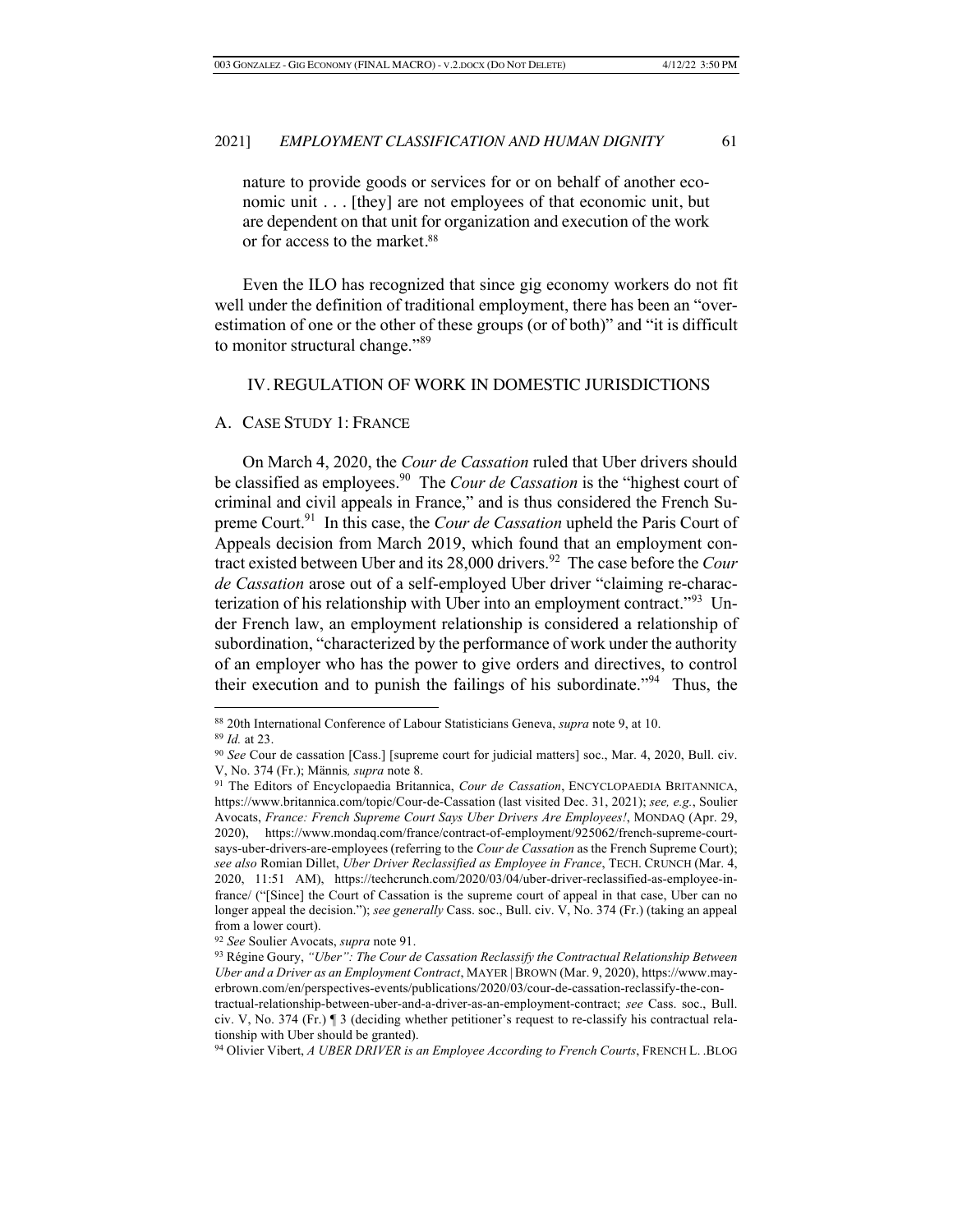court based its decision on a two-pronged analysis: "[1] Is the self-employed status fictitious?" and "[2] Is there a subordinate relationship?"<sup>95</sup> In answering the first question, the court found that the characterization of the selfemployed status of Uber drivers is fictitious because Uber drivers do not build their own clientele, they do not have the freedom to set their own rates, and do not have the freedom to set terms and conditions for their services.<sup>96</sup> It is actually the opposite, "[t]he company imposes the itinerary[,] and the driver's fare is adjusted if this itinerary is not followed." Additionally, "[t]he destination is unknown to the driver, thereby revealing that the driver cannot freely choose the route that suits him/her. $197$  In answering the second question, the court found that there is a subordinate relationship between Uber and their drivers because Uber has the discretion to temporarily disconnect or suspend a driver's account if the driver has repeatedly declined a ride or if problematic behavior is reported.<sup>98</sup> Additionally, "Uber unilaterally determines its terms and conditions."99 Therefore, the *Cour de Cassation* has legally qualified the relationship between a driver and the company using an application platform as an employment contract.<sup>100</sup> However, these drivers may be considered independent contractors if one of "these platforms give[s] more freedom to their drivers and if these drivers are truly independent."<sup>101</sup>

In response to the decision of the case, an Uber spokesperson sent the following statement:

This decision relates to the case of one specific driver, who hasn't used the Uber app since 2017. The ruling does not reflect the reasons why drivers choose to use Uber: the independence and freedom to work if, when and where they want. Over the last two years we've made many changes to give drivers even more control over how they use Uber, alongside stronger social protections. We'll keep listening to drivers and introduce further improvements.<sup>102</sup>

<sup>(</sup>Mar. 6, 2020), https://frenchlaw.blog/2020/03/06/a-uber-driver-is-an-employee-according-to-thefrench-courts/; *see* Dillet, *supra* note 91 ("'When the driver goes online on Uber's digital platform, there's a relationship of subordination between the driver and the company. Based on that, the driver isn't providing a service as a self-employed worker but as an employee,' the court wrote."); *see also* Cass. soc., Bull. civ. V, No. 374 (Fr.) ¶ 6 (explaining how a subordinate relationship is characterized).

<sup>95</sup> Goury, *supra* note 93; *see* Cass. soc., Bull. civ. V, No. 374 (Fr.) (applying the two-prong analysis). <sup>96</sup> *See* Goury, *supra* note 93; Cass. soc., Bull. civ. V, No. 374 (Fr.) ¶¶ 10, 15 (deciding whether the petitioner's self-employed status was fictitious).

<sup>97</sup> Goury, *supra* note 93; *see* Cass. soc., Bull. civ. V, No. 374 (Fr.) ¶ 13 (relying on the fact that the driver is unaware of his or her destination when he or she accepts the Uber ride).

<sup>98</sup> *See* Goury, *supra* note 93; Cass. soc., Bull. civ. V, No. 374 (Fr.) ¶ 14.

<sup>99</sup> Goury, *supra* note 93; *see* Cass. soc., Bull. civ. V, No. 374 (Fr.) ¶ 9 (relying on Uber's broad power to unilaterally determine the terms and conditions for suitable job performance). <sup>100</sup> *See* Cass. soc., Bull. civ. V, No. 374 (Fr.) ¶ 6; *see also* Vibert, *supra* note 94.

<sup>101</sup> Vibert, *supra* note 94. 102 Dillet, *supra* note 91.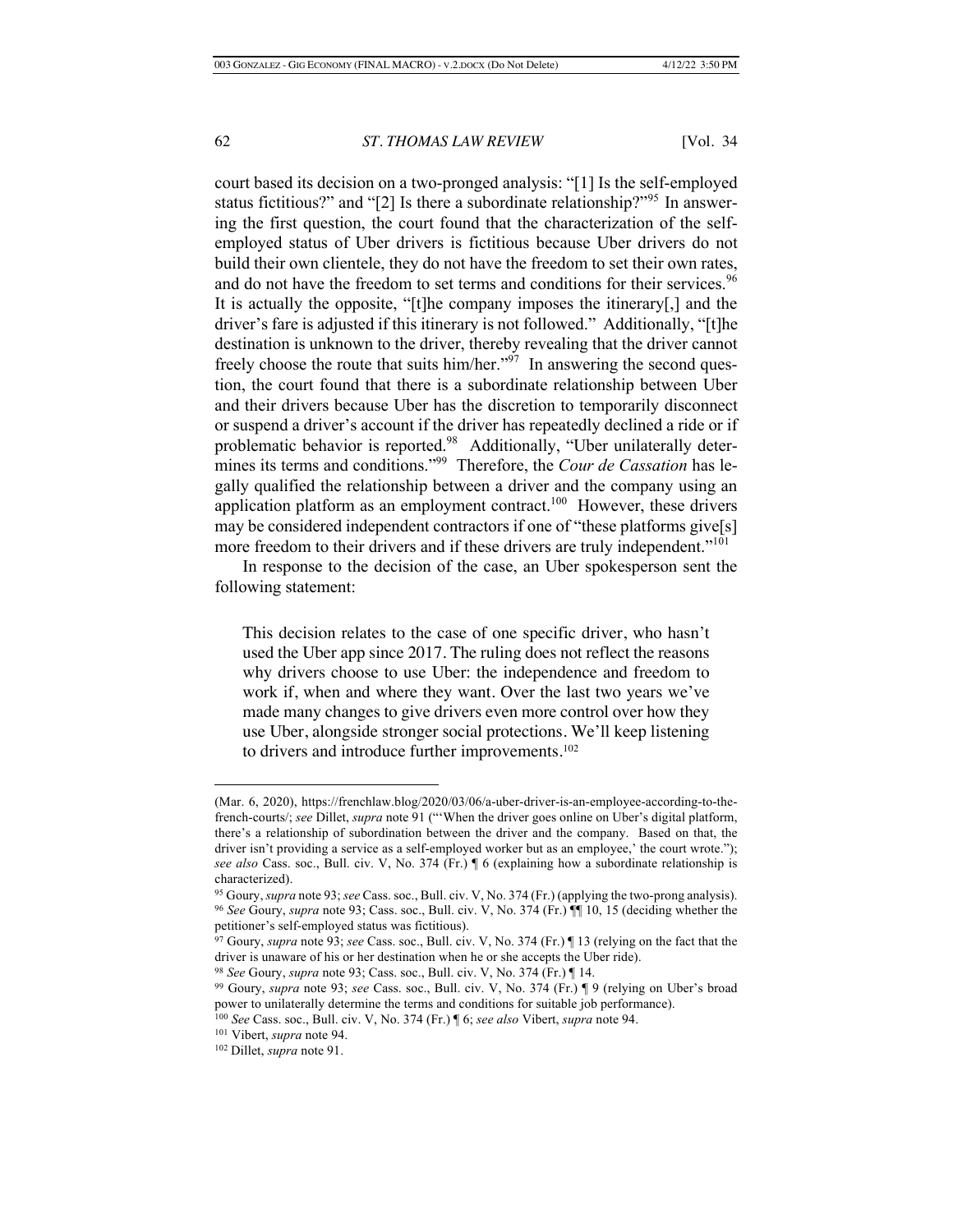## B. CASE STUDY 2: THE UNITED KINGDOM

In March of 2021, the Supreme Court of the United Kingdom ("U.K.") ruled that Uber drivers will be treated as "workers."103 In the U.K., there are three types of designations: the worker, employed, and self-employed.<sup>104</sup> The worker is not an employee but instead entitles drivers to certain benefits.<sup>105</sup> This "worker" designation will give Uber drivers the opportunity to receive holiday pay, minimum wage, and, if eligible, automatic enrollment in pension plans, representing three percent  $(3%)$  of a driver's earnings.<sup>106</sup>

Specifically, the U.K. Supreme Court ruled that the holiday pay is "to accrue on working time from log on to log off whereas Uber was committing only to these entitlements to accrue from [the] time of trip acceptance to drop off."<sup>107</sup> This reflects a forty to fifty percent (40-50%) decrease in entitlement.<sup>108</sup> One of the claimants, James Farrar, recognizes that although this case signifies progress for Uber, "we cannot accept anything less than full compliance with legal minimums."<sup>109</sup> He believes the next step is to go back to the Employment Tribunal to make sure that drivers are paid what they are legally entitled to.<sup>110</sup> The Supreme Court classifies Uber drivers as workers and stated in part:

Drivers are in a position of subordination and dependency in relation to Uber such that they have little or no ability to improve their economic position through professional or entrepreneurial skill[.] [However,] [i]n practice, the only way in which they can increase their earnings is by working longer hours while constantly meeting Uber's measures of performance.<sup>111</sup>

Additionally, the Supreme Court did not agree with Uber's assertion that Uber drivers can grow their business, as their only option is to spend more time driving.<sup>112</sup> This ruling is particularly important because the U.K. is one of the only countries that recognizes a third category of worker

<sup>112</sup> *See id.*

<sup>103</sup> *See* Uber B.V. v. Aslam [2021] UKSC 5, [130] (appeal taken from Eng.) (holding that the claimant driver is classified as a worker); Korosec & Lomas, *supra* note 15.

<sup>104</sup> *See* Korosec & Lomas, *supra* note 15.

<sup>105</sup> *See id.* 

<sup>106</sup> *See id.*

<sup>107</sup> *Id.*; *see Uber B.V.* UKSC 5 ¶ 124 (Eng.).

<sup>108</sup> *See* Korosec & Lomas, *supra* note 15.

<sup>109</sup> *Id.*

<sup>110</sup> *See id.*

<sup>111</sup> Lawrence Mishel & Celine McNicholas, *What We Learned from the UK Case Rendering Uber Drivers Employees*, ECON. POL. INST. (Mar. 2, 2021, 2:48 PM), https://www.epi.org/blog/what-welearned-from-the-uk-case-rendering-uber-drivers-employees/.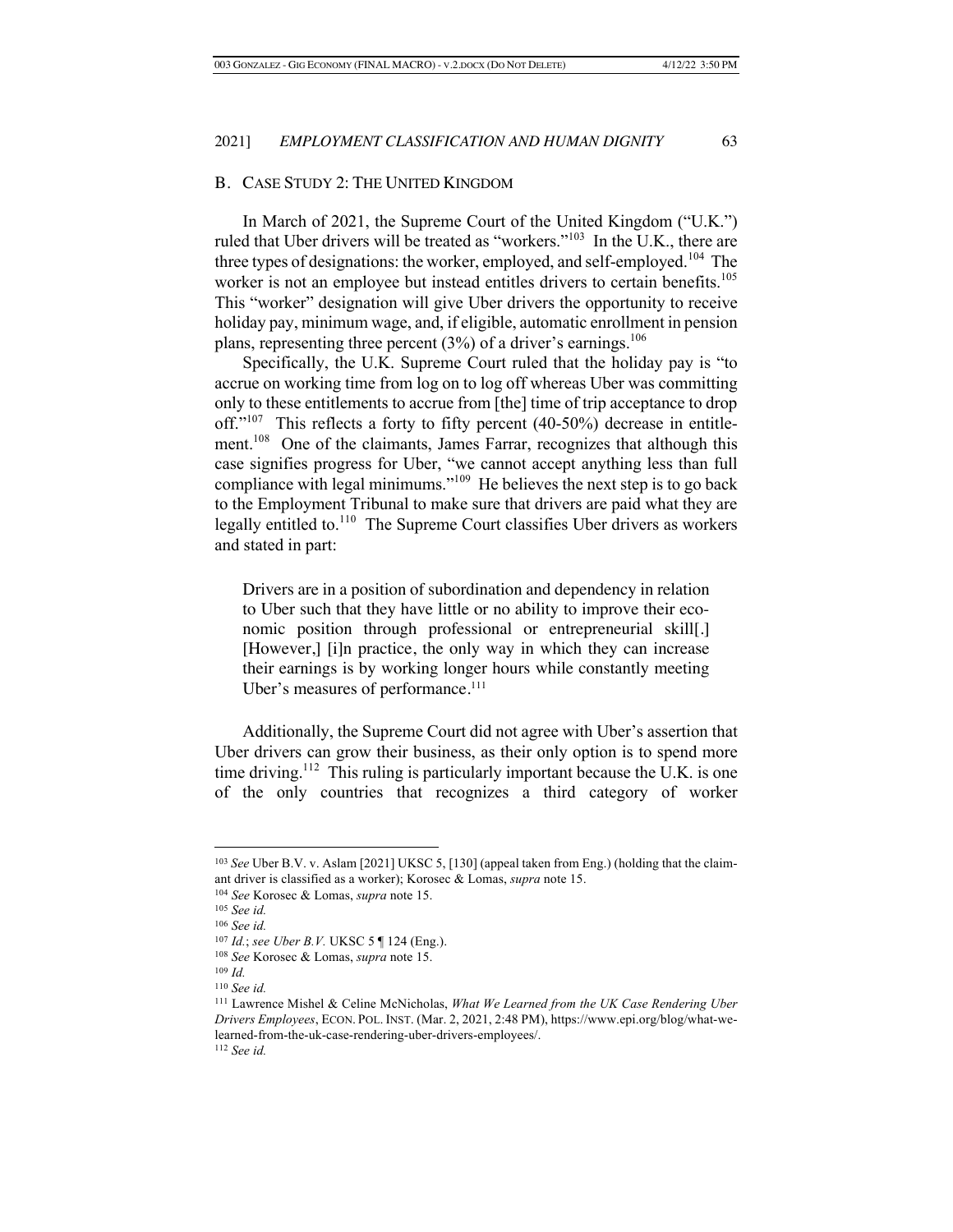classification—the *worker*. 113 This classification allows individuals to enjoy their independent contractor status with benefits which is described later in this Article as the beginning of an optimal solution for workers. $114$ 

## C. CASE STUDY 3: THE UNITED STATES

There are several cases throughout the United States that have decided on the worker classification of Uber drivers.<sup>115</sup> In March of 2020, Plaintiffs Ali Razak, Kenan Sabani, and Khaldoun Cherdoud filed suit on behalf of a class action of UberBLACK drivers against Uber Technologies in Pennsylvania for violations of the federal minimum wage and overtime requirements under the Fair Labor Standards Act of 1938 ("FLSA").<sup>116</sup> Plaintiffs claimed they were entitled to these benefits because "time spent online on the Uber Driver App qualifies as compensable time under the FLSA."<sup>117</sup> In opposition, Uber argued that Plaintiffs were independent contractors because they had the autonomy to accept or deny a trip.<sup>118</sup> The Third Circuit relied on the seminal case *DialAmerica* to determine the employee status of UberBLACK drivers in Pennsylvania.<sup>119</sup> This case acknowledges that in drafting the FLSA, the legislature intended to have a broad definition of the word "employee."120 The six factors used by the Third Circuit to determine whether a worker is classified as an employee were:

1) the degree of the alleged employer's right to control the manner in which the work is to be performed; 2) the alleged employee's opportunity for profit or loss depending upon his managerial skill; 3) the alleged employee's investment in equipment or materials required for his task, or his employment of helpers; 4) whether the service rendered required a special skill; 5) the degree of permanence of the working relationship; [and] 6) whether the service rendered is an integral part of the alleged employer's business.121

<sup>113</sup> *A Third Approach to Classification – What is a British "Worker,"* VINSON & ELKINS (June 19, 2018), https://www.velaw.com/insights/a-third-approach-to-classification-what-is-a-britishworker/.

<sup>114</sup> *See* Mishel & McNicholas, *supra* note 111.

<sup>115</sup> *See, e.g.,* Razak v. Uber Techs., Inc., 951 F.3d 137 (3d Cir. 2020); California v. Uber Techs., Inc., 56 Cal. App. 5th 266 (2020); Matter of Lowry (Uber Techs., Inc.—Commissioner of Labor), 189 A.D.3d 1863 (N.Y. App. Div. 2020); McGillis v. Dep't of Econ. Opportunity, 210 So. 3d 220, 220 (Fla. Dist. Ct. App. 2017).

<sup>116</sup> *See Razak*, 951 F.3d at 139. 117 *Id.* at 140.

<sup>118</sup> *See id.*

<sup>119</sup> *See id.* at 142 (referencing Donovan v. DialAmerica Mktg., Inc., 757 F.2d 1376, 1382 (3d Cir. 1985)).

<sup>120</sup> *See id.*

<sup>121</sup> *See id.* at 142–43 (quoting *DialAmerica*, 757 F.2d at 1382).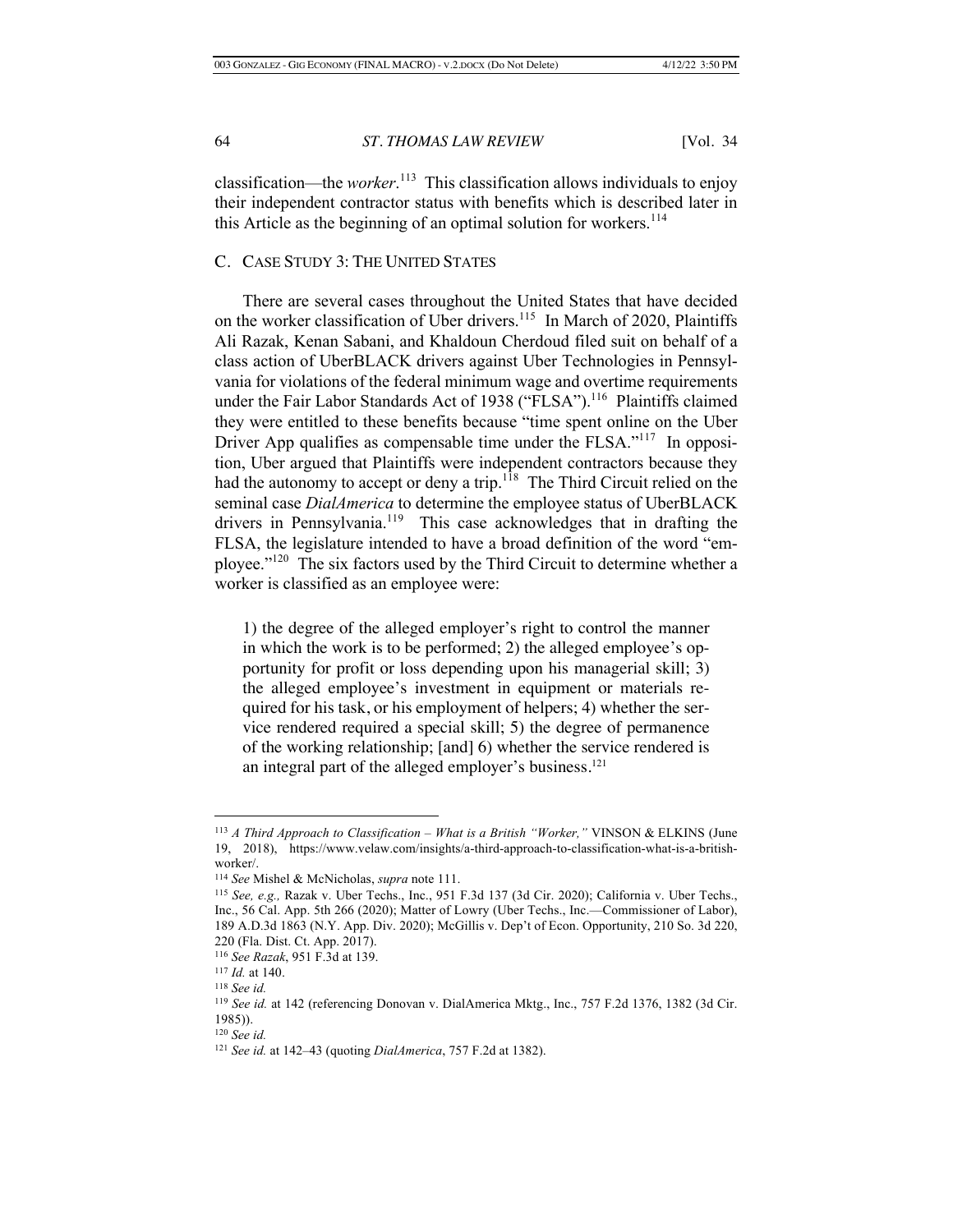The court, after applying the six factors, found that four of the factors were particularly indicative of Plaintiffs' status as independent contractors.<sup>122</sup> Specifically, "the employer's right to control the manner in which the work is to be performed[,] . . . the ability of Plaintiffs to hire sub-contractors and work for competing companies, . . . the alleged employees' opportunity for profit or loss," and the driver's control over the relationship permanence with the customer.123 Since the majority of the *DialAmerica* factors led to classifying UberBLACK drivers in Pennsylvania as independent contractors, the Third District held that Plaintiffs were independent contractors.124 Likewise, the US Federal Labor Board's Associate General Counsel determined that Uber drivers should be classified as independent contractors.<sup>125</sup>

However, in August of 2020, Uber and Lyft in California were ordered to comply with the AB5 bill by Judge Ethan Schulman and thus, ordered to convert California Uber drivers to employee status.126 In September of 2019, the State Government approved the AB5 bill, "designed to determine if an individual should be qualified as an independent contractor or employee."127 This bill was specifically designed to regulate companies that hire gig economy workers, such as Uber, Lyft, and DoorDash.<sup>128</sup> A three-part test is applied in order to determine which qualification is applicable:

(A) Is the individual free from the control of the hiring company?; and (B) Is the individual providing a service that is not the hiring company's core business?; and (C) Is the individual truly engaged in running his/her own business of the same nature of the service

<sup>122</sup> *See Razak*, 951 F.3d at 143.

<sup>123</sup> *Id.*

<sup>124</sup> *See id.* at 143–44.

<sup>125</sup> *See* Männis, *supra* note 8; *see also* Wiessner, *supra* note 17 ("Drivers for ride-hailing company Uber Technologies Inc are independent contractors and not employees, the general counsel of a U.S. labor agency has concluded, in an advisory memo that is likely to carry significant weight in a pending case against the company and could prevent drivers from joining a union.").

<sup>126</sup> *See Uber Techs., Inc.*, 56 Cal. App. 5th at 266; *see also* Bloomberg, *California Wins Ruling Against Uber, Lyft: Judge Says Drivers are Employees*, L.A. TIMES (Aug. 10, 2020, 3:34 PM), https://www.latimes.com/business/story/2020-08-10/uber-lyft-drivers-ab5-injunction-employees-

independent-contractors ("Uber Technologies Inc. and Lyft Inc. were ordered Monday to convert their California drivers from independent contractors to employees with benefits, an early loss in a court battle that the gig economy can't afford to lose."); *see also* Bobby Allyn, *California Judge Orders Uber And Lyft To Consider All Drivers Employees*, NPR, https://www.npr.org/2020/08/10/901099643/california-judge-orders-uber-and-lyft-to-consider-alldrivers-employees (Aug. 11, 2020, 6:48 PM) ("Schulman said Lyft and Uber use 'circular reasoning' by only treating tech workers, not drivers, as employees.").

<sup>127</sup> Reis & Chand, *supra* note 41; *see also* Rebecca Lake, *California Assembly Bill 5 (AB5)*, INVESTOPEDIA, https://www.investopedia.com/california-assembly-bill-5-ab5-4773201 (Aug. 29, 2021) ("California Assembly Bill 5 (AB5), popularly known as the 'gig worker bill,' is a piece of legislation that went into effect on Jan. 1, 2020, and required companies that hire independent contractors to reclassify them as employees, with some exceptions.").

<sup>128</sup> *See* Lake, *supra* note 127.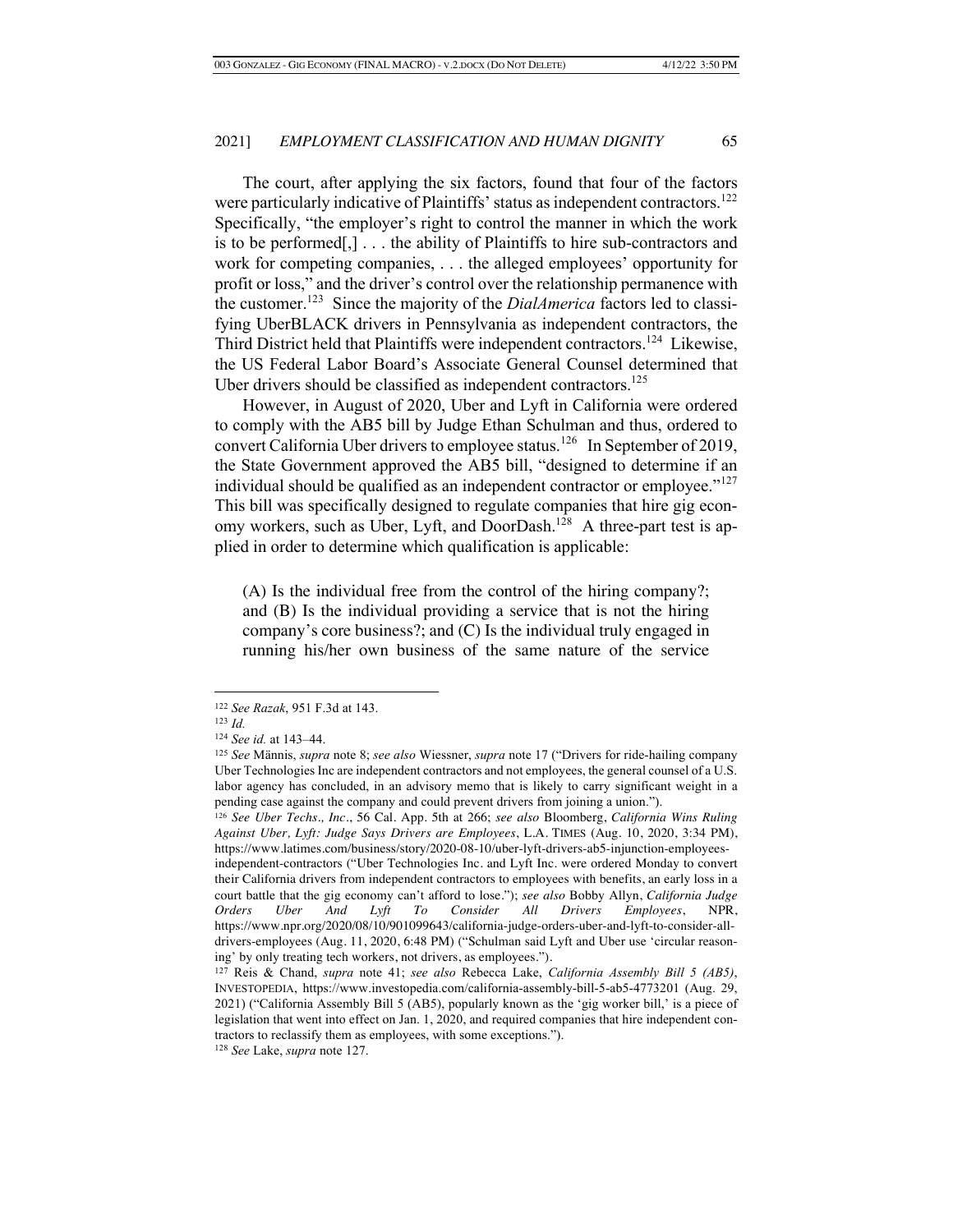provided to the hiring company?129

If the three questions are answered in the affirmative, the worker is classified as an independent contractor.<sup>130</sup> If any of the three questions are answered in the negative, the worker is classified as an employee, and thus receives the protections under California labor laws, and Uber would be obligated to pay payroll taxes.<sup>131</sup> Specifically, if the employment relationship between Uber and its drivers is an employment contract, then Uber will be responsible for social security, unemployment, withholding taxes on the amounts paid to the driver, and insurance obligations.<sup>132</sup> On the opposite side of the spectrum, if Uber drivers are considered independent contractors, Uber has fewer costs and paperwork; and Uber drivers must report their income to the tax authorities.<sup>133</sup>

The order on Uber and Lyft to comply with the AB5 bill was brought by the Attorney General of California, City Attorneys of Los Angeles, San Diego, and San Francisco on behalf of the People of the State of California against Uber and Lyft.<sup>134</sup> This lawsuit came at a particularly difficult time for Uber and Lyft amidst the COVID-19 pandemic.<sup>135</sup> In response to this lawsuit, Uber conducted a study and released a poll that found that "their drivers 'overwhelmingly support' being classified as independent contractors."<sup>136</sup> The survey found that eighty-two percent (82%) of drivers support their independent contractor status.<sup>137</sup> Uber is concerned about reclassifying their drivers as employees because ride prices would increase by nearly thirty

<sup>136</sup> Moreno states as follows:

"Drivers and Voters overwhelmingly support Uber's new Independent Contractor (IC) plan . . . that allows Drivers to continue to work as Independent Contractors, maintaining the flexibility and freedom of working independently, but gives them access to benefits that today are only available to employees under existing labor laws," according to the firms that conducted the poll — Benenson Strategy Group and GS Strategy Group.

Moreno, *supra* note 10; *see* Allyn, *supra* note 126 ("In a statement, Lyft said: 'Drivers do not want to be employees, full stop. We'll immediately appeal this ruling and continue to fight for their independence. Ultimately, we believe this issue will be decided by California voters and that they will side with drivers.'"); *see also* Axios, *Uber Releases Poll Showing Support for CEO's Benefits Plan*, AXIOS (Aug. 25, 2020), https://www.axios.com/uber-independent-contractors-employees-poll-8f92131e-8879-4eb7-85f9-d16e18bae65f.html (emphasizing that drivers prefer to be classified as independent contractors because it provides them with flexibility as well as benefits that regular employees obtain under labor laws).

<sup>129</sup> Reis & Chand, *supra* note 41. 130 *See id.* 

<sup>131</sup> *See id.* 

<sup>132</sup> *See id.* 

<sup>133</sup> *See id.* 

<sup>134</sup> *See* California v. Uber Techs., Inc., 56 Cal. App. 5th 266, 266 (2020); *see also* Bloomberg, *supra*  note 126.

<sup>135</sup> *See* Bloomberg, *supra* note 126 ("Uber reported a wider loss and a 67% decline in ride revenue during the quarter that ended in June.").

<sup>137</sup> *See* Moreno, *supra* note 10.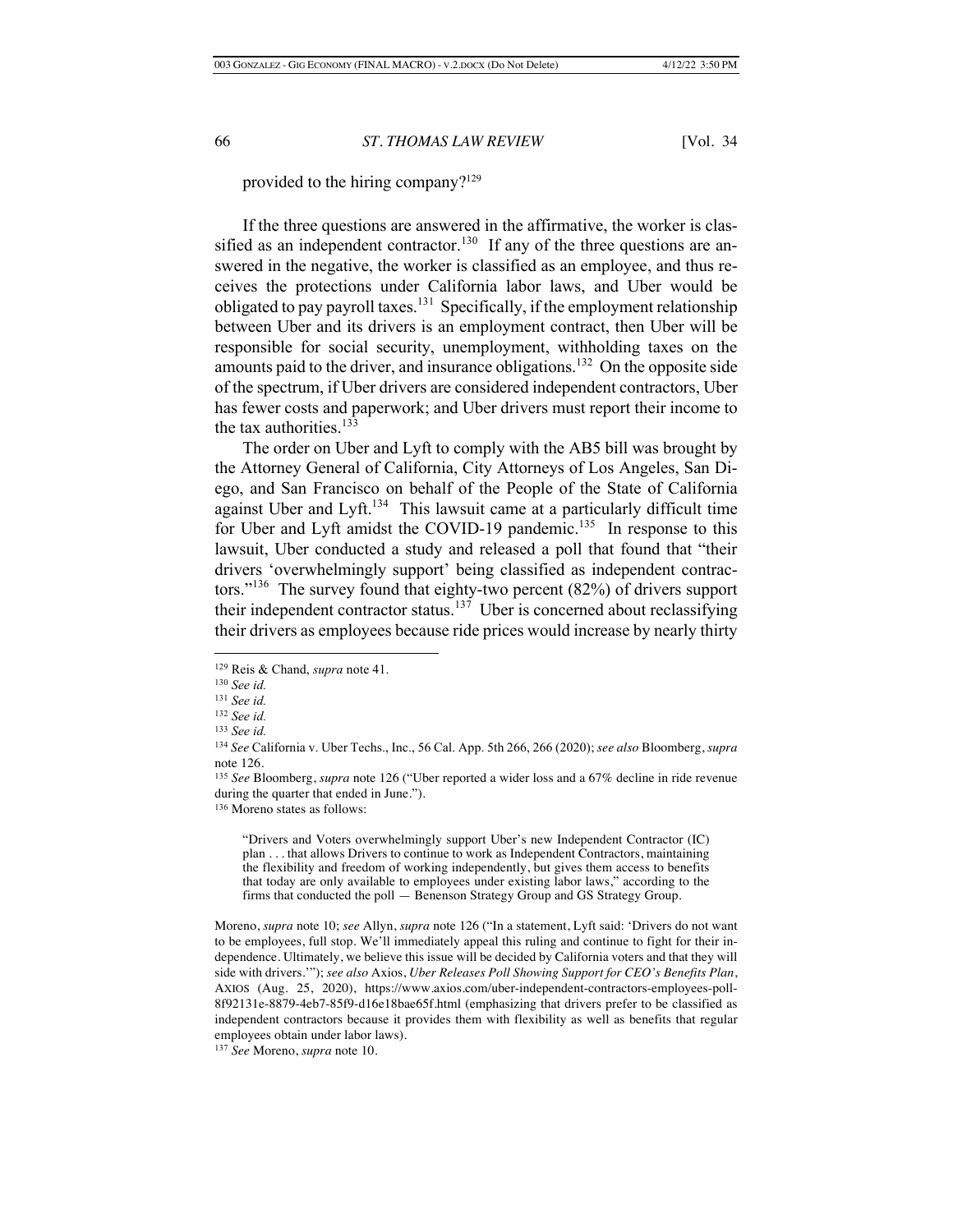percent (30%) in San Francisco, and in less populated areas, there could be a  $120\%$  increase.<sup>138</sup> Uber subsequently conducted a second poll asking Uber drivers if they would be interested in a flexible benefits plan which would allow drivers to keep their independent contractor status, and eighty-nine percent (89%) of drivers supported the plan.<sup>139</sup> Lyft conducted a similar poll, and eighty-two percent (82%) of Lyft drivers also preferred their independent contractor status, and ninety percent (90%) described it as "a 'good arrangement.'"<sup>140</sup> Uber's CEO recognizes that the current employer system is not favorable to Uber drivers.<sup>141</sup>

California also responded to the controversy over the initial AB5 bill by first, in September of 2020, passing Assembly Bill 2257 (exempting several jobs from the AB5 bill), and second, in November of 2020, by passing Proposition 22 (classifying gig economy workers as independent contractors but providing them with benefits).<sup>142</sup> However, in Assembly Bill 2257, gig-economy workers such as Uber and Lyft drivers were not exempt under the AB5 bill.<sup>143</sup> On the other hand, Proposition 22 classifies app-based delivery and rideshare drivers as independent contractors but provides them with other benefits.<sup>144</sup> This bill is funded by state income taxes paid by rideshare and

<sup>139</sup> *See* Moreno, *supra* note 10.

<sup>142</sup> *See* Lake, *supra* note 127.

<sup>143</sup> *Id.*

<sup>138</sup> *See* Bloomberg, *supra* note 126 (stating that the reclassification of Uber drivers would result in a drastic increase in prices ranging from a 30 percent to a 120 percent increase). Alison Stein, an Economist at Uber, states as follow:

The overwhelming majority of drivers in California today spend far less than [40 hours a week]. It is an unfortunate consequence of reclassification that the majority of these workers would be displaced. Statewide, we estimate that the number of drivers active each quarter would fall from 209,000 to 51,000 [1]. This represents a 76% decrease in the number of drivers finding work on the Uber platform.

Alison Stein, *Analysis on Impacts of Driver Reclassification*, MEDIUM (May 28, 2020), https://medium.com/uber-under-the-hood/analysis-on-impacts-of-driver-reclassification-2f2639a7f902; *see also* Allyn, *supra* note 126 ("Uber and Lyft, which already have trouble turning a profit, have argued that converting drivers to formal employees with benefits would force the companies to lay off drivers and result in higher prices for passengers.").

<sup>140</sup> *See* Moreno, *supra* note 10 ("'[Lyft] is doubling down on a familiar message from gig economy companies: Most independent contractors don't want to be employees,' that poll said."); Axios, *supra* note 136 (discussing a poll conducted by Lyft where they found that most independent contractors don't want to be employees).

<sup>141</sup> *See* Moreno, *supra* note 10 ("'Our current employment system is outdated and unfair. It forces every worker to choose between being an employee with more benefits but less flexibility, or an independent contractor with more flexibility but almost no safety net,' Uber CEO Dara Khosrowshahi wrote in an op-ed this month."); *see also* Dara Khosrowshahi, *The High Cost Of Making Drivers Employees*, UBER NEWSROOM (Oct. 5, 2020), https://www.uber.com/en-CA/newsroom/economic-impact/.

<sup>144</sup> *See* CAL. BUS. & PROF. CODE §§ 7451–7453, *invalidated by* Castellanos v. State of California, No. RG21088725, 2021 Cal. Super. LEXIS 7285; *see also Proposition 22,* LEGIS. ANALYST'S OFF. (Nov. 3, 2020), https://lao.ca.gov/BallotAnalysis/Proposition?number=22&year=2020 (defining app-based rides and delivery companies as "companies [who] allow customers to hire rides or order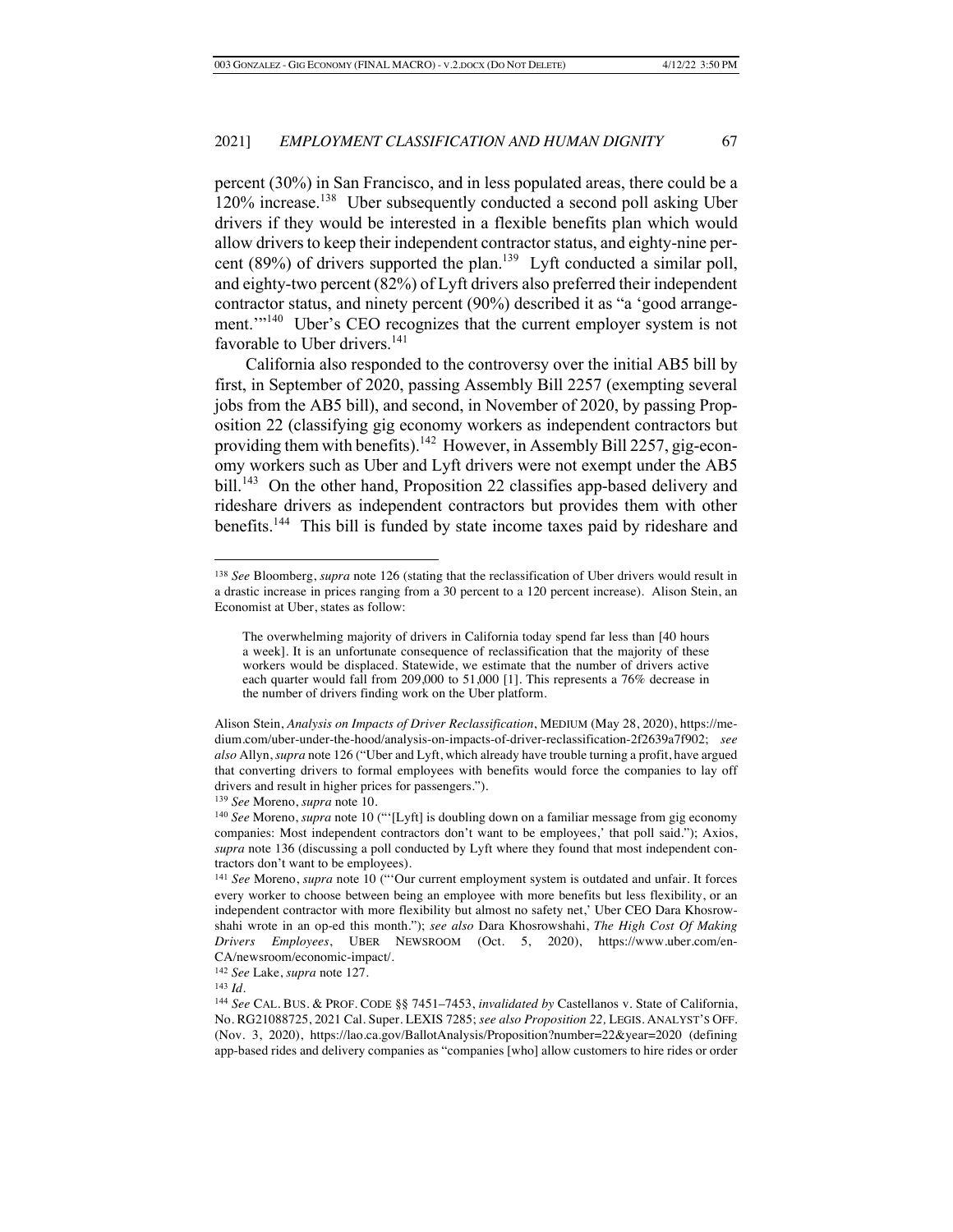delivery company drivers and investors.<sup>145</sup> The bill states that the network company and the app-based driver enter into a written contract where the driver cannot be terminated unless the ground is specified in the contract.<sup>146</sup> Most importantly, this bill gives certain drivers benefits such as a health insurance stipend, rest policy, earnings minimum, limited workers compensation coverage, and prohibits workplace discrimination.<sup>147</sup> Gig economy companies such as Lyft, Uber, and Doordash pledged over \$200 million dollars to pass Proposition 22 because it is more inferior, and thus less costly than employee status.<sup>148</sup> Some of the notable differences include that Proposition 22 affords minimum wage (fourteen dollars (\$14) per hour), which only applies during active hours (when they have a passenger in their vehicle or are en-route to pick up a passenger).<sup>149</sup> Some other non-monetary benefits include requiring drivers to take a break of at least six hours.<sup>150</sup> However, a group of Uber and Lyft drivers have filed suit to overturn Proposition 22 as "unconstitutional because it limits the power of the Legislature to grant workers the right to organize, and excludes drivers from being eligible for workers' compensation."151 On August 20, 2021, State Superior Judge Frank Roesch agreed, and ruled Proposition 22 unconstitutional.<sup>152</sup> The portion of

food for delivery on a phone app.")*.*

<sup>145</sup> *See Proposition 22, supra* note 144.

<sup>146</sup> *See* CAL. BUS. & PROF. § 7452, *invalidated by Castellanos*, 2021 Cal. Super. LEXIS 7285.

<sup>147</sup> *See Proposition 22, supra* note 144; CAL. BUS. & PROF. §§ 7454–7461, *invalidated by Castellanos*, 2021 Cal. Super. LEXIS 7285.

<sup>148</sup> *See No 22 on Mobile Workers Alliance*, MOBILE WORKERS ALL., https://mobilealliance.org/caprop-22-facts/ (last visited Dec. 31, 2021); *see also California: Prop 22 Strips Gig Workers of Minimum Wage*, HUM. RTS. WATCH (Nov. 9, 2020, 10:38 AM), https://www.hrw.org/news/2020/11/09/california-prop-22-strips-gig-workers-minimum-wage# ("The passage of Proposition 22 in California is a blow to the rights of gig workers, effectively stripping them of the state's minimum wage guarantee, paid sick leave, and other protections,' Human Rights Watch and Amnesty International said in a joint statement today.").

<sup>149</sup> *See No 22 on Mobile Workers Alliance*, *supra* note 148; CAL. BUS. & PROF. § 7449(f), *invalidated by Castellanos*, 2021 Cal. Super. LEXIS 7285; Kim Lyons, *Uber and Lyft Roll Out New Benefits for California Drivers Under Prop 22*, THE VERGE (Dec. 14, 2020, 3:38 PM), https://www.theverge.com/2020/12/14/22174600/uber-lyft-new-benefits-california-drivers-prop-22-gig-economy. *But see California: Prop 22 Strips Gig Workers of Minimum Wage*, *supra* note 148 (stating that Proposition 22 has actually stripped drivers of California's guaranteed minimum wage).

<sup>150</sup> *See* Lyons, *supra* note 149.

<sup>151</sup> The Associated Press, *Drivers for Uber, Lyft and Delivery Services Sue to Overturn California Prop. 22*, AUTO BLOG (Jan. 14, 2021, 9:17 AM), https://www.autoblog.com/2021/01/14/prop-22 lawsuit-uber-lyft-drivers-california/; *see Castellanos*, 2021 Cal. Super. LEXIS 7285, at \*1 ("Alameda County Superior Court, granting petition filed by several rideshare drivers and union, issued writ of mandate compelling State of California and Director of California Department of Industrial Relations to cease enforcement of Proposition 22's provisions (Bus. & Prof. Code § 7448 et seq.) as unconstitutional.").

<sup>152</sup> *See Castellanos*, 2021 Cal. Super. LEXIS 7285, at \*1; Justin Ray, *Prop. 22 is Ruled Unconstitutional: What it Means, How Apps Reacted and What Happens Next*, L.A. TIMES (Aug. 23, 2021, 6:10 AM), https://www.latimes.com/california/newsletter/2021-08-23/proposition-22-lyft-uber-decision-essential-california.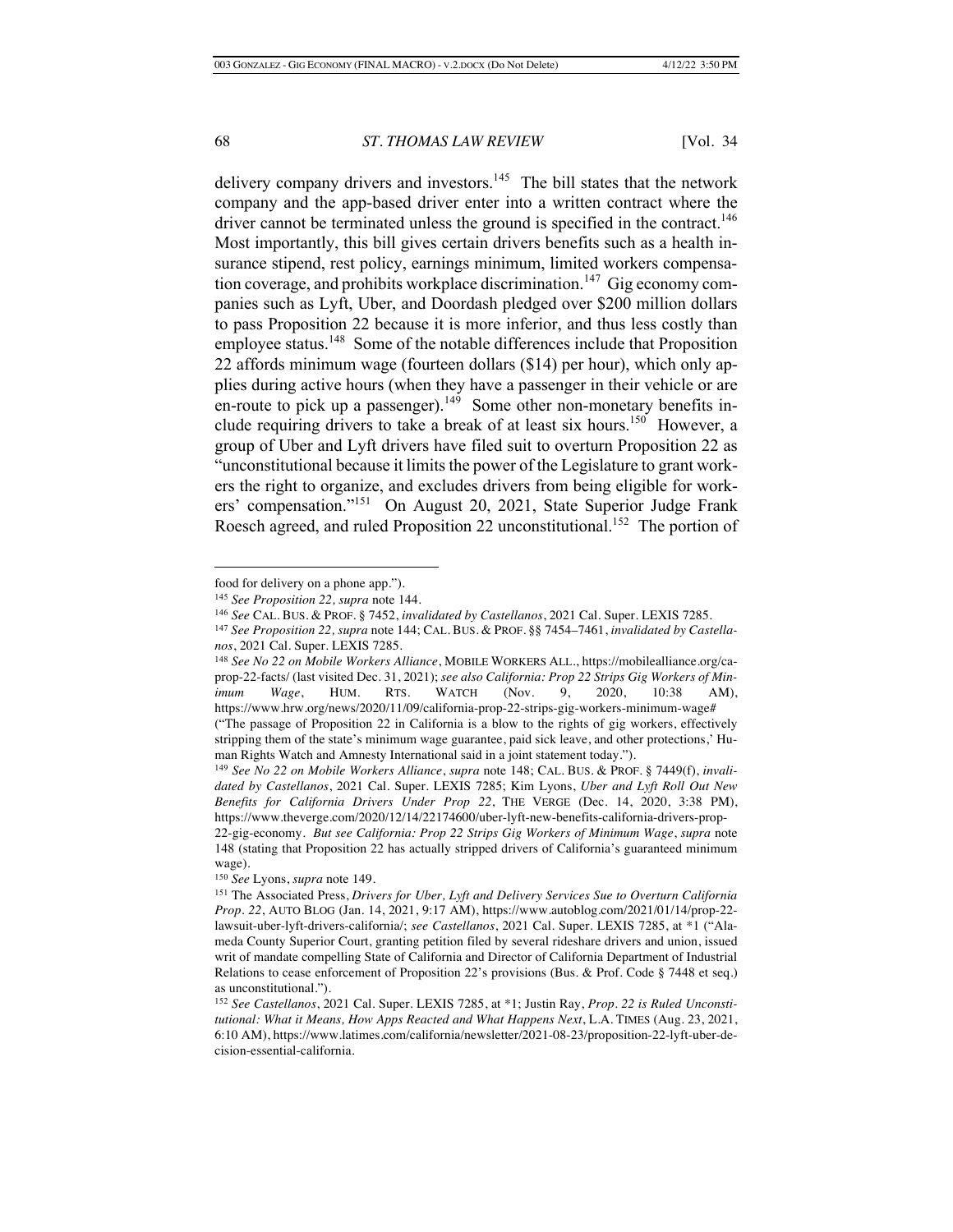the Act at issue that is relevant to this Article is California Business & Professional Code § 7451, which states:

Notwithstanding any other provision of law, including, but not limited to, the Labor Code, the Unemployment Insurance Code, and any orders, regulations, or opinions of the Department of Industrial Relations or any board, division, or commission within the Department of Industrial Relations, **an app-based driver is an independent contractor and not an employee or agent with respect to the appbased driver's relationship with a network company if the following conditions are met**:

(a) The network company does not unilaterally prescribe specific dates, times of day, or a minimum number of hours during which the app-based driver must be logged into the network company's onlineenabled application or platform.

(b) The network company does not require the app-based driver to accept any specific rideshare service or delivery service request as a condition of maintaining access to the network company's onlineenabled application or platform.

(c) The network company does not restrict the app-based driver from performing rideshare services or delivery services through other network companies except during engaged time.

(d) The network company does not restrict the app-based driver from working in any other lawful occupation or business.<sup>153</sup>

The court found that Section 7451 of the Act is unconstitutional because "declaring app-based drivers to be independent contractors, thereby removing them from [the] workers' compensation system, usurps [the California] Legislature's power to determine which workers must be covered or not covered by workers' compensation system."154 The language of the Act states that if any portion of Section 7451 is severable, the whole Act shall be stricken, which in effect led to Proposition 22 being deemed unconstitutional.155 Since Proposition 22 was put in place to overrule the AB5 bill, and now that Proposition 22 has been overruled, the AB5 rule comes back into effect, meaning Uber drivers in California are classified as employees with benefits.<sup>156</sup> Thus, in order for the initiatives of Proposition 22 to be effective,

<sup>153</sup> CAL. BUS. & PROF. CODE § 7451, *invalidated by Castellanos*, 2021 Cal. Super. LEXIS 7285 (emphasis added).

<sup>154</sup> *Castellanos*, 2021 Cal. Super. LEXIS 7285, at \*1.

<sup>155</sup> *See* CAL. BUS. & PROF. CODE § 7467(b); *see Castellanos*, 2021 Cal. Super. LEXIS 7285, at \*6. <sup>156</sup> *See* Kate Wheeling, *Q&A: What Overturning Prop 22 Could Mean for the Future of the Gig Economy*, DOT.LA (Sept. 6, 2021, 12:24 PM), https://dot.la/proposition-22-california-2020- 2654920815/particle-2. By overturning Proposition 22, the classification of gig economy workers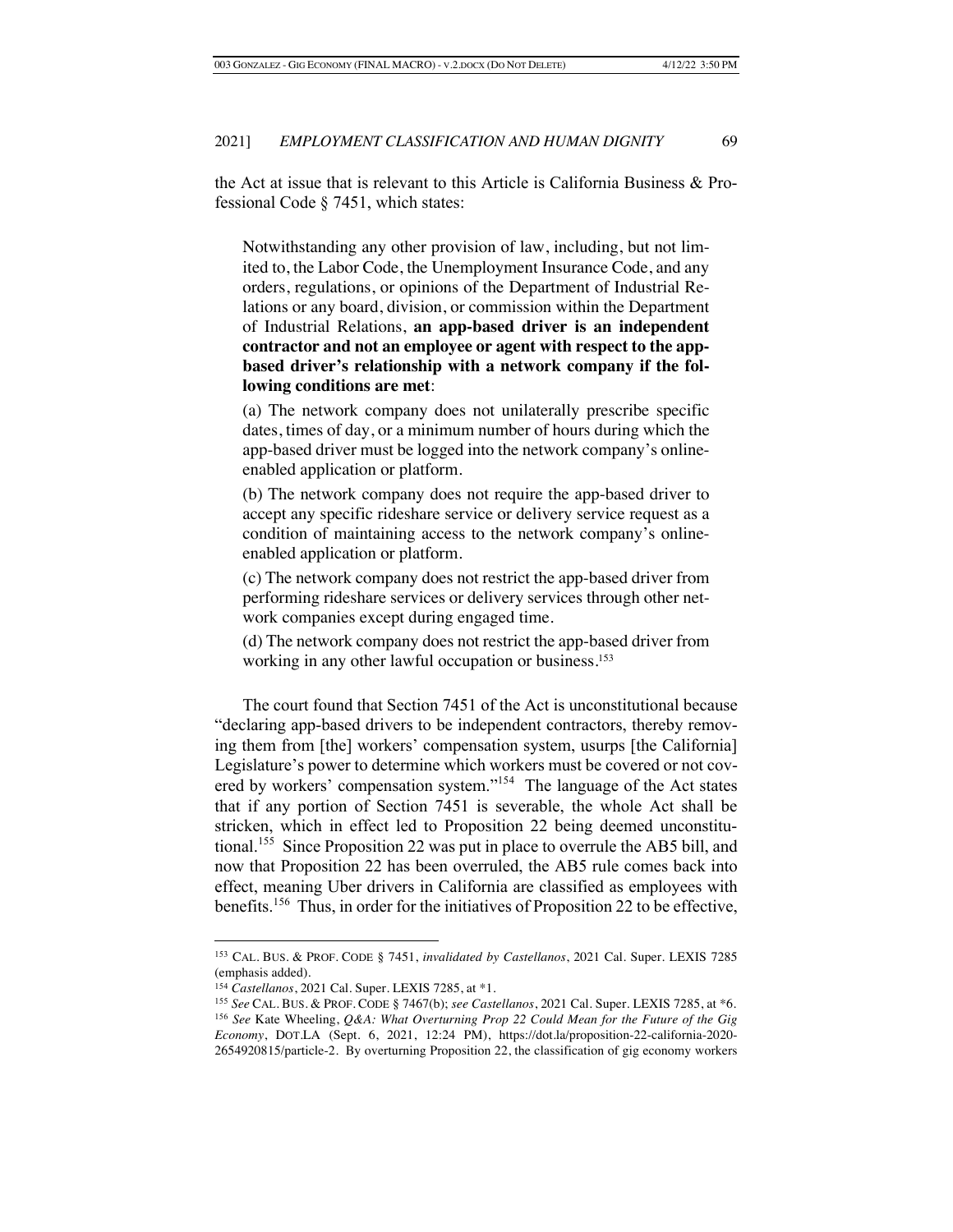individual state legislatures, in this case California, or the federal legislature need to grant workers the right to qualify as independent contractors with benefits.157

In analyzing some other recent decisions of other states, Florida declared Uber drivers to be classified as independent contractors.<sup>158</sup> On the other hand, in New York, the Supreme Court found that Uber drivers qualify as employees because they exercise sufficient control over their drivers.<sup>159</sup> The factors used to establish this include the fact that "Uber controls the drivers' access to their customers, calculates and collects the fares and sets the drivers' rate of compensation[,] . . . provides a navigation system, tracks the drivers' location on the app throughout the trip[,] . . . controls the vehicles[,] [and] precludes certain driver behavior."<sup>160</sup> Thus, Uber in upstate New York is responsible for their employees' unemployment insurance contributions.<sup>161</sup> Nonetheless, the majority of the United States still classifies Uber drivers as independent contractors.<sup>162</sup>

in California reverts to the AB5 bill, affording drivers to be entitled to:

minimum wage; they will be entitled to be paid overtime if they work more than 40 hours a week; they'll be entitled to protection against discrimination on the basis of race, religion, gender, etc[.]; they'll be entitled to workers compensation benefits if they're injured. It will improve minimum standards for drivers.

*Id.*; *Castellanos*, 2021 Cal. Super. LEXIS 7285, at \* 2 ("Before Proposition 22 went into effect, the Legislature passed an act adopting the 'ABC test' for employment status, which was understood to reclassify app-based drivers as employees. (Stats. 2019, ch. 296 [hereafter 'AB5']"). <sup>157</sup> *See* The Associated Press, *supra* note 151.

<sup>158</sup> *See* McGillis v. Dep't of Econ. Opportunity, 210 So. 3d 220, 226 (Fla. Dist. Ct. App. 2017). (holding that the driver's flexibility of choosing who, when, and where to drive was indicative of an independent contractor status); *see also* Reis & Chand, *supra* note 41 (pointing out that Uber drivers are considered independent contractors in both Florida and in Pennsylvania); *see also* Robert T. Dumbacher & Kevin J. White*, Florida Court Finds Uber Drivers are Independent Contractors, Not Employees,* HUNTON ANDREWS KURTH (Feb. 9, 2017), https://www.huntonlaborblog.com/2017/02/articles/employeeindependent-contractor/floridacourt-finds-uber-drivers-independent-contractors-not-employees/ (stating that the Third Circuit an-

alyzed both the "driver's contract with Uber and the nature of the parties' relationship" and determined that "Uber did not maintain the type of control to which a traditional employee is subject and therefore found that Uber drivers are not entitled to benefits under Florida's unemployment insurance statute.").

<sup>159</sup> *See* Matter of Lowry (Uber Techs., Inc.—Commissioner of Labor), 189 A.D.3d 1863, 1865 (N.Y. App. Div. 2020); *see also* Kevin J. Smith & Jamie Moelis, *Battle Over Rideshare Worker Classification Continues: New York Supreme Court Holds Uber Drivers Are Employees, Entitled to Unemployment Insurance*, NAT'L L. REV. (Jan. 8, 2021), https://www.natlawreview.com/article/battleover-rideshare-worker-classification-continues-new-york-supreme-court-holds. 160 *Matter of Lowry*, 189 A.D.3d at 1865–66; Smith & Moelis, *supra* note 159 (quoting *Matter of* 

*Lowry*).

<sup>161</sup> *See Matter of Lowry*, 189 A.D.3d at 1866; *see also* Smith & Moelis, *supra* note 159 (citing *Matter of Lowry*).

<sup>162</sup> *See* Wiessner, *supra* note 17; *see, e.g. McGillis*, 210 So. 3d at 226–27.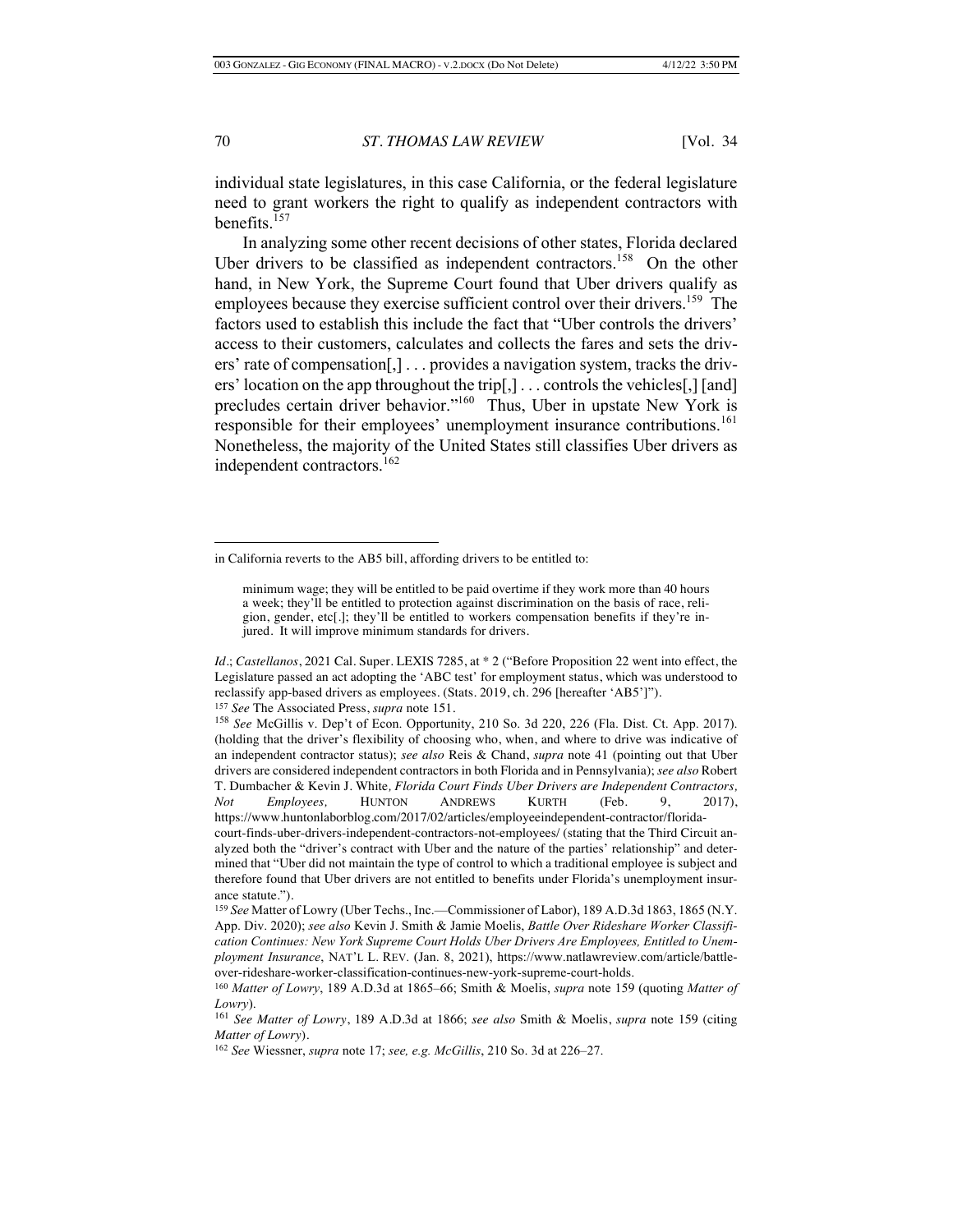## D. CASE STUDY 4: AUSTRALIA

As discussed above, the Fair Work Ombudsman ("FWO") decided not to pursue Uber Australia Pty Ltd for employee entitlements, determining that Uber drivers are independent contractors.<sup>163</sup> The most recent decision on this issue, in July of 2019, is consistent with the determination made by the FWO. 164 Rajab Suliman began working for Uber, also known as Rasier Pacific Pty Ltd, in August of  $2017$ <sup>165</sup> Suliman brought suit against Uber because Uber logged him off the Rider Application in February of 2019 with no explanation.<sup>166</sup> Due to Uber's actions, Suliman was unable to perform his duties and claimed that these actions constituted an unfair dismissal pursuant to Section 394 of the Fair Work Act 2009 ("FWA").<sup>167</sup> The issue before the court was whether Plaintiff is considered an employee under Section 394 of the FWA.<sup>168</sup> Suliman characterized his relationship with Uber as a "casual employee" because he had flexible hours, did not negotiate fares, did not know how long a trip would take, and did not control payment.<sup>169</sup> The court disagreed.170 First, Clause 4 of the service agreement between Plaintiff and Uber was indicative of an independent contractor relationship.<sup>171</sup> Next, the court discussed that Suliman was not a casual employee because of his ability to log off and on without Uber's permission.<sup>172</sup> The court reasoned that if Suliman was a casual employee, he likely could not leave work at his leisure as he currently has the autonomy to do so.<sup>173</sup> The court also recognized that under traditional employment relationship tests, Suliman's relationship with

<sup>163</sup> *See* Melinda Bell, *FWO Finds Uber Drivers are Not Employees,* HALL & WILCOX (June 17, 2019), https://hallandwilcox.com.au/thinking/fwo-finds-uber-drivers-are-not-employees/.

<sup>164</sup> *See* Bell, *supra* note 163; *Rajab Suliman v Rasier Pacific Pty Ltd* [2019] FWC 4807, ¶ 1 (12 July 2019) (Austl.); *see also Janaka Namal Pallage v Rasier Pacific Pty Ltd* [2018] FWC 2579, ¶ 81 (11 May 2018) (Austl.) (holding that the Uber driver claimant was classified as an independent contractor); *Mr Michail Kaseris v Rasier Pacific V.O.F.* [2017] FWC 6610, ¶ 3 (21 December 2017) (Austl.) (finding that the Uber driver was an independent contractor); *Uber Australia Investigation Finalised*, FAIR WORK OMBUDSMAN (June 7, 2019), https://www.fairwork.gov.au/about-us/newsand-media-releases/2019-media-releases/june-2019/20190607-uber-media-release (highlighting the FWO's investigation of Uber Australia, who stated that there was overwhelming evidence to support the finding that Uber drivers are independent contractors). *But c.f.* Mishel & McNicholas, *supra* note 111 (discussing the recent United Kingdom Supreme Court ruling where the Court found that Uber drivers are indeed employees).

<sup>165</sup> *See Suliman* FWC 4807 at ¶ 1 (Austl.).

<sup>166</sup> *See id.* at ¶ 1.

<sup>167</sup> *See id.*; *see also Fair Work Act 2009* s 394 (Austl.) (defining an unfair dismissal as "when an employee is dismissed from their job in a harsh, unjust or unreasonable manner.").

<sup>168</sup> *See Suliman* FWC 4807 (Austl.) at ¶ 3; *see also Fair Work Act 2009* s 394 (Austl.) (listing status as an employee as one of the elements to sustain a claim for unfair dismissal).

<sup>169</sup> *See Suliman* FWC 4807 (Austl.) at ¶¶ 3, 22.

<sup>170</sup> *See id.* at ¶ 37.

<sup>171</sup> *See id.* at ¶ 11.

<sup>172</sup> *See id.* at ¶ 38.

<sup>173</sup> *See id.* at ¶ ¶ 39–40.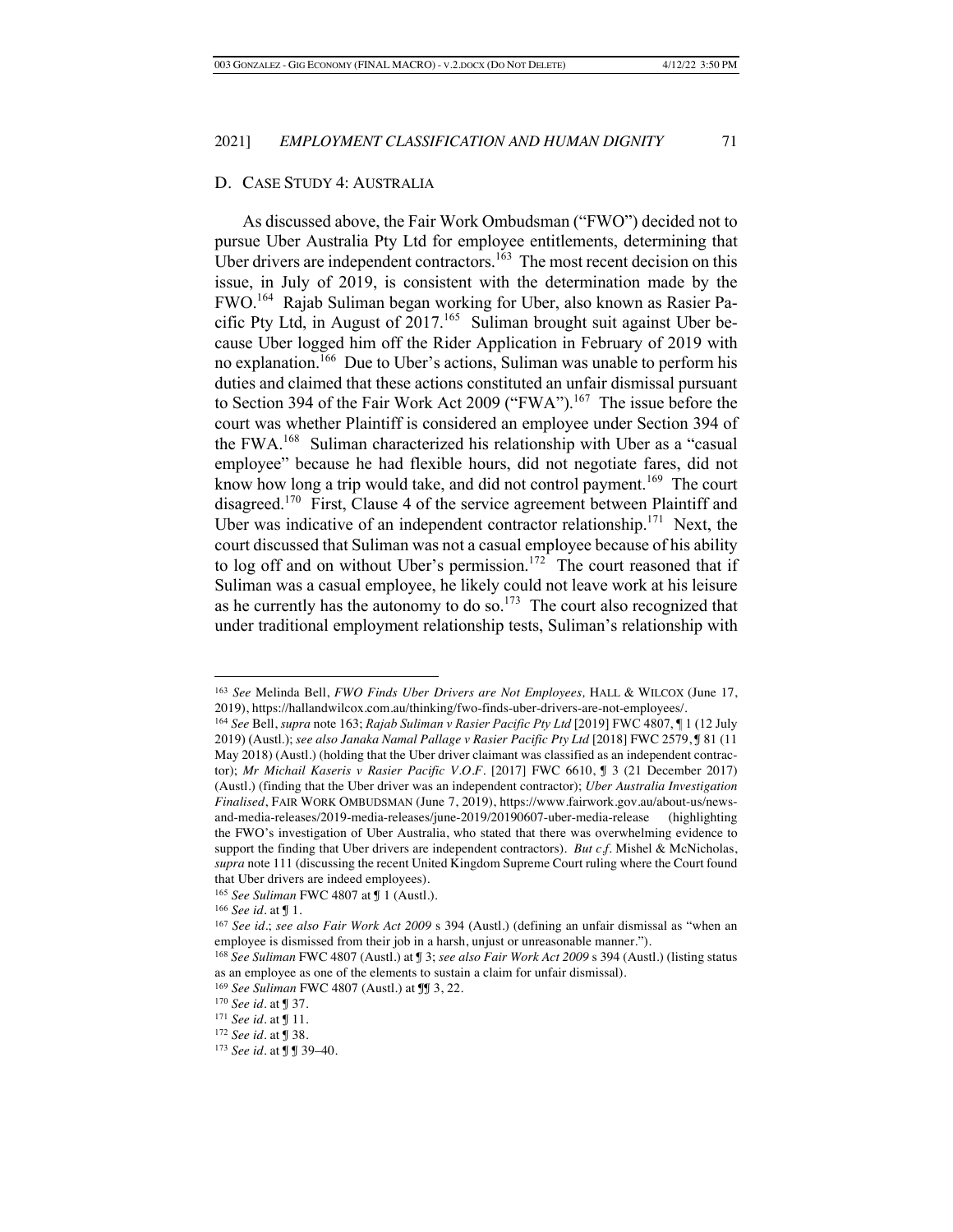Uber leads toward classification as a contractor.<sup>174</sup> For these reasons, the court found that Suliman was not an employee of Uber and was thus not protected from unfair dismissal.175

## V. AGENCIES THAT REGULATE EMPLOYEES

## A. WHY FRANCE AND THE UNITED KINGDOM SEE UBER DRIVERS AS EMPLOYEES/WORKERS

## i. The French Labour Code

In French law, there are only two statuses: the employee and self-employed.<sup>176</sup> There was a great deal of pressure for the legislature to address the issue of where these gig-economy workers fall, and if not, to make a new category for them.177 However, as discussed above, at least as it applies to Uber, the *Cour de Cassation* classified Uber drivers as employees in March of 2020.<sup>178</sup> Notwithstanding this holding, an employee is not defined by French Labour Law; it is solely defined under an employment contract.<sup>179</sup> An employment contract has three factors under French law: "(1) discharge of tasks[,] (2) remuneration[,] and (3) relationship of subordination."<sup>180</sup> The first two factors are found in almost every agreement, and the third is what differentiates employees from independent contractors.<sup>181</sup> The French Labour Code presumes that a person is an independent contractor if the individual's "working conditions are defined exclusively by himself or in a contract, in conjunction with his customer[;]" this includes individuals who are registered as self-employed service providers, although this presumption is

<sup>174</sup> *See id.* at ¶ 41.

<sup>175</sup> *Suliman* FWC 4807 ¶¶ 81–82 (Austl.).

<sup>176</sup> *Reclassification of the Contract Between a Delivery Rider and a Digital Platform: A Strong Message Sent by the Cour De Cassation*, SOULIER AVOCATS (Dec. 29, 2018), https://www.soulieravocats.com/en/reclassification-of-the-contract-between-a-delivery-rider-and-a-digital-platform-astrong-message-sent-by-the-cour-de-cassation/ [hereinafter Soulier Avocats].

<sup>&</sup>lt;sup>177</sup> *See id.* (speculating that the Cour de Cassation sent a "strong signal" to the French legislator to "fully tackle this issue[.]").

<sup>&</sup>lt;sup>178</sup> See Cour de cassation [Cass.] [supreme court for judicial matters] soc., Mar. 4, 2020, Bull. civ. V, No. 374 (Fr.); *see also* Mathieu Rosemain & Dominique Vidalon, *Top French Court Deals Blow to Uber by Giving Driver 'Employee' Status*, REUTERS (Mar. 4, 2020, 9:05 AM), https://www.reuters.com/article/us-uber-court-idUKKBN20R23F ("France's top court has recognized the right of an Uber driver to be considered an employee[.]").

<sup>&</sup>lt;sup>179</sup> *See* Cass. soc., Bull. civ. V, No. 374 (Fr.) (stating that Uber BV is an employment contract); see also *Legal Framework Differentiating Employees from Independent Contractors*, L&E GLOB., https://knowledge.leglobal.org/eic/country/france/legal-framework-differentiating-employees-in-

dependent-contractors-7/ (last visited Dec. 31, 2021) ("An employment contract is defined as an agreement by which an individual works for another person (natural or legal), under the latter's subordination, for which s/he receives remuneration.").

<sup>180</sup> *Legal Framework Differentiating Employees from Independent Contractors*, *supra* note 179. <sup>181</sup> *Id.*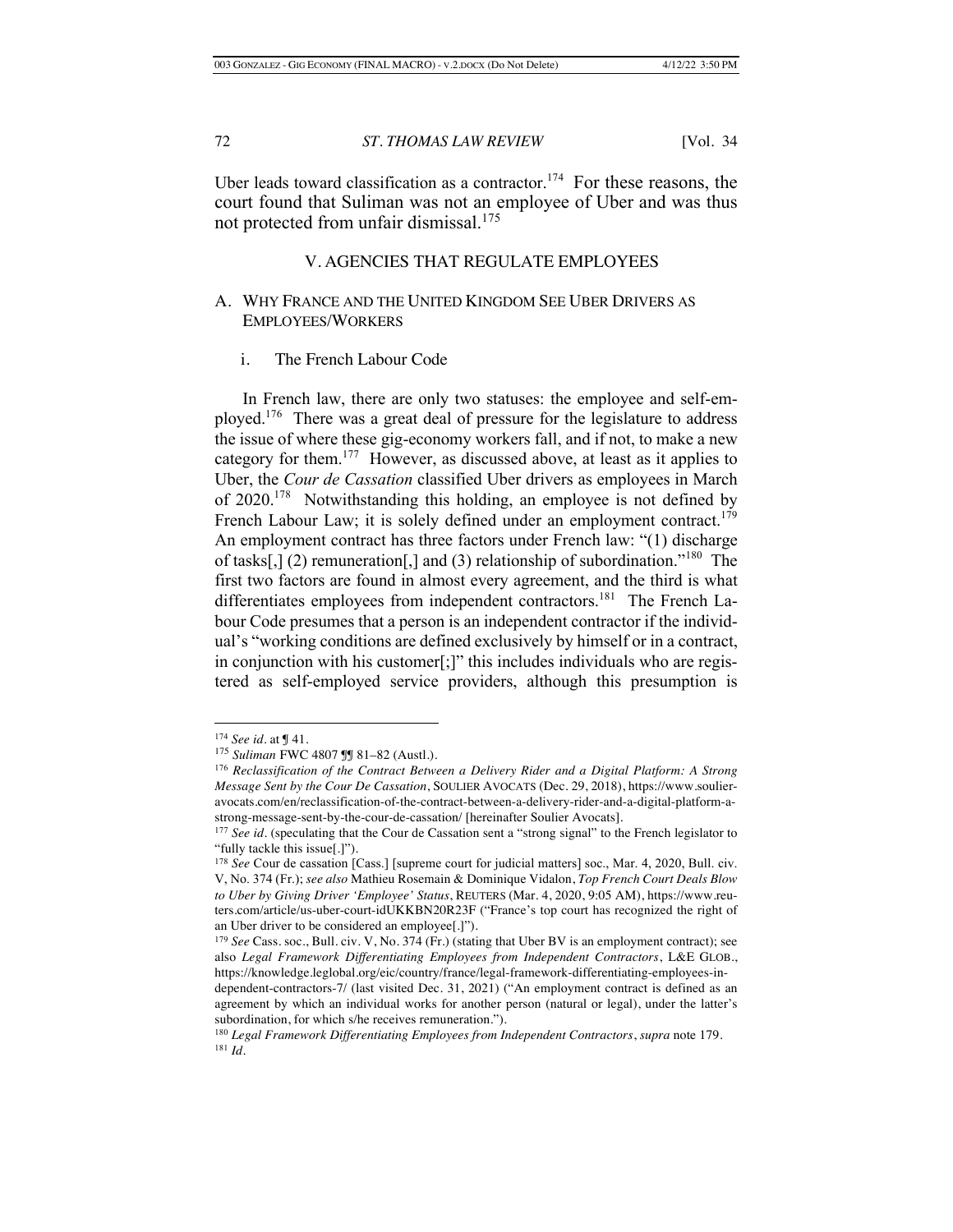rebuttable.<sup>182</sup> However, as is the case with most employment laws, "the selfemployed have no entitlement to statutory employment rights but are instead subject to specific regulations (and sometimes professional rules) applicable to their activity."183 This has led independent contractors to file suits, without hesitation, in an attempt to requalify their relationship as an employer-employee relationship.184

The distinction between an independent contractor and employee is essential because employees enjoy "guaranteed remuneration, guaranteed periods of rest, the right to engage in collective bargaining, and the right to a social protection."<sup>185</sup> To account for members in the gig economy, France proposed a bill in September of 2019 with the intent to create a separate employment status for gig economy workers.186 Yet, the bill was defeated in the French Senate.<sup>187</sup> However, France remains one of the only countries where gig economy workers (such as those working for Uber) enjoy the employment status.188 The implications of this classification on the employer include becoming "liable for social security contributions, . . . respect[ing] working hours and, where applicable, [paying] overtime[,]" among other benefits.<sup>189</sup> Thus, in France, Uber drivers are on their way to receiving the workplace dignity they deserve through entitlement to employment benefits.<sup>190</sup> However, this classification may not allow for the flexibility Uber drivers enjoy as independent contractors.<sup>191</sup> A potential solution to this conflict of interests is discussed later in this Article.<sup>192</sup>

<sup>182</sup> *Id.*

<sup>183</sup> Joël Grangé & Camille Ventejou, *Employment and Employee Benefits in France: Overview*, PRAC. L. (Mar. 1, 2021), https://uk.practicallaw.thomsonreuters.com/0-503-0054.

<sup>184</sup> *See* Marie-Thérèse Eugénio, *Issues of Employment Status in France*, GLOB. WORKPLACE INSIDER (June 4, 2018), https://www.globalworkplaceinsider.com/2018/06/issues-of-employmentstatus-in-france/.

<sup>185</sup> Nicolas Boring, *France: Bill Intended to Create New Status for Platform Economy Workers Defeated in Senate*, LIBR. OF CONG. (July 2, 2020), https://www.loc.gov/law/foreign-news/article/france-bill-intended-to-create-new-status-for-platform-economy-workers-defeated-in-senate/. <sup>186</sup> *See id*.

<sup>187</sup> *Id*.

<sup>188</sup> *See How France is Responding to the Uber and the Gig Economy*, HACKLER FLYNN & ASSOC., https://hacklerflynnlaw.com/how-france-is-responding-to-the-uber-and-the-gig-economy/ (last visited Dec. 31, 2021) ("France's highest appeals court has become the first to declare that a former Uber driver should be recognized as an employee rather than an independent worker.").

<sup>189</sup> Helene Fouquet, *Uber Drivers' Self-Employed Status 'Fictitious', France Rules*, YAHOO! FIN. (Mar. 4, 2020), https://finance.yahoo.com/news/uber-drivers-self-employed-status-174704591.html.

<sup>190</sup> *See id*.

<sup>191</sup> *See* Moreno, *supra* note 10 (quoting Uber CEO, Dara Khosrowshahi, who stated that Uber's current employment system "forces every worker to choose between being an employee with more benefits but less flexibility, or an independent contractor with more flexibility but almost no safety net.")*.*

<sup>192</sup> *See infra* Part VI.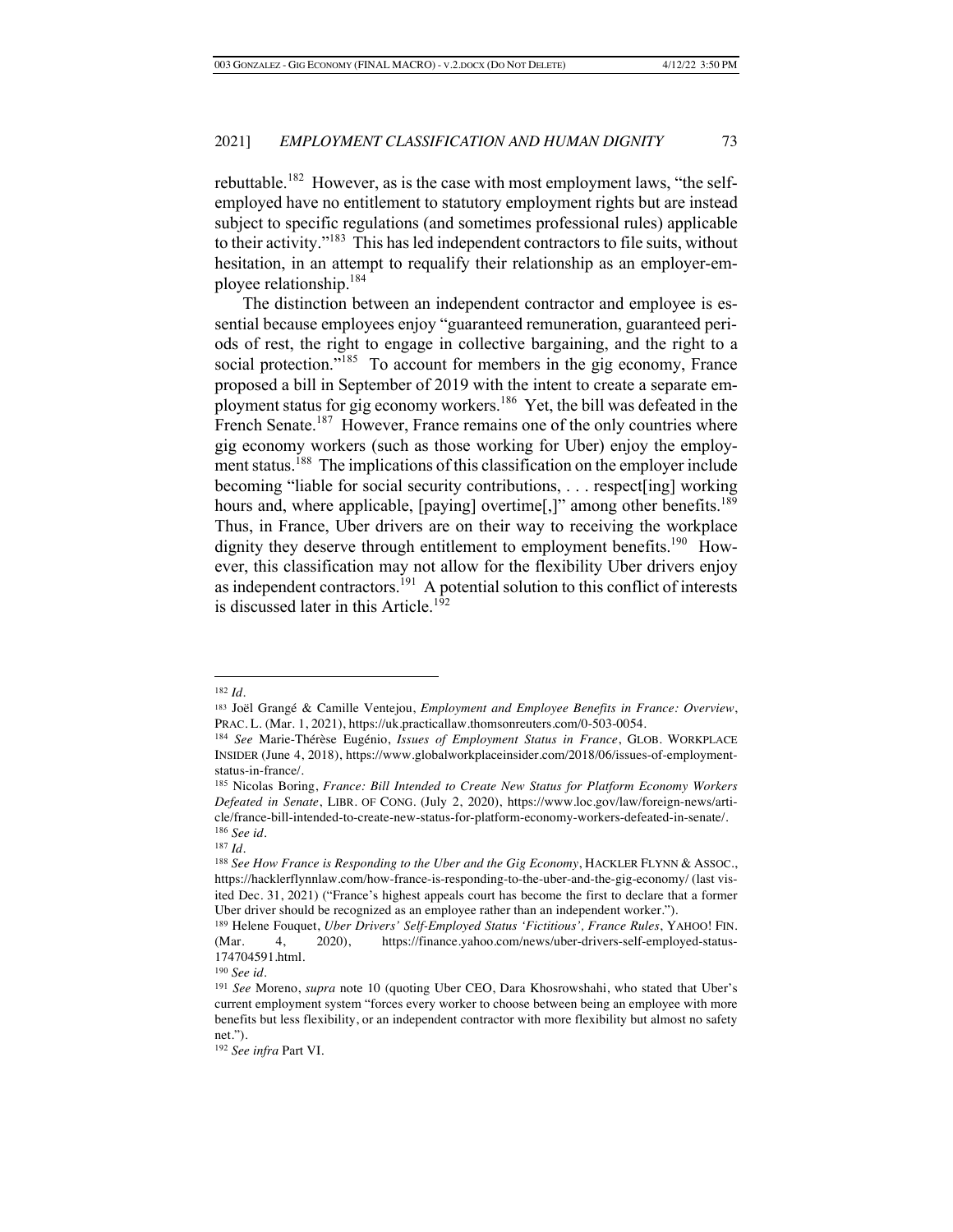## ii. The United Kingdom's Labour Law

The U.K.'s Labour Law distinguishes between three different classes of workers: the employee, worker, or self-employed.<sup>193</sup> The distinction determines an individual's statutory employment rights and tax treatment.<sup>194</sup> The U.K. Labour Law assesses whether an individual is an employee based on the following factors: (i) "[t]he degree of day-to-day control exerted over the individual by the business"; (ii) "[w]hether the business is obliged to provide work for the individual, and he/she is obliged to do it"; and (iii) "[w]hether the individual is required to provide services personally or can send a substitute."<sup>195</sup> The more evidence there is to support these factors, the more likely the individual will be considered an employee.<sup>196</sup> The worker category "includes employees, but will also include an individual who has entered into a contract personally to perform any work or services for another party, as long as that other party is not the client or customer of any business carried on by the individual."197 Lastly, the self-employed category includes workers who "provide[] services to another party in the course of running a business or profession in his/her own right."198 Under the U.K. Labour Law, employers are required to have employers' liability insurance, similar to worker's compensation in the United States, for any injury which occurs on the job.<sup>199</sup> Additionally, all eligible employees are automatically enrolled in a pension plan (with employer contributions of either three percent (3%) of qualified earnings or four percent (4%) of base salary); life assurance (covering three to four times an employee's annual salary); disability insurance; free healthcare services; sick leave and pay; and annual leave (full-time employees can take up to twenty-eight  $(28)$  days off).<sup>200</sup>

## B. WHY THE UNITED STATES AND AUSTRALIA SEE UBER DRIVERS AS INDEPENDENT CONTRACTORS

As discussed above, worker classification has several implications.<sup>201</sup> However, one of the implications not recognized above is how this has an effect on *who* the claimant is.<sup>202</sup> A typical claimant in these actions is the

<sup>193</sup> *See* Katie Clark & Paul McGrath, *Employment and Employee Benefits in the UK: Overview*, PRAC. L. (July 1, 2020), https://uk.practicallaw.thomsonreuters.com/7-503-4973.

<sup>194</sup> *Id.*

<sup>195</sup> *Id.*

<sup>196</sup> *Id*.

<sup>197</sup> *Id*.

<sup>198</sup> *Id*.

<sup>199</sup> *See Comparing US Employee Benefits to Those in the UK*, ZEDRA (Sept. 17, 2020), https://www.zedra.com/news-events/news/us-uk-employee-benefits-comparison/.

<sup>200</sup> *See id.* (highlighting employment benefits offered to U.K. employees).

<sup>201</sup> *See* Männis, *supra* note 8 (stating that a company may experience a major blow when a court reclassifies its workers).

<sup>202</sup> *See id*.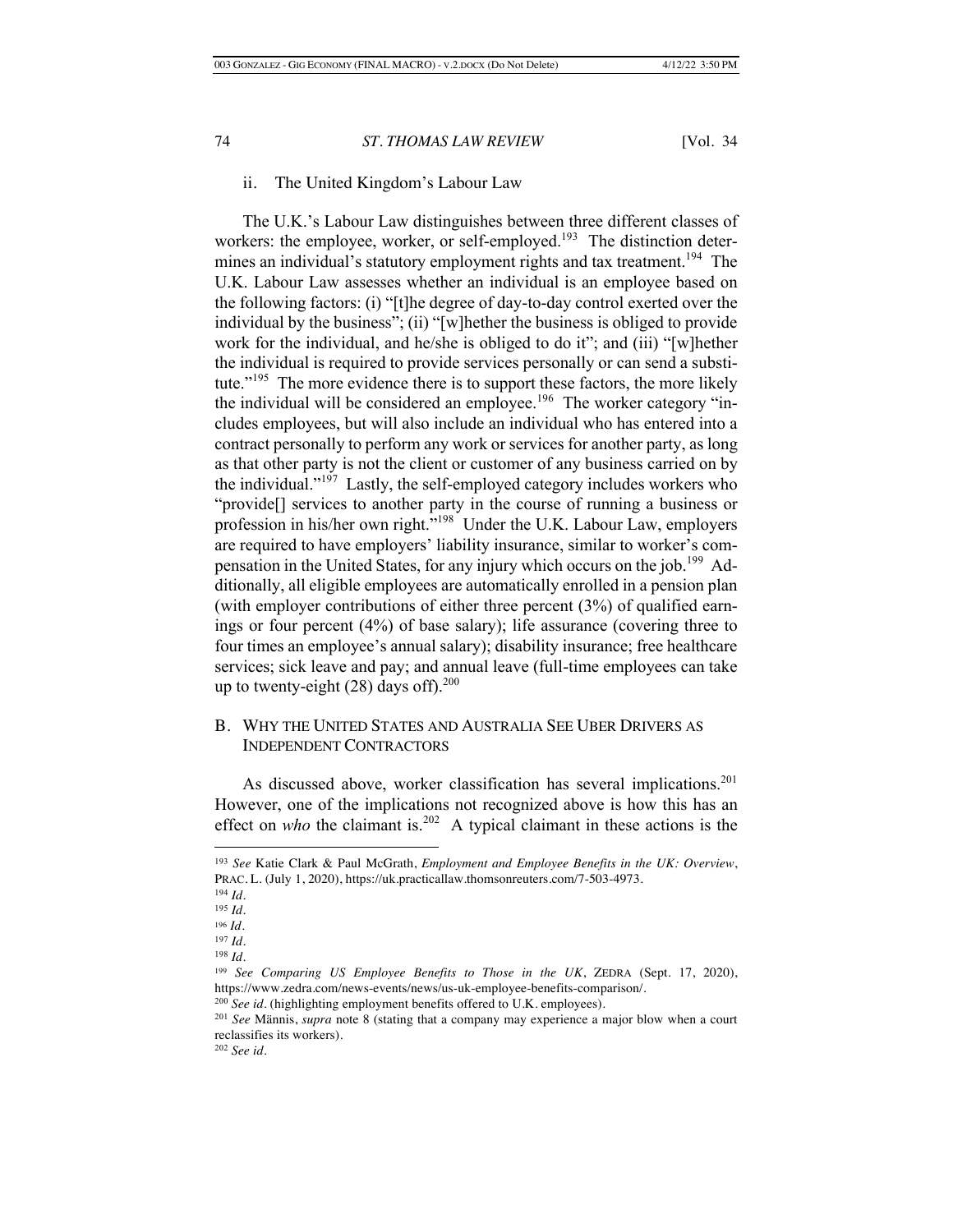Uber driver, the individual who is not being afforded the labor protections they deserve.<sup>203</sup> Another claimant may be a union that defends transportation worker's rights.<sup>204</sup> However, in countries where Uber drivers are classified as independent contractors, labor unions cannot defend the drivers.<sup>205</sup> Therefore, the claimants analyzed in this section are the Uber drivers themselves, as they are not entitled to be represented by labor unions.<sup>206</sup>

i. The United States Fair Labor Standards Act

The Fair Labor Standards Act of 1938 ("FLSA") "provide[s] for the establishment of fair labor standards in employments in and affecting interstate commerce, and for other purposes."<sup>207</sup> An employer is defined under the FLSA as "any person acting directly or indirectly in the interest of an employer in relation to an employee," and an employee as "any individual employed by an employer."<sup>208</sup> If a worker is classified as a non-exempt employee under the FLSA, the employer must pay him or her the federal hourly minimum wage and overtime pay for hours that exceed the 40-hour workweek.<sup>209</sup> Conversely, an independent contractor is not considered an employee under the FLSA, and thus, employers are not required to provide them with those same benefits.<sup>210</sup> Independent contractors are not entitled to minimum wage nor overtime protections.<sup>211</sup>

ii. Australia's Fair Work Act

The Fair Work Act 2009 ("FWA") is the primary legislation of all Australia's workplace relations.<sup>212</sup> The FWA governs and ensures that employers and business owners adhere to the legislation.<sup>213</sup> The main goal of the FWA

<sup>203</sup> *See, e.g.,* Cour de cassation [Cass.] [supreme court for judicial matters] soc., Mar. 4, 2020, Bull. civ. V, No. 374 (Fr.) (involving "Mr. X," an Uber driver who petitioned the lower court to request reclassification as an employee).

<sup>&</sup>lt;sup>204</sup> For example, the App Drivers & Couriers Union ("ADCU") claims to be the "UK's largest independent trade union for app based drivers and couriers." *See generally* ADCU, https://www.adcu.org.uk/ (last visited Dec. 31, 2021).

<sup>205</sup> *See* Männis*, supra* note 8.

<sup>206</sup> *See id*.

<sup>207</sup> 29 U.S.C. § 201.

 $208$  29 U.S.C. §§ 203(d)–(e)(1).

<sup>209</sup> Independent Contractor Status Under the Fair Labor Standards Act, 86 Fed. Reg. 1168, 1168 (Jan. 7, 2021) (to be codified at 29 C.F.R. pt. 780, 788, 795).

<sup>210</sup> *See id.*

<sup>211</sup> *See* Susan Milner Parrot & Smith Anderson, *Independent Contractor Status Under the FLSA Being Reviewed by Biden DOL*, JD SUPRA (Feb. 26, 2021), https://www.jdsupra.com/legalnews/independent-contractor-status-under-the-2475166/.

<sup>212</sup> *See Fair Work in Australia*, EMPLOYSURE, https://employsure.com.au/guides/fair-work-australia/ (last visited Dec. 31, 2021) (defining the Fair Work Act 2009 as Australia's "most important piece of employment law" that establishes minimum terms and conditions for employees).

<sup>213</sup> *See id.* (stating that the purpose of the Fair Work Act 2009 is to regulate Australia's employer-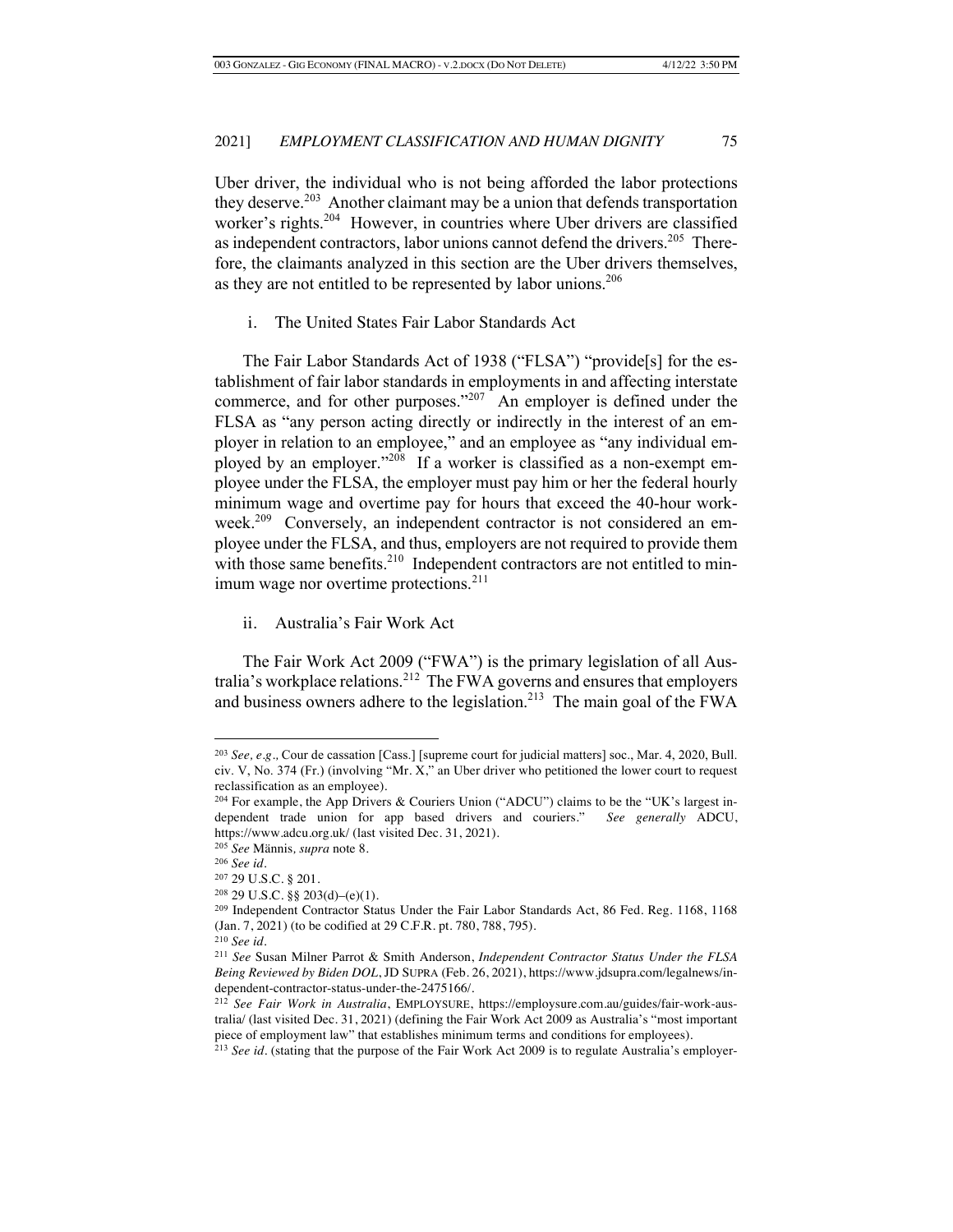is to provide fair working conditions (e.g., minimum wage) and prevent employee discrimination (e.g., unfair dismissal) for employees.<sup>214</sup> There are certain entitlements that employers are required to provide: the National Employment Standards (NES), Modern Awards, and enterprise agreements.<sup>215</sup> The FWA extends some general protections for independent contractors, such as coercion, adverse action, and abuses of freedom of association.<sup>216</sup> The Fair Work Ombudsman ("FWO") and the Fair Work Commission ("FWC") are independent government organizations under the Fair Work Act  $2009<sup>217</sup>$  The FWC maintains the minimum wage and employment conditions.218 Similarly, the FWO ensures the enforcement of the FWA and helps employers, contractors, and employees with workplace responsibilities.<sup>219</sup>

In June of 2019, after a two-year investigation, the FWO "announced that it would not pursue Uber Australia Pty Ltd (Uber Australia) for employee entitlements" because it found Uber drivers should be classified as independent contractors and that no employment relationship existed between Uber and its drivers.<sup>220</sup> The organization contested that in order for an employment relationship to exist, there must be at least "an obligation for an employee to perform work when it is demanded by the employer."<sup>221</sup> The FWO reached its decision by considering evidence of log-on and log-off records, drivers' contracts, payment records, and interviews.<sup>222</sup> Some of the factors that indicated independence include that Australian Uber drivers have the flexibility to choose their own driving schedule, and Uber Australia does not require drivers to work during specific hours of the day.<sup>223</sup> The FWO "stressed that its probe related only to Uber – and was not an investigation into other

employee relations).

<sup>214</sup> *See id.*

<sup>215</sup> *See id.*

<sup>216</sup> *See Contractor Rights & Protections*, AUSTL. GOV'T BUS., https://business.gov.au/people/contractors/contractor-rights-and-protections (June 24, 2020); *see also* Kristine Biason, *7 Things You Need to Know About Fair Work General Protections*, LEGAL VISION, https://legalvision.com.au/fair-work-general-protections/ (July 18, 2019) (stating that "general protections have a wide reach" as "they protect independent contractors[.]").

<sup>217</sup> *Fair Work in Australia*, *supra* note 212.

<sup>218</sup> *See id*.

<sup>219</sup> *See id*.

<sup>220</sup> Bell, *supra* note 163; *see* Männis*, supra* note 8; *see also Uber Australia Investigation Finalised*, *supra* note 17 ("The weight of evidence from our investigation establishes that the relationship between Uber Australia and the drivers is not an employment relationship[.]").

<sup>221</sup> *Uber Australia Investigation Finalised*, *supra* note 17*; see* Männis*, supra* note 8 ("The [FWO's] conclusion emphasi[z]ed that employment relations require, at a minimum, an obligation for an employee to perform work, when demanded so by the employer.").

<sup>222</sup> Chau, *supra* note 30; *see Rajab Suliman v Rasier Pacific Pty Ltd* [2019] FWC 4807, ¶ 76 (12 July 2019) (Austl.) (stating that the ruling was based on evidence presented "in relation to Mr[.] Suliman's circumstances, the 2017 Services Agreement and the indicia considered as a whole.").

<sup>223</sup> *See Suliman* FWC 4807 ¶ 21 (Austl.); *see also Uber Australia Investigation Finalised*, *supra*  note 17 ("Our investigation found that Uber Australia drivers are not subject to any formal or operational obligation to perform work . . . . [They] have control over whether, when, and for how long they perform work, on any given day or on any given week.").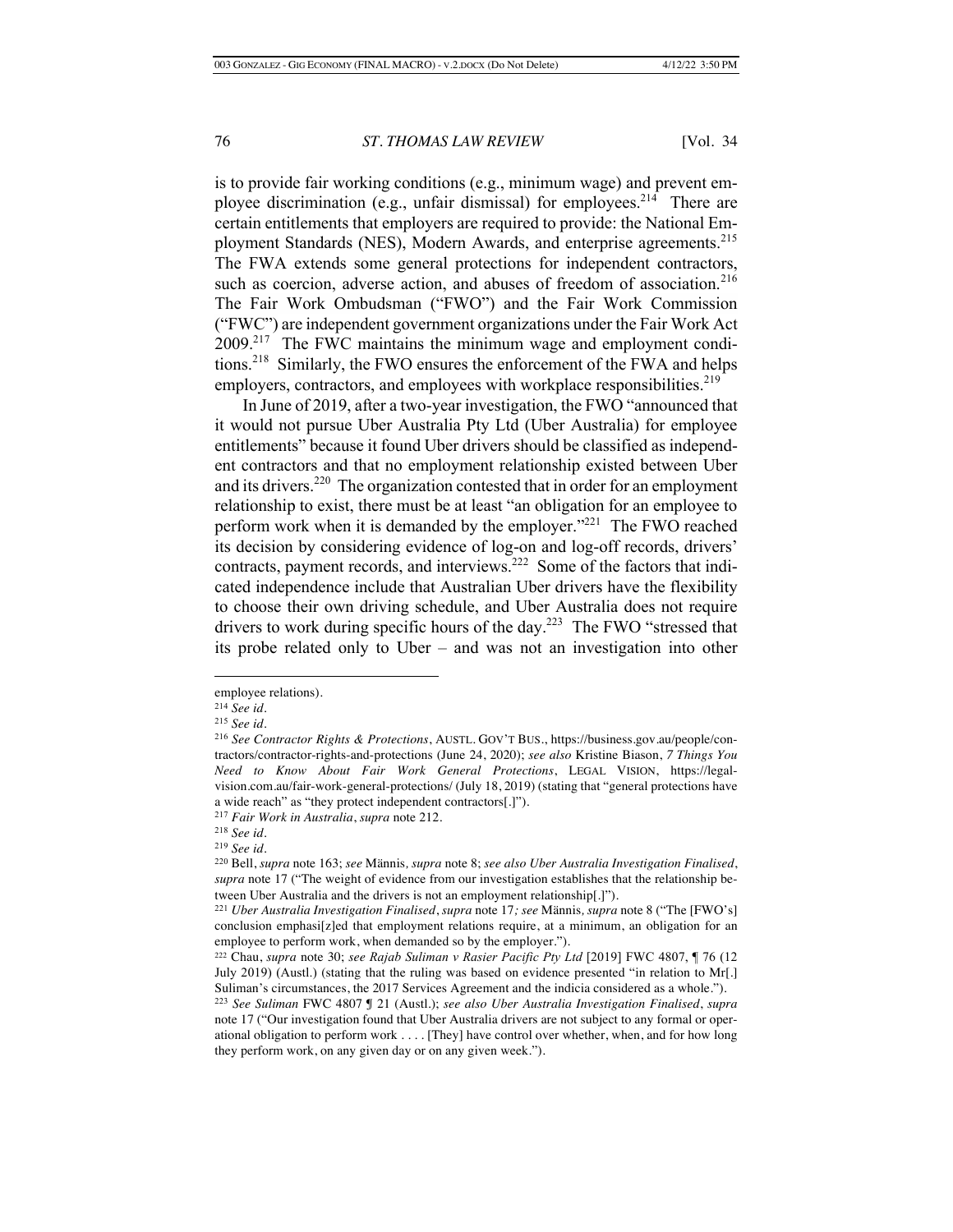companies in the gig economy including Ola [a ride-sharing application], Deliveroo [a delivery service application], DiDi [a ride-sharing application] and Menulog [a delivery service application]."<sup>224</sup> The effect of this determination is that Uber drivers are not entitled to receive sick leave, minimum wage, nor annual leave.<sup>225</sup> Similar to the response from Uber France after the ruling from France's highest court, Uber Australia said it welcomed the FWO's findings and stated, "[d]river-partners tell us they value the freedom of being their own boss . . . . In fact, more than 90 per cent of driver-partners in Australia tell us flexibility is the key attraction to using the Uber app." $226$  Following this decision, an outraged Australian Uber driver, commented that the decision is incorrect because drivers are not allowed to set their own rates as contractors should be allowed to.<sup>227</sup> The Transport Workers Union ("TWU") recognized that this decision calls for law reform as it is devasting for workers in the gig economy.228 Professor Sarah Kaine from the University of Technology Sydney commented that she does not feel that this decision is definitive because "the [FWO] is not the only actor that can take action against Uber" as unions and individual drivers can take action as well.<sup>229</sup> In response to this litigation, Uber Australia states that:

Uber Australia welcome[d] the FWO [decision], [adding that] "their drivers value the 'freedom of being their own boss.'" "We believe that being your own boss does not need to come at the expense of security and support in work. Uber believes that everyone should have access to a set of affordable and reliable social protections, whatever category of employment they are in," a spokesperson for the company said. "We want to work with governments and the community to ensure Australians can access independent and flexible earning opportunities, without limiting their access to the support and security they deserve."230

Another outraged Australian Uber driver also commented on his disappointment with the FWO's decision and stated, "It goes against decisions

<sup>224</sup> Chau, *supra* note 30.

<sup>225</sup> *Id*.

<sup>226</sup> *Id*.

<sup>227</sup> *Id*.; *see* Dillet, *supra* note 91 (stating that a Paris court concluded Uber drivers "couldn't build their own customer base and couldn't set prices.").

<sup>228</sup> *See* Chau, *supra* note 30. The TWU began in 1888 and now represents over 30,000 transportation workers by "fight[ing] for a fair day's pay for a fair day's work." *About Us*, TRANSP. WORKERS' UNION NSW, https://twunsw.org.au/about-us/ (last visited Dec. 31, 2021).

<sup>229</sup> Chau, *supra* note 30; *see* Dillet, *supra* note 91 ("Other drivers could leverage the ruling from the top court for their specific cases.").

<sup>230</sup> Dominic Powell, *Fair Work Ombudsman Determines that Uber Australia Drivers are not Employees in Landmark Ruling*, SMART CO. (June 7, 2019), https://www.smartcompany.com.au/business-advice/legal/fwo-uber-drivers-not-employees/.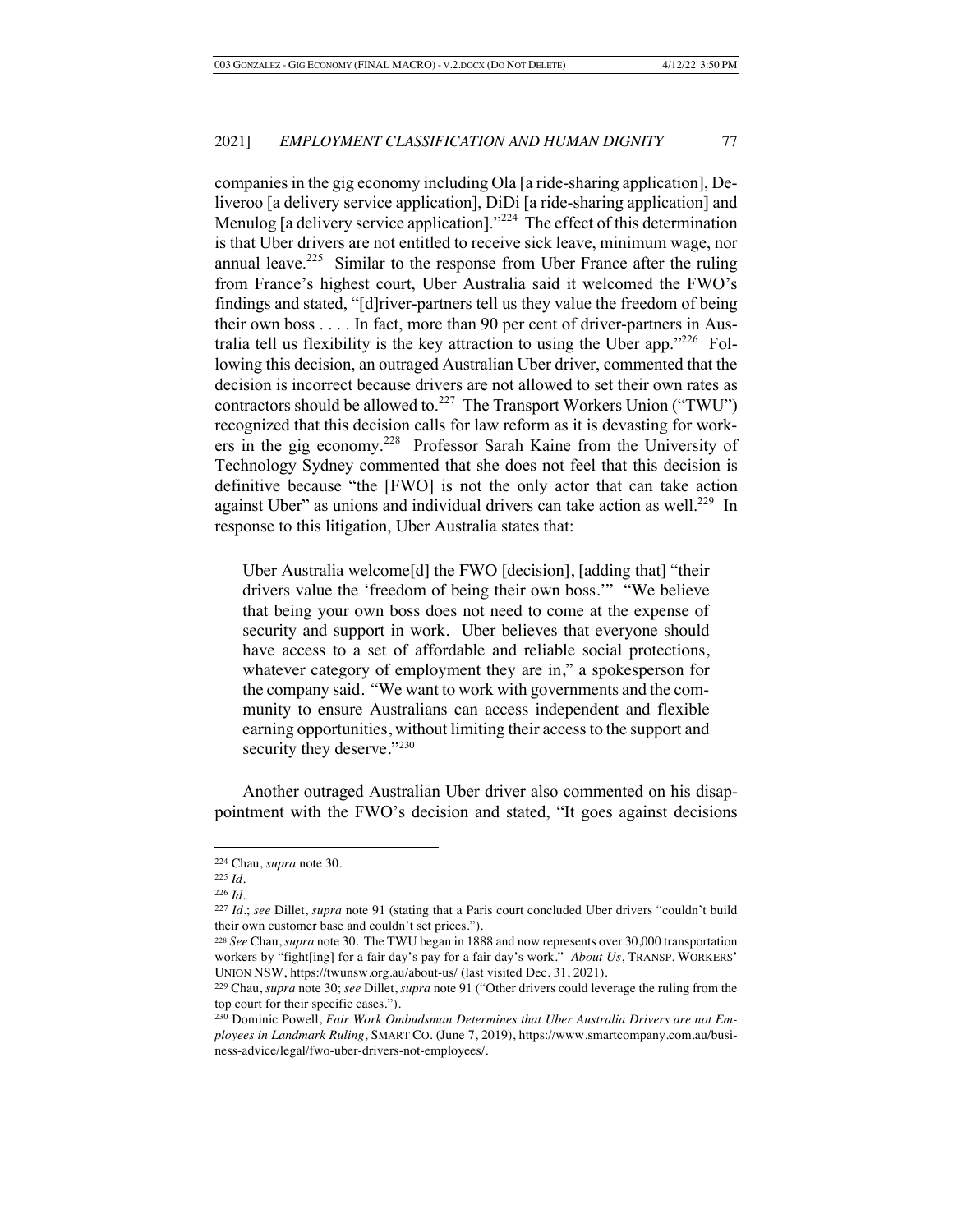made in several other courts around the world which found Uber to be an employer." $^{231}$  This comment reiterates the importance of this Article. $^{232}$ Comments, such as the ones from the two Australian Uber drivers above, demonstrate a need to search for a universal solution among the courts internationally.233

Additionally, the Australian Senate has recognized the disconnect in the gig economy and has made a recommendation for the Fair Work Act to "be amended to ensure that all workers have the protections of the Act and access to the labour standards, minimum wages and conditions established under the Act, so that these rights accrue to dependent and on demand contracting, preventing those arrangements from being disguised as independent contracting."234

## VI. APPRAISAL, ALTERNATIVES, AND RECOMMENDATIONS

## A. WHY CLASSIFYING UBER DRIVERS AS INDEPENDENT CONTRACTORS OR EMPLOYEES IS PROBLEMATIC TO THE GREATER GOOD

App-based platforms have created "'fissured workplace' business models[,]" as they treat workers like employees (monitoring and controlling their behaviors), but classify workers as independent contractors (stripping them of their rights and benefits).235 Minimum wage, paid time off, and medical leave all "arguably contribute to the dignity of employees, and when such employment standards do not exist, or when they exist in a diminished form (e.g., when workers and employers can largely 'contract out' of these standards), then the dignity of employees is diminished as well."<sup>236</sup> In addition, our country is currently amidst uncertain times due to the effects of the COVID-19 pandemic. $237$  Due to social distancing and business closures

<sup>231</sup> Chau, *supra* note 30; *see* Dillet, *supra* note 91.

<sup>232</sup> *See supra* Part IV (discussing the inconsistent classification of Uber drivers in France, the U.S., the U.K., and Australia)*.*

<sup>233</sup> *See* Chau, *supra* note 30 (citing an Uber driver's belief that the FWO decision was inconsistent when compared to other international court rulings).

<sup>234</sup> *Chapter 8 The Gig Economy: Hyper Flexibility or Sham Contracting?*, PARLIAMENT OF AUSTL., https://www.aph.gov.au/Parliamentary\_Business/Committees/Senate/Education\_and\_Employment/AvoidanceofFairWork/Report/c08 (last visited Dec. 31, 2021).

<sup>235</sup> Tanya Goldman & David Weil, *Who's Responsible Here? Establishing Legal Responsibility in the Fissured Workplace*, 42 BERKELEY J. EMP. & LAB. L. 55, 55 (2021) ("These arrangements confound legal classifications of 'employment' and expose deficiencies with existing workplace protections, which are based on 'employment relationships.'").

<sup>236</sup> Avner Levin, *Dignity in The Workplace: An Enquiry into the Conceptual Foundation of Workplace Privacy Protection Worldwide*, 11 ALSB J. EMP. & LAB. L. 63, 70 (2009); *see California: Prop 22 Strips Gig Workers of Minimum Wage*, *supra* note 148 ("Gig companies should bring their wage and labor policies and practices in line with international human rights and labor standards, Human Rights Watch and Amnesty International said.").

<sup>237</sup> *See* Sonnemaker, *supra* note 40 (stating that "the COVID-19 pandemic has brought new scrutiny to the labor practices of gig work companies."); *see also* Bénédicte Apouey et al., *Gig Workers*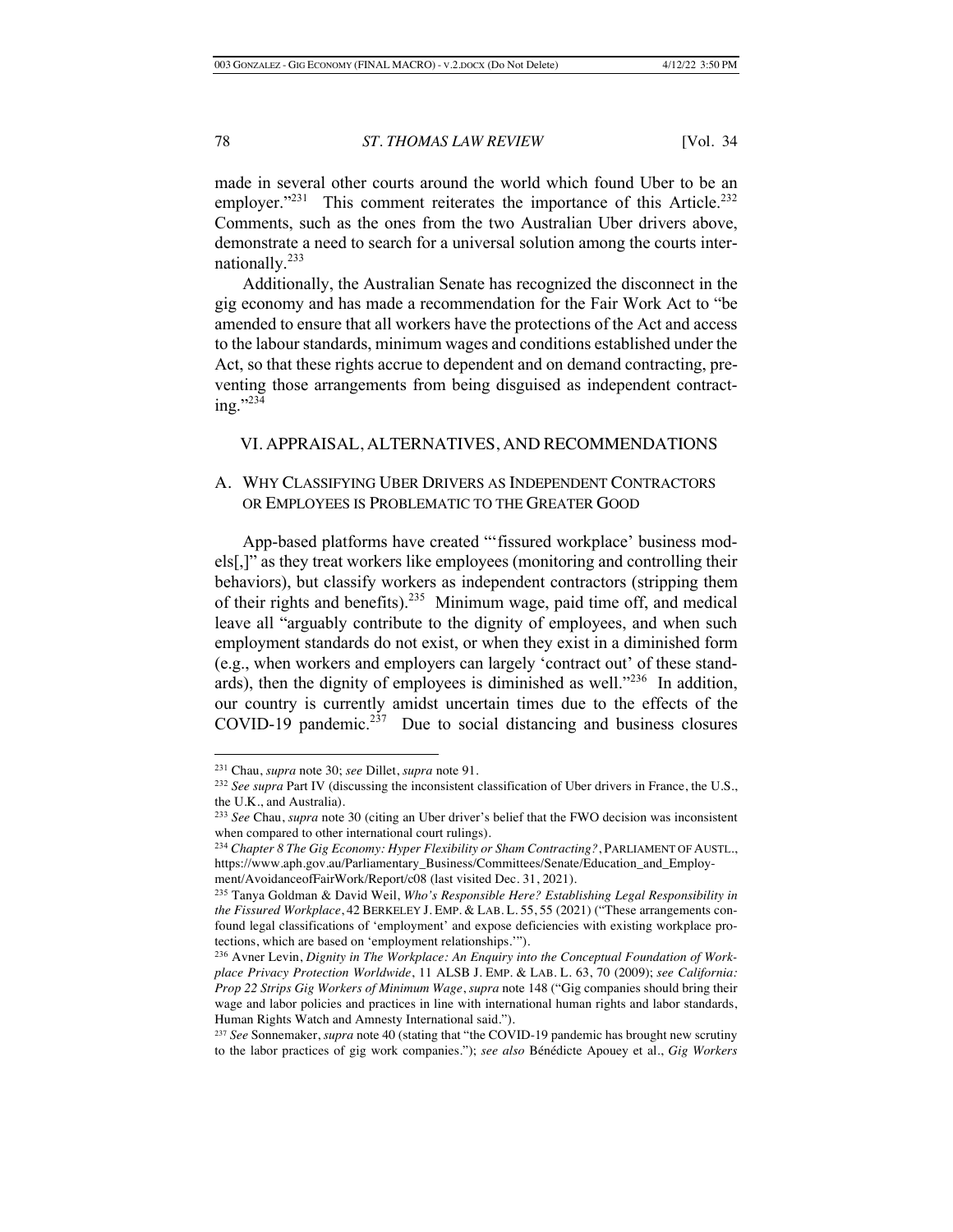nationwide, Uber drivers have faced a steep drop in income, and since their status from independent contractors to employers or independent contractors with benefits has not been implemented, they struggle without healthcare, paid time off, and their inability to claim unemployment insurance.<sup>238</sup> Additionally, due to the effects of the pandemic, Uber has laid off 6,700 office workers, and Lyft has laid off 1,000 employees.<sup>239</sup> In August of 2020, "Uber announced . . . it lost \$1.8 billion in the past three months as millions of people stayed home during the pandemic."<sup>240</sup> It is against Uber drivers' human and workplace dignity for them not to be afforded with these aforementioned rights, especially during a time when such benefits are needed most.<sup>241</sup> One may argue that due to the decline in demand for ridesharing during COVID-19, these individuals have effectively lost their means of employment during one of the most devastating economic eras in U.S. history.<sup>242</sup> Is having a job not enough?<sup>243</sup> The answer is no.<sup>244</sup> Our country is in a state of disrepair, and as the economy worsens, Uber drivers are left with no basic rights: no sick days, no affordable health insurance, no paid family leave, no overtime pay, no access to unemployment insurance, and no protection from getting fired for reporting discrimination, harassment, or wage theft.<sup>245</sup> If there is any time that the employment system needs to be changed, it is now.<sup>246</sup> The reality is that Uber currently has such little business that its drivers are not

*During the COVID-19 Crisis in France: Financial Precarity and Mental Well-Being*, 97 J. URB. HEALTH 776, 776 (2020) ("[Gig economy] workers cannot rely on stable incomes and are excluded from the labor protections offered to employees, features which have been exacerbated by the [COVID-19] crisis."); *see generally Framework for Implementing Community Mitigation Measures for Lower-Resource Countries,* CDC (July 21, 2021)*,* https://www.cdc.gov/coronavirus/2019 ncov/global-covid-19/community-mitigation-measures.html (displaying how policy can change quickly with little warning to employers or employees).

<sup>238</sup> Sonnemaker, *supra* note 40; see Allyn, *supra* note 126 ("Uber is now making more money delivering food than it is from ride-hailing. Still, its revenue remains down 30% from the same period last year.").

<sup>239</sup> *See* Allyn, *supra* note 126; *see also* Apouey et al., *supra* note 237 (explaining results from a study conducted in March and April of 2020 in France "that 3 weeks into the lockdown, 56% of [the] overall sample had stopped working and respondents had experienced a 28% income drop on average.").

<sup>240</sup> *Uber and Lyft Must Classify Drivers as Employees in California, Judge Says*, CBS NEWS (Aug. 11, 2020, 11:40 AM), https://www.cbsnews.com/news/uber-lyft-drivers-california-employee-classification-gig-workers/.

<sup>241</sup> *See* Baker, *supra* note 64 (discussing factors that threaten workplace dignity).

<sup>242</sup> *See* Kate Morgan, *Should You be Grateful for a Job?,* BBC (March 31, 2021), https://www.bbc.com/worklife/article/20210329-should-you-be-grateful-for-a-job (noting that it has become a "common refrain" to state "I'm just grateful to have a job[.]").

<sup>243</sup> *See id*. (discussing the pressure employees have felt to feel grateful for their jobs amidst the pandemic)*.*

<sup>&</sup>lt;sup>244</sup> *See id.* ("[I]t's possible some of that gratitude is misplaced. Perhaps it's not quite appropriate to be thankful that an employer is 'letting you' work for them.").

<sup>245</sup> *No 22 on Mobile Workers Alliance*, *supra* note 148.

<sup>&</sup>lt;sup>246</sup> *See id.* ("By continuing to treat drivers as contractors, Uber and Lyft deprives drivers of protections and rights they're entitled to, including unemployment, paid sick leave, and livable wages.").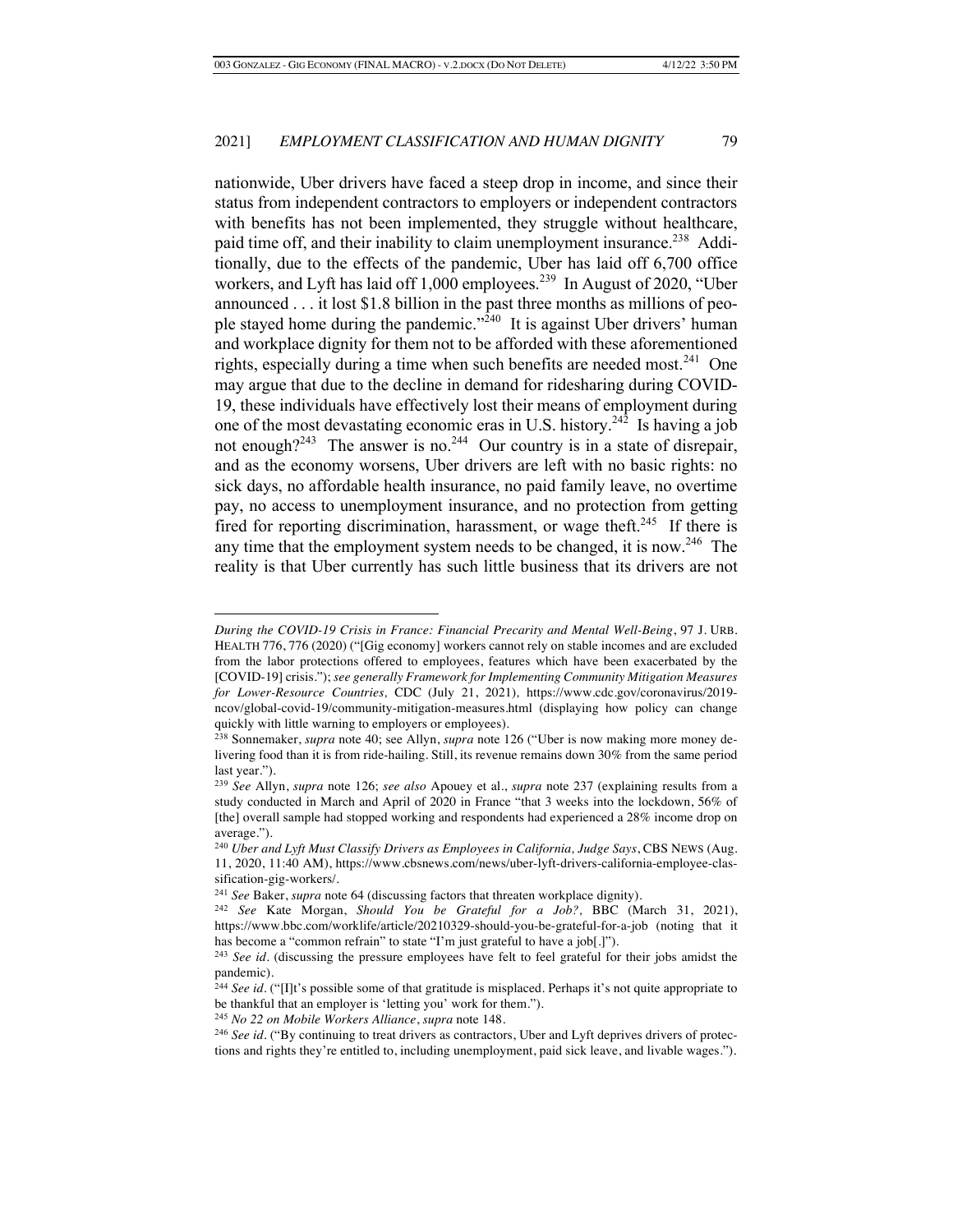receiving enough work to sustain a living.<sup>247</sup> These drivers should at least be afforded benefits in the event they become ill or unemployed as a result of the pandemic. $248$ 

It may seem as though the right choice is to classify these drivers as employees.<sup> $249$ </sup> However, this also can be problematic because if Uber drivers are considered employees, for example, as defined by the FLSA, they would be capped at working forty (40) hours a week unless Uber agrees to pay them overtime for hours worked over forty  $(40)^{250}$  However, that would not be fair to the majority of Uber drivers as most of them enjoy their job due to the flexibility it brings them—to sign off and on whenever they want.<sup>251</sup> Luckily, there is a *third way* that can address all of these issues.<sup>252</sup>

## B. SOLUTION: THE THIRD WAY

With new workplace technologies comes the need for new labor laws.<sup>253</sup> As the saying goes, "you can't fit a square peg in a round hole."<sup>254</sup> It is time to restructure labor laws to adapt to the changes in the labor force.<sup>255</sup> As discussed above, Proposition 22 in California was an attempt to classify Uber drivers as independent contractors with limited benefits; however, the legislation was struck down on August 20, 2021 as unconstitutional.<sup>256</sup> Similarly,

<sup>247</sup> Natalie Saenz, *Local Uber and Lyft Drivers Adjust to Work During Pandemic*, J. STAR (Feb. 9, 2021), https://journalstar.com/news/local/local-uber-and-lyft-drivers-adjust-to-work-during-pandemic/article\_e0d6086c-493b-5327-845d-0f28af93ef9a.html ("Jory Keuten, 29, has worked for Uber and Lyft for four years and said he has been working longer hours as a way to offset the decrease in the number of people needing rides. 'It's probably a third as busy as what it normally is,' he said.").

<sup>248</sup> *See* Allyn, *supra* note 126.

<sup>249</sup> *See* Männis, *supra* note 8 (noting that there is a link of subordination between the driver and the company).

<sup>250</sup> *See* 29 U.S.C. § 207(a) ("[N]o employer shall employ any of his employees . . . for a workweek longer than forty hours unless such employee receives compensation for his employment in excess of the [40] hours[.]").

<sup>251</sup> Bobby Hoyt, *Uber Driver Reviews – What it's REALLY Like Working for Uber*, MILLENNIAL MONEY MAN (Oct. 2, 2020), https://millennialmoneyman.com/uber-driver-reviews/ ("Drivers love being able to earn money on their own time. You don't have to make a major commitment, like starting your own business, or dedicate a ton of time in the beginning to learning how things work."). <sup>252</sup> *See* Moreno, *supra* note 10.

<sup>253</sup> *See* Goldman & Weil, *supra* note 235, at 55 ("The nature of work is changing, with workers enduring increasingly precarious working conditions without any safety net.").

<sup>254</sup> DICTIONARY.COM, https://www.dictionary.com/browse/you-can-t-fit-a-round-peg-in-a-squarehole (last visited Dec. 31, 2021) (defining this saying as "People can't be forced into roles for which they are not suited.").

<sup>255</sup> *See* Shira Ovide, *Uber's Next Idea: A New Labor Law*, N.Y. TIMES (Aug. 20, 2020), https://www.nytimes.com/2020/08/11/technology/uber-labor-law.html ("Uber has created new job options, and employment law wasn't written with apps in mind.").

<sup>256</sup> *See Proposition 22, supra* note 144; *see generally* Korosec & Lomas, *supra* note 15 (explaining how the Supreme Court in the U.K. recently ruled in March of 2021 that Uber drivers are classified as workers, which under their U.K. law means an employee with limited benefits); *see also* Ray, *supra* note 152.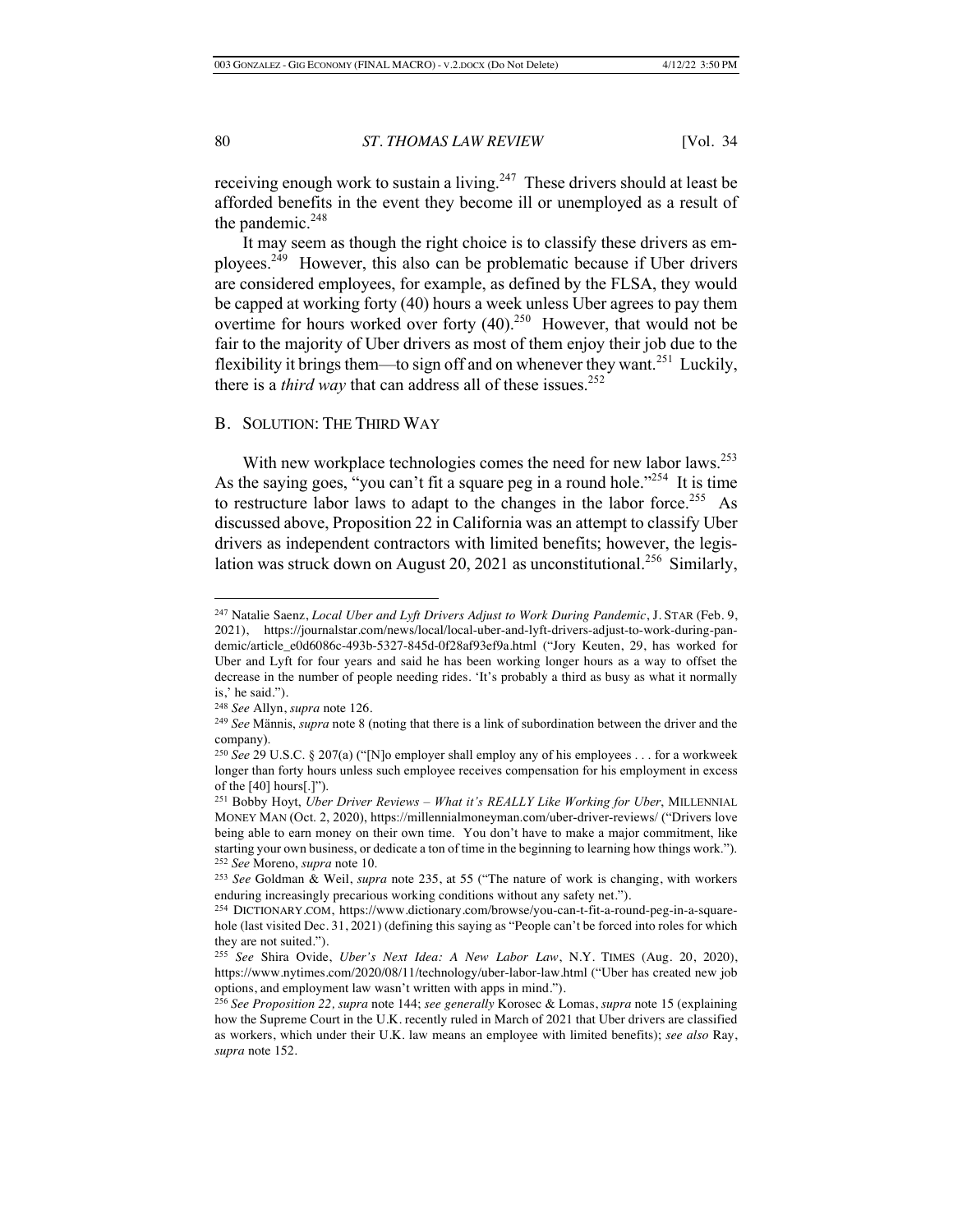in the United Kingdom, there is a third employment classification—the *worker* who is not an employee yet receives holiday pay, minimum wage, and, if eligible, automatic enrollment in pension plans (three percent (3%) of driver's earnings).<sup>257</sup> Thus, there is already at least one nation and one state that has pushed and tried to push for this change, respectively. Uber CEO Dara Khosrowshahi proposed a similar idea, which calls for the U.S. employment system to implement a third category of workers who keep their status as independent contractors but receive employment benefits. $258$ Khosrowshahi stated that "[h]ad such a requirement been the law in every U.S. state, Uber would have . . . contributed \$655 million to the fund in 2019 alone[.]"<sup>259</sup> Mr. Khosrowshahi even recognized, to his detriment, that there is an issue with classifying Uber drivers as independent contractors.<sup>260</sup> He states: "Our current system is binary, meaning that each time a company provides additional benefits to independent workers, the less independent they become. That creates more uncertainty and risk for the company, which is a main reason why we need new laws and can't act entirely on our own."<sup>261</sup>

If employment law does not advocate for this change, the only option for Uber drivers to receive benefits is to classify them as full-time employees.<sup>262</sup> However, Uber customers will suffer as a result because the costs of rides would increase significantly.<sup>263</sup> Additionally, Uber drivers would suffer in that it would force Uber to have fewer drivers because the profitability of rides would decrease.<sup>264</sup> Most Uber drivers actually enjoy the flexibility "to

<sup>257</sup> *See* Korosec & Lomas, *supra* note 15.

<sup>258</sup> *See* Justin Wise, *Uber CEO Proposes Flexible 'Benefits Funds' for Drivers Without Making Them Employees*, THE HILL (Aug. 10, 2020, 9:11 AM), https://thehill.com/policy/technology/511282-uber-ceo-proposes-flexible-benefits-funds-for-drivers-without-making-them?rl=1

<sup>(&</sup>quot;'There has to be a "third way" for gig workers,' Khosrowshahi said, proposing laws requiring gig economy companies to establish 'benefits funds' that offer cash to workers for benefits including health insurance or paid time off."); *see also* Ovide, *supra* note 255 ("Dara Khosrowshahi, Uber's chief executive, argued in The New York Times this week for a 'third way' — a new employment status with the flexibility of contract work but also some employee-like protections."). <sup>259</sup> Wise, *supra* note 258.

<sup>260</sup> *See id.* ("Khosrowshahi admitted that the current system offers a 'serious drawback' in the event of an emergency.").

<sup>261</sup> Lou Whiteman, *Uber CEO Calls for "Third Way" for Gig Workers in New York Times OpEd*, THE MOTLEY FOOL (Aug. 10, 2020, 2:11 PM), https://www.fool.com/investing/2020/08/10/uberceo-calls-for-third-way-for-gig-workers-in-ne.aspx.

<sup>&</sup>lt;sup>262</sup> *See id.* ("[Uber's CEO] . . . urged lawmakers in Washington to update labor laws to give contractors and other so-called gig workers more benefits *without* making them full-time employees.") (emphasis added).

<sup>263</sup> *See* Ovide, *supra* note 255 (explaining that the consequences of classifying drivers as employees is an increase in the cost of many Uber rides, forcing Uber to have fewer drivers); *see also* Rachel Clayton, *Gig Economy Under the Microscope as Former Deliveroo Driver Takes Company to Fair Work Commission for Unfair Dismissal*, ABC NEWS (Oct. 22, 2020, 8:42 PM), https://www.abc.net.au/news/2020-10-23/why-changing-laws-for-uber-deliveroo-drivers-is-so-

hard/12803440 ("If the system changes to benefit the driver, those costs are likely to be passed on to the consumer in the form of higher prices.").

<sup>264</sup> *See* Ovide, *supra* note 255 (explaining that if Uber drivers are classified as employees, the cost of Uber rides would increase because current Uber fares "are artificially low . . . because drivers are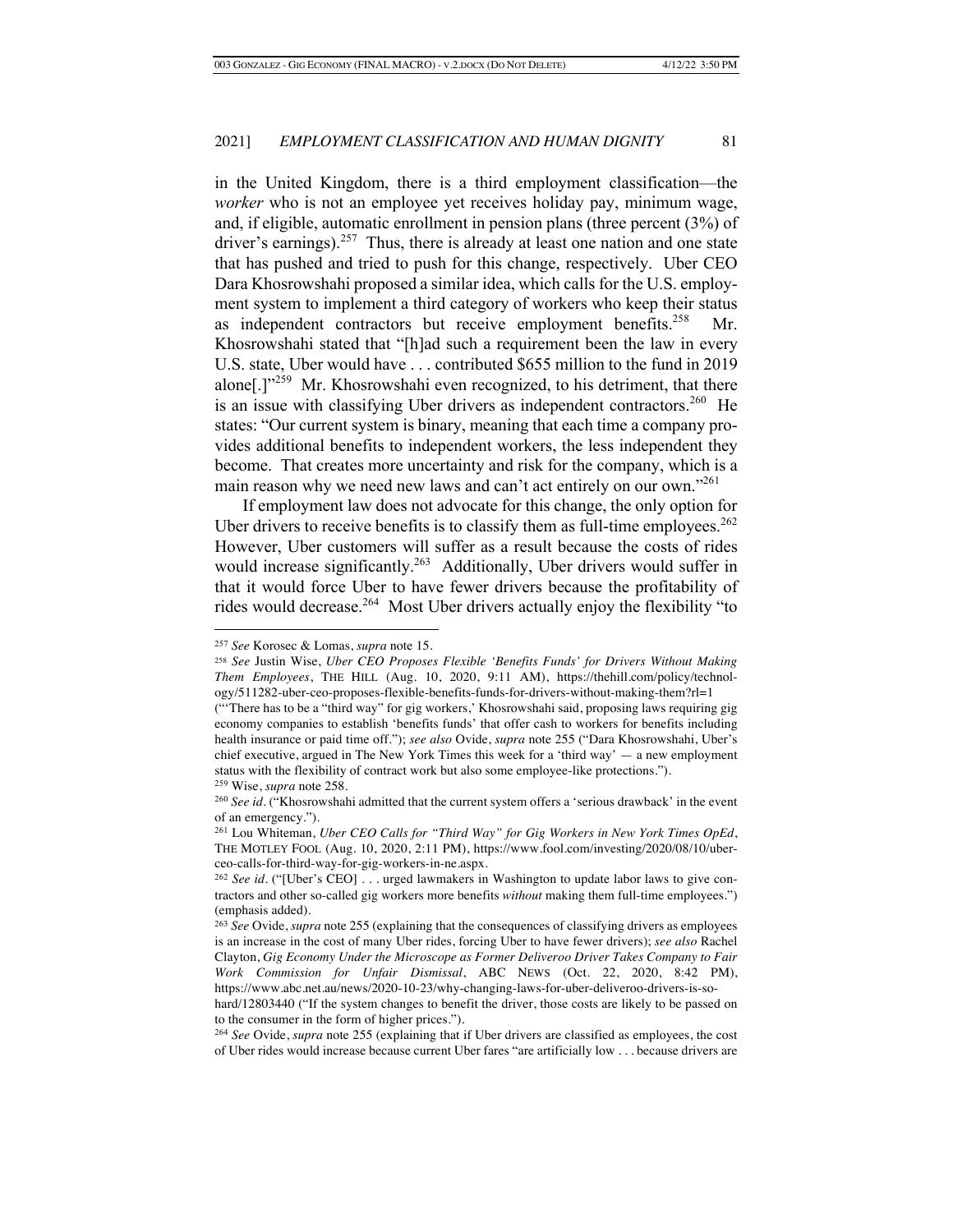work almost as much or as little as [they] want, cash out [their] pay instantly, take a break at a moment's notice, or even go on a six-month vacation."<sup>265</sup> This flexibility and ability to work for oneself is what "makes ride-hail driving stand out in the vast array of service jobs and low-wage work."<sup>266</sup> The issue really becomes that, although Uber drivers are mostly part-time drivers, the full-time drivers do not get to take advantage of the flexibility as they rely on Uber for their primary income, work an employee-like schedule, but without the applicable protections.<sup>267</sup> While full-time Uber drivers stand in line to fight for their rights, part-time Uber drivers are rightfully worried that the flexibility they love may no longer be available to them.<sup>268</sup>

Under Uber's Working Together Proposal, Uber "outlines a set of priorities for industry and government action that [they] believe will improve the quality of work for the millions of independent workers who get work through platforms like Uber's while preserving the flexibility that [they] know these workers value."<sup>269</sup> Uber recognizes that although they call the government to act, they, too, will need to make changes.<sup>270</sup> The government, specifically, will need to accrue funds that individuals can direct toward the benefits that are most important to them; require states to provide the gig economy employers "with occupational accident insurance that covers medical expenses and disability payments for accidents and injuries that occur" during the scope of employment; and for the states to protect workers against discrimination, harassment, and prejudice.<sup>271</sup> Additionally, Uber and the industry will also need to act on those items and in addition: take a national survey of the drivers to get their feedback, engage with representatives who can speak on behalf of the drivers, help eligible drivers to register to vote, provide transparency to drivers of their earning expectancy, give drivers fast access to earnings and clarity as to dispute inaccuracies, and develop opportunities to make investments to support drivers.<sup>272</sup> Like Uber's CEO, University of Adelaide's Professor Andrew Stewart agrees that this would be the best solution, stating that "the simplest answer to creating positive and lasting

effectively subsidizing them by getting lower compensation than they would as employees."); *see also* Fouquet, *supra* note 189 ("Costs per driver could surge by thousands of dollars if the company has to treat drivers as employees and not independent contractors.").

<sup>265</sup> *See* Harry Campbell, *Uber Drivers Just Want to be Free*, N.Y. TIMES (Sept. 16, 2019), https://www.nytimes.com/2019/09/16/opinion/uber-ab5-california.html. <sup>266</sup> *Id.*

<sup>267</sup> *See id.* (discussing how drivers with employee-like schedules do not benefit from protections like minimum wage, unemployment insurance, benefits, or workers' compensation).

<sup>268</sup> *See id.* ("[D]rivers who actually want to remain independent contractors are rightly worried that the flexibility they love will disappear.").

<sup>269</sup> *A First Step Toward a New Model for Independent Platform Work*, UBER (Aug. 10, 2020), https://www.uber.com/newsroom/working-together-priorities/.

<sup>&</sup>lt;sup>270</sup> See id. (stating that Uber "commit[s] to working proactively and in partnership with lawmak $ers[.]$ ").

<sup>271</sup> *Id.* 

<sup>272</sup> *Id.*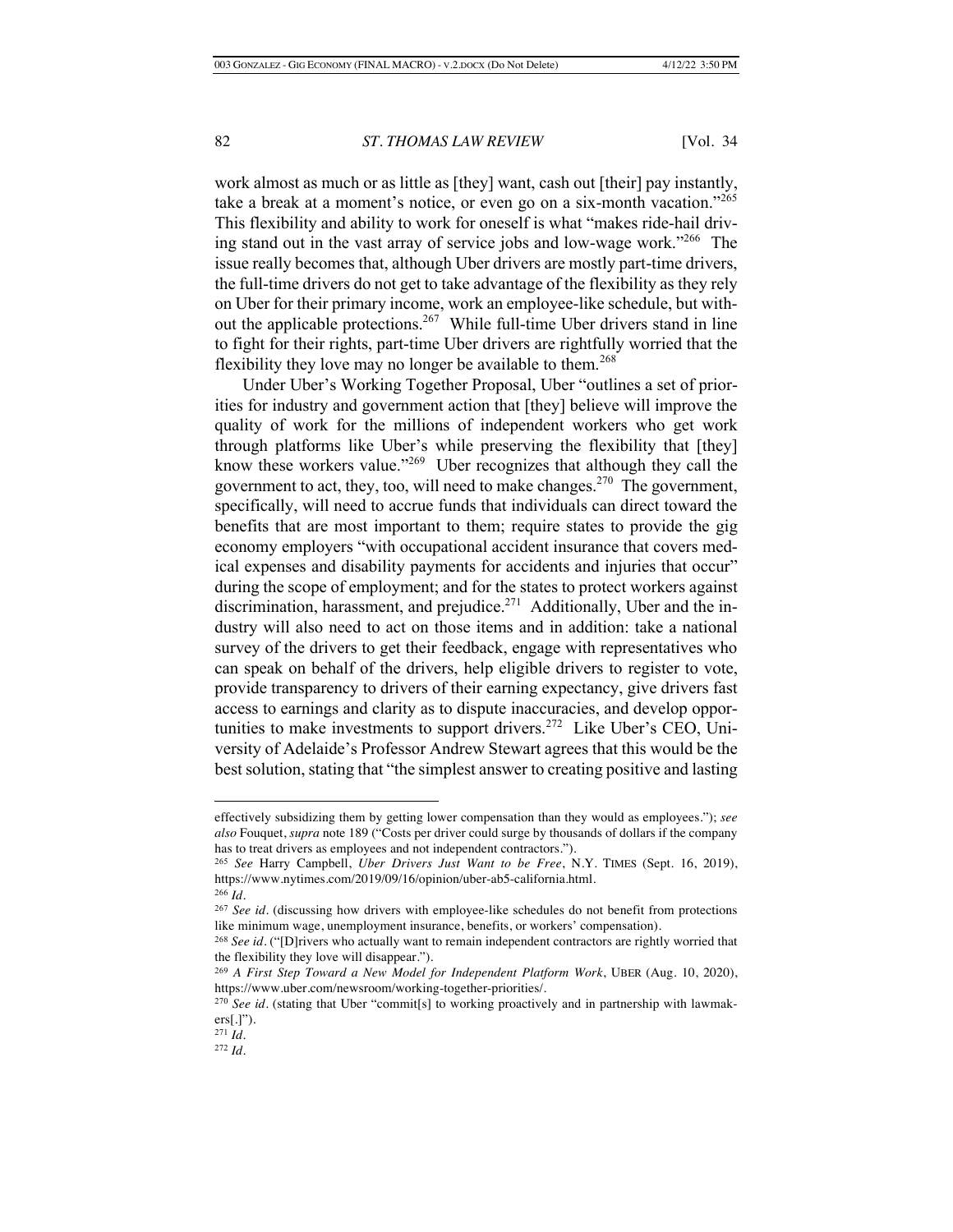change to on-demand workers' lives is to have the Federal Government 'step in and sort it all out' by changing our labour laws." $273$  At the very minimum, Uber drivers should be entitled to minimum wage, given access to a safe working environment, freedom from discrimination and retaliation, and lastly, the right to have access to labor unions.<sup>274</sup> Each country's respective legislature needs to create a third class of employees to account for the fiftynine million Americans,<sup>275</sup> \$6.3 billion Australians,<sup>276</sup> five million Brits,<sup>277</sup> and the one million French citizens<sup> $278$ </sup> that participate and contribute to the gig economy.

## C. WHOM MIGHT THIS AFFECT IN THE COMING YEARS?

In the coming years (if they have not already been affected), food delivery service providers could be facing a similar backlash.<sup>279</sup> In California in 2020, DoorDash and Uber Eats were sued for misclassifying workers in violation of the AB5 bill.<sup>280</sup> "Treating the drivers as essentially freelancers, Ms. Figueroa said, has allowed the food delivery apps to offset what have been thin profit margins by not having to pay for health insurance, retirement benefits or workers' compensation for injuries on the job."<sup>281</sup>

Similarly, in 2018, France ruled on classification of food delivery service providers. 282 The Labour Chamber of the *Cour de Cassation* in France ruled

<sup>273</sup> Clayton, *supra* note 263.

<sup>274</sup> *See* Goldman & Weil, *supra* note 235, at 55–56.

<sup>275</sup> *See* I. Mitic, *Gig Economy Statistics: The New Normal in the Workplace*, FORTUNLY (Aug. 16, 2021), https://fortunly.com/statistics/gig-economy-statistics/#gref (stating that about 59 million Americans participate in the gig economy).

<sup>276</sup> *See The Rise of the Gig Economy and its Impact on the Australian Workforce*, ACTUARIES DIGIT. (Dec. 16, 2020), https://www.actuaries.digital/2020/12/16/the-rise-of-the-gig-economy-and-its-impact-on-the-australian-workforce/ (noting that, as of 2019, Australia's gig economy reached \$6.3 billion in total size).

<sup>277</sup> *See* Josie Griffiths, *THE GIG ISSUE What is the Gig Economy? Meaning Explained*, THE SUN (Feb. 19, 2021, 3:54 PM), https://www.thesun.co.uk/money/3985964/what-gig-economy-meaningexplained/ ("There are five million people currently working in the gig economy in the UK[.]").

<sup>278</sup> *See* Michel Rose, *France's Gig Economy Creates Hope and Tension as Election Looms*, REUTERS (Apr. 11, 2017, 4:55 AM), https://www.reuters.com/article/us-france-election-gigeconomy-analysis/frances-gig-economy-creates-hope-and-tension-as-election-looms ("France now has 1.1 million registered self-contracting workers[.]").

<sup>279</sup> *See* Männis, *supra* note 8.

<sup>280</sup> *See* Roy Maurer, *DoorDash, Uber Eats Sued for Misclassifying Workers*, SHRM (June 26, 2020), https://www.shrm.org/resourcesandtools/hr-topics/talent-acquisition/pages/doordash-uber-eats-

sued-misclassifying-workers; *see also* Andrew J. Hawkins, *San Francisco's District Attorney Sues DoorDash for Alleged Unfair Business Practices*, THE VERGE (June 16, 2020, 5:34 PM), https://www.theverge.com/2020/6/16/21293474/doordash-sf-district-attorney-lawsuit-worker-misclassification (explaining that DoorDash and Uber Eats were sued because they illegally classified delivery workers as independent contractors when they were employees).

<sup>281</sup> Kimiko de Freytas-Tamura, *Food Delivery Apps are Booming. Their Workers are Often Strugglin*g, N.Y. TIMES (Mar. 19, 2021), https://www.nytimes.com/2020/11/30/nyregion/bike-deliveryworkers-covid-pandemic.html.

<sup>282</sup> *See* Cour de cassation [Cass.] [supreme court for judicial matters] soc., Nov. 28, 2018, Bull. civ.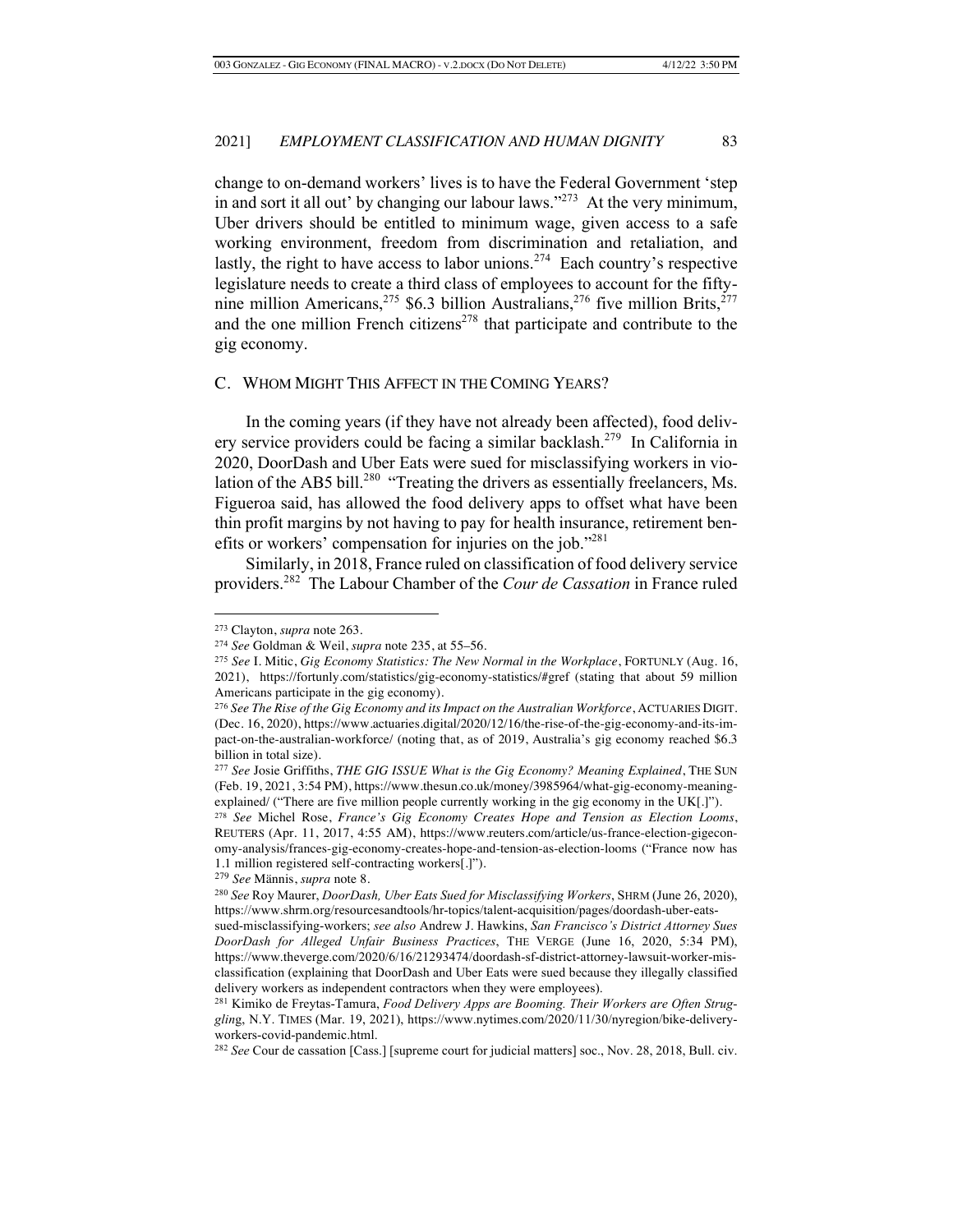that an employment contract existed between a deliverer and a digital platform.<sup>283</sup> The case revolved around Take Eat Easy, an application that partners with restaurants and allows customers to order food delivered by Take Eat Easy drivers.<sup>284</sup> The case came before the court when the plaintiff, a delivery driver, sought to reclassify his contractual relationship as an employer-employee relationship.285 Initially, the Paris Labour Court of Appeals dismissed the claim.286 However, the *Cour de Cassation* overturned the decision, finding that the elements the Paris Labour Court relied on to reject the reclassification of the services agreement as an employment contract were irrelevant.287 The *Cour de Cassation* stated that "the existence of an employment relationship . . . depends on the factual circumstances in which the workers exercise their activity," rather than the jargon used to by the parties.<sup>288</sup> Further, in French law, subordination is used in order to determine whether an employment agreement can be reclassified as an employment contract, and thus whether "it is therefore necessary to analyze if the conditions in which the activity is exercised allow to determine that a power of control, direction and sanction is exercised by the platform operator."289 The *Cour de Cassation* found that in this case, there was such existence of subordination.<sup>290</sup> This decision binds all lower courts in France to reclassify gig economy workers as long as "it is apparent from the conditions in which workers of the platform perform their activity that the platform operator exercises a power of direction, control and sanction," and it will impact other delivery services in France.<sup>291</sup> France is not alone; there are foreign judges

V, No. 1737 (Fr.); *see also Soulier Avocats*, *supra* note 176 (stating that on November 28, 2018, France ruled on a case seeking the reclassification of workers).

<sup>283</sup> *See* Cass. soc., Bull. civ. V, No. 1737 (Fr.); *see also Soulier Avocats*, *supra* note 176 (explaining that the worker was an employee since he/she was placed under the subordination of the platform). <sup>284</sup> *See* Cass. soc., Bull. civ. V, No. 1737 (Fr.); *see also Soulier Avocats*, *supra* note 176 (stating the facts of this case involved a company, Take Eat Easy, partnering with restaurants and delivering food to customers).

<sup>285</sup> *See* Cass. soc., Bull. civ. V, No. 1737 (Fr.); *see also* Karen Durand-Hakim, *In France, Is a Driver or Delivery Person Paid Via a Digital Platform Considered an Employee of That Company?*, LINEE NETWORK (Apr. 15, 2019), https://lineenetwork.org/france-driver-delivery-person-employee-ubertake-eat-easy/ (discussing the French Supreme Court's decision on whether a Take Eat Easy driver should be reclassified as an employee); *see also Soulier Avocats*, *supra* note 176 (stating that a delivery rider initiated proceedings to reclassify his contractual relationship as an employer-employee relationship).

<sup>286</sup> *See* Cass. soc., Bull. civ. V, No. 1737 (Fr.); *see also Soulier Avocats*, *supra* note 176 (stating that the Paris Labour Court of Appeals dismissed the driver's claim after applying the fundamental principles of its case-law).

<sup>&</sup>lt;sup>287</sup> *Soulier Avocats, supra* note 176.<br><sup>288</sup> *Id.; see* Cass. soc., Bull. civ. V, No. 1737 (Fr.).

<sup>&</sup>lt;sup>289</sup> Soulier Avocats, supra note 176; see Cass. soc., Bull. civ. V, No. 1737 (Fr.).<br><sup>290</sup> See Cass. soc., Bull. civ. V, No. 1737 (Fr.) (characterizing the relation of the deliverer and the company as one of subordination); *see also Soulier Avocats*, *supra* note 176 ("[T]he existence of such a relationship of subordination was duly established for the Labour Chamber of the *Cour de Cassation."*).<br><sup>291</sup> *Soulier Avocats, supra* note 176 (explaining that reclassification should be done on a case-by-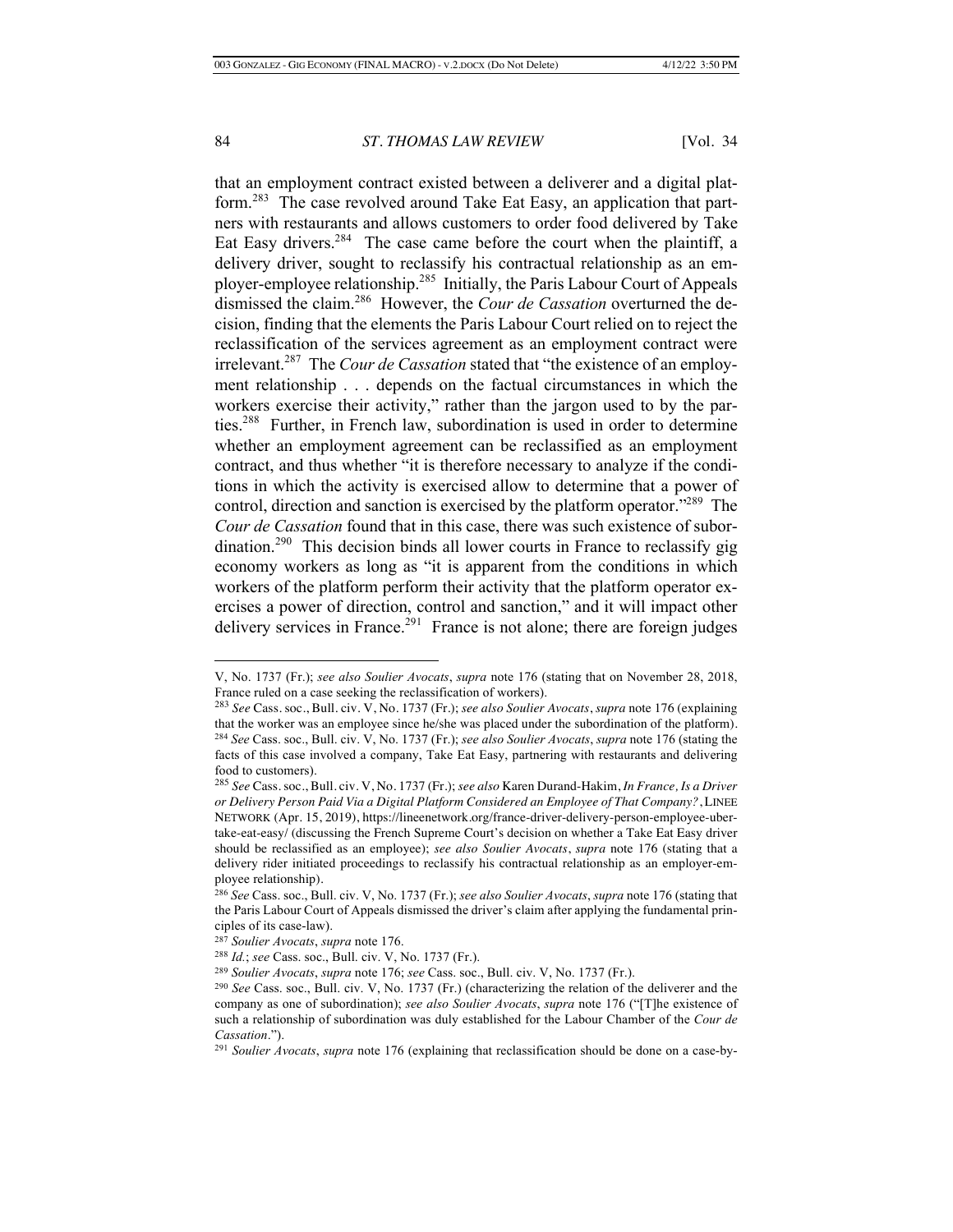in Spain (Deliveroo), California (Uber), England (Uber), and Australia  $(Foodora)^{292}$  who have similarly acknowledged that these drivers should benefit from labor laws.<sup>293</sup>

Moreover, in December of 2020, the New York Supreme Court of upstate New York held that drivers for US Pack Logistics, LLC, ("US Pack"), a delivery service company, were considered employees because US Pack "exercised sufficient control over its employee drivers based on facts demonstrating that they were assigned specific workdays and hours by US Pack's operations manager, were issued an identification badge bearing US Pack's name, and were required to sit in the client's parking lot during set hours."<sup>294</sup> The wave of these cases in the past three years is evidence that this is just the beginning of reclassifying gig economy workers.<sup>295</sup>

## VII. CONCLUSION

The gig economy has gained popularity because of the independence that comes with the job, and it allows workers to earn supplemental income.<sup>296</sup> The leading player in the gig economy is Uber, and much litigation has centered around their employees demanding more rights.<sup>297</sup> Under the current system, followed by most countries around the world, the only way to demand more rights is to be classified as an employee rather than an independent contractor.<sup>298</sup> Generally, the employee status affords drivers employee benefits, unlike the independent contractor status.<sup>299</sup> However, although case law in France has determined that Uber drivers are considered employees, a poll conducted by Uber U.S. found that eighty-nine percent (89%) of Uber

case basis where employers exercise control); *see* Cass. soc., Bull. civ. V, No. 1737 (Fr.) (noting that "the characterization of a salaried employment relationship is based on objective elements," including "the performance of work under the authority of an employer who has the power to give orders and directives, to to [sic] control the execution and to sanction the breaches of his subordinate.").

<sup>292</sup> *See, e.g., Joshua Klooger v Foodora Australia Pty Ltd* [2018] FWC 6836 ¶¶ 102–03 (16 November 2018) (Austl.) ("[T]he correct characteri[z]ation of the relationship between the applicant and the respondent is that of employee and employer.").

<sup>293</sup> *See Soulier Avocats*, *supra* note 176 (identifying a trend set by foreign judges in England, Spain, California, Australia).

<sup>294</sup> Smith & Moelis, *supra* note 159 (citing *Matter of Thomas*, 138 N.Y.S.3d 244, 245 (Sup. Ct. 2020).

<sup>295</sup> *See, e.g.,* Männis, *supra* note 8 (stating that the UK Court of Appeals "ruled that UK drivers should be classified as workers entitled to minimum wage and holiday pay."). 296 *See* Pickard-Whitehead, *supra* note 23 ("30% of gig workers choose to work this way because it

means they are independent and effectively free agents"); *see also* Campbell, *supra* note 265 ("After thousands of conversations with drivers, [The Rideshare Guy] found that while [drivers] come from all walks of life, one of the main reasons they value this work is flexibility.").

<sup>297</sup> *See* Männis, *supra* note 8 (discussing multiple cases across various countries in which Uber is involved).

<sup>&</sup>lt;sup>298</sup> For example, now that France has classified drivers as employees, it can require Uber to pay benefits to drivers, such as paid holidays. *See id.*

<sup>299</sup> *See id.* (noting that employees are entitled to benefits like minimum wage and holiday pay).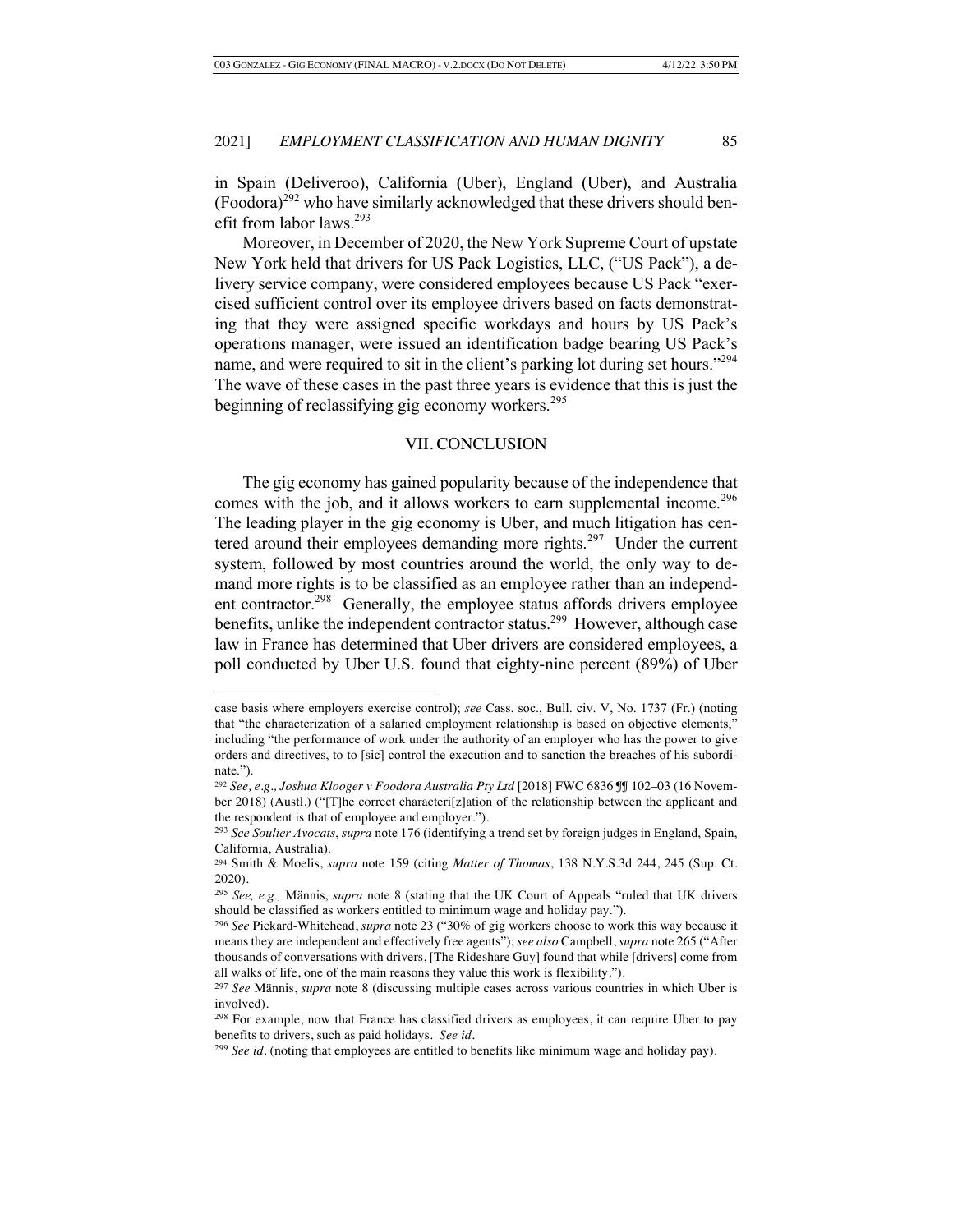drivers support their independent contractor status.<sup>300</sup> This was the case despite Uber drivers not receiving employee rights when classified as an independent contractor.<sup>301</sup> Thus, the optimal solution would be for Uber drivers to retain their independent contractor status and have the option to receive benefits.302 It seems that the United Kingdom and the state of California have achieved that goal *in some respect*. 303 Uber's CEO recognizes that the current employer system is not favorable to Uber drivers and has proposed a "third way."<sup>304</sup> He states, "there has to be a 'third way' for gig workers, but we need to get specific, because we need more than new ideas—we need new laws<sup>[1,305</sup>] All workers deserve to be treated according to decent standards of employment, which *inter alia*, would provide workers with employment benefits.306 Basic employment benefits such as minimum wage, paid time off, and medical leave all contribute to the dignity of employees.<sup>307</sup> When such employment standards are stripped from individuals, or when they exist in a diminished form, then the dignity of employees is diminished as well.<sup>308</sup> The solution is to stay in line with the employee's demands—independent contractor classification with flexible status and benefits.<sup>309</sup> California and the United Kingdom have paved the way for more states and countries to

<sup>300</sup> *See* Moreno, *supra* note 10.

<sup>301</sup> *See id.* ("Though some [Uber drivers] may work as many hours as a full-time employee, they are not entitled to a health insurance or other benefits."); *see supra* Section IV.C.

<sup>302</sup> *See* Khosrowshahi, *supra* note 141 ("[Uber] propose[s] creating new benefit funds that would give gig workers cash they can use for the benefits they want, like health insurance or paid time off. All companies would be required to participate, so benefits follow the worker even if they move between platforms.").

<sup>303</sup> *See* Korosec & Lomas, *supra* note 15 (discussing the U.K. ruling where the court classified Uber drivers as workers, enabling them to qualify for holiday pay, minimum wage, and automatic enrollment in pension plans); *see also* Castellanos v. State of California, No. RG21088725, 2021 Cal. Super. LEXIS 7285 (holding that since Proposition 22 was put in place to overrule the AB5 bill, and now that Proposition 22 has been overruled, the AB5 rule comes back into effect, meaning Uber drivers in California are classified as employees with benefits).

<sup>304</sup> *See* Moreno, *supra* note 10 ("Our current employment system is outdated and unfair. It forces every worker to choose between being an employee with more benefits but less flexibility, or an independent contractor with more flexibility but almost no safety net[.]"); *see also* Khosrowshahi, *supra* note 141; *see also* Whiteman, *supra* note 261 ("Khosrowshahi . . . urged lawmakers in Washington to update labor laws to give contractors and other so-called gig workers more benefits without making them full-time employees.").

<sup>305</sup> Whiteman, *supra* note 261.

<sup>306</sup> *See* Tiwari & Sharma, *supra* note 66 (noting that the International Labour Organization explained "dignity as one of the fundamental human rights" in its constitution).

<sup>307</sup> *See* William Riggs & David Batstone, *Balancing Profits and Human Dignity in the Gig Economy*, THE HILL (Dec. 31, 2019, 10:35 AM), https://thehill.com/opinion/finance/476344-balancing-profits-and-human-dignity-in-the-gig-economy (discussing how certain transportation companies with transparent wages and full health benefits "offer a way of thinking about human dignity and an ondemand workforce that is not only capitalistic but compassionate.").

<sup>308</sup> *See id.* (noting that "squeezing wages and worker benefits" raises "critical societal concerns for lifestyle and dignity in the modern metropolis[.]").

<sup>309</sup> *See* Wise, *supra* note 258 (discussing Uber CEO's desire "for a set of new laws providing *more* benefits for independent contractors *without* designating them as employees.") (emphasis added).